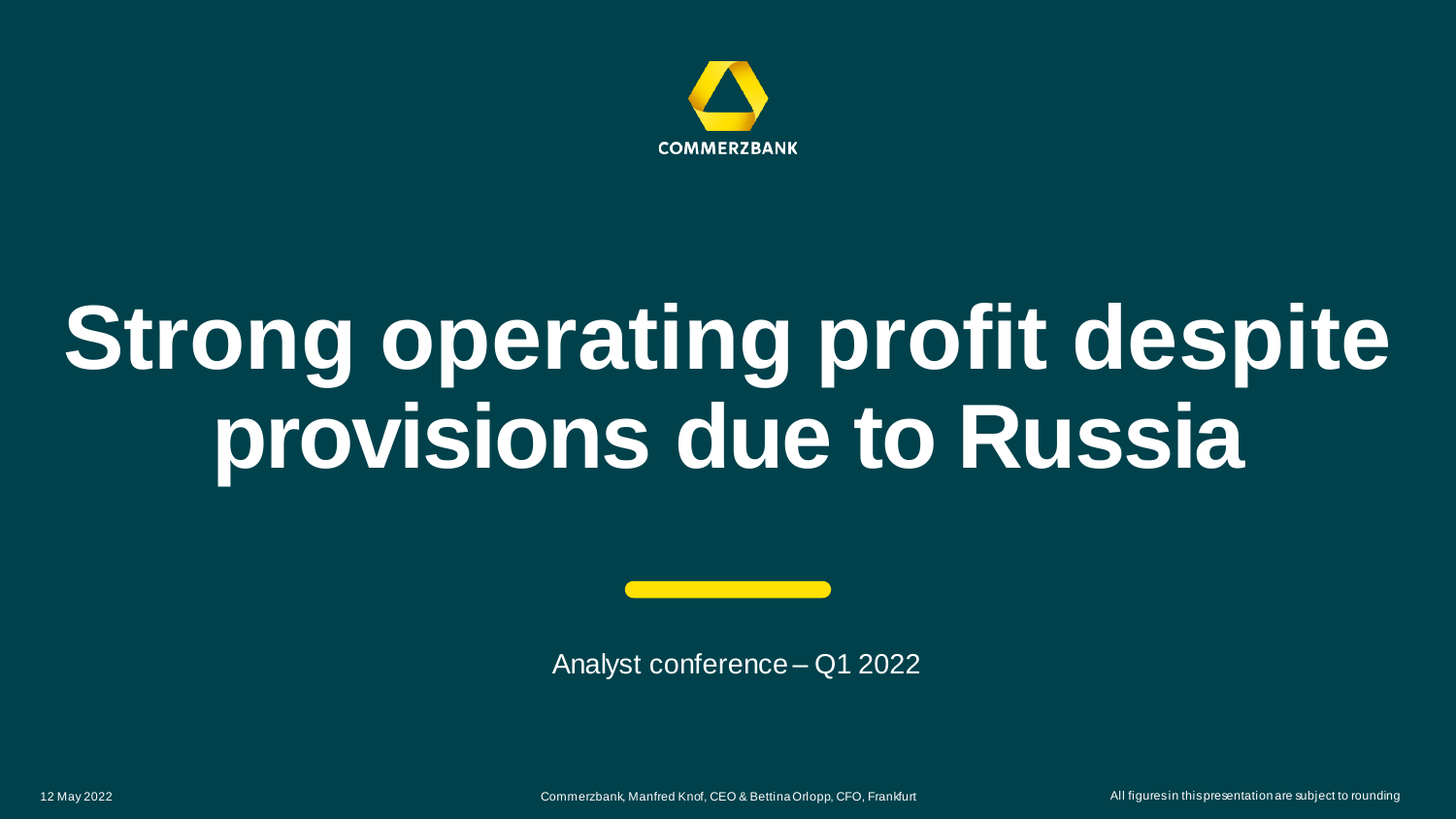# **Manfred Knof CEO**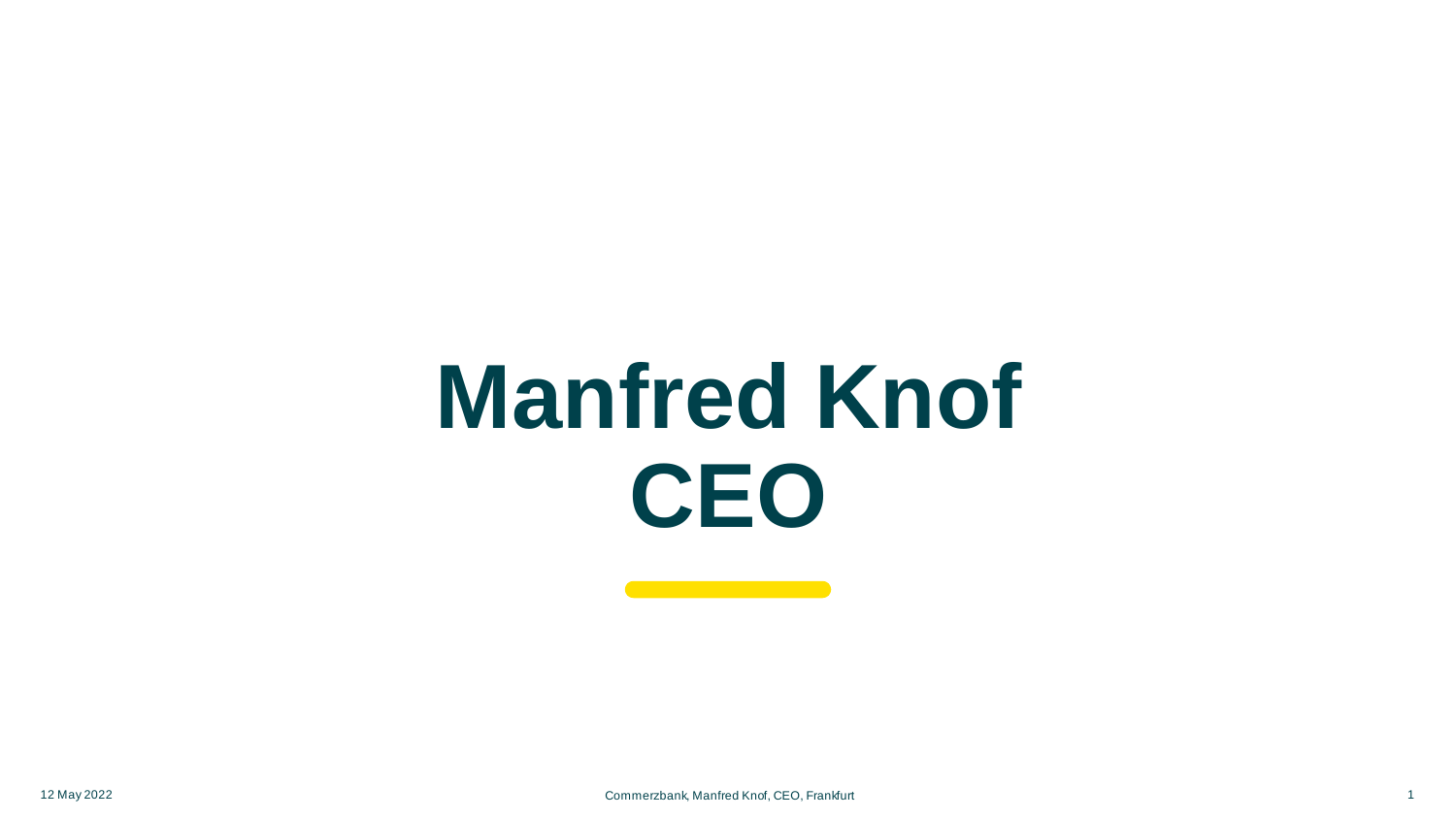## **Strong delivery in Q1 2022**



### **Operating Result**



**Net Result**





Revenues up 12% to €2,795m

Pre-provision profit up 47% to €1,008m

Top level adjustment increased to €713m

Costs on target – CIR of 64%

Stable and comfortable CET1 ratio of 13.5%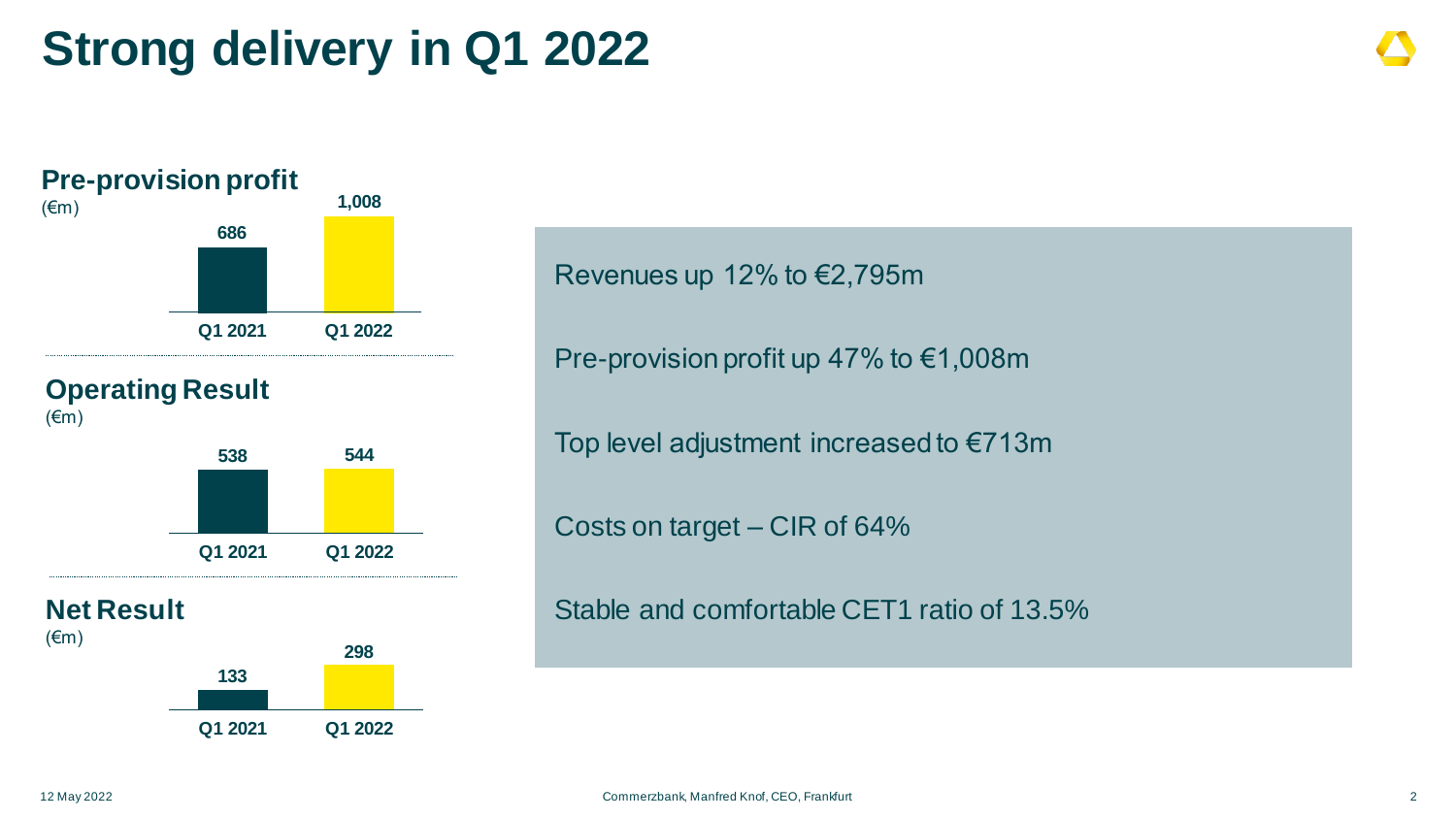## **Russia net exposure reduced by 36%**

### **Russia exposure**

| Net exposure $(\epsilon m)$ | 18 Feb 2022 | 29 Apr 2022 |
|-----------------------------|-------------|-------------|
| Corporates                  | 621         | 580         |
| - thereof at Eurasija       | 392         | 374         |
| <b>Banks</b>                | 528         | 78          |
| Sovereign (at Eurasija)     | 127         | 137         |
| Pre-export finance          | 590         | 396         |
| <b>Total</b>                | 1,866       | 1,191       |

Group exposure net of ECA and cash held at Commerzbank reduced to €1.2bn

Exposure is generally short-term (<1Y) and well contained

Additionally, Eurasija holds domestic RUB deposits of ~€0.3bn at Russian central bank and clearing house

We continue to reduce exposures while supporting existing clients – in compliance with all sanctions regulations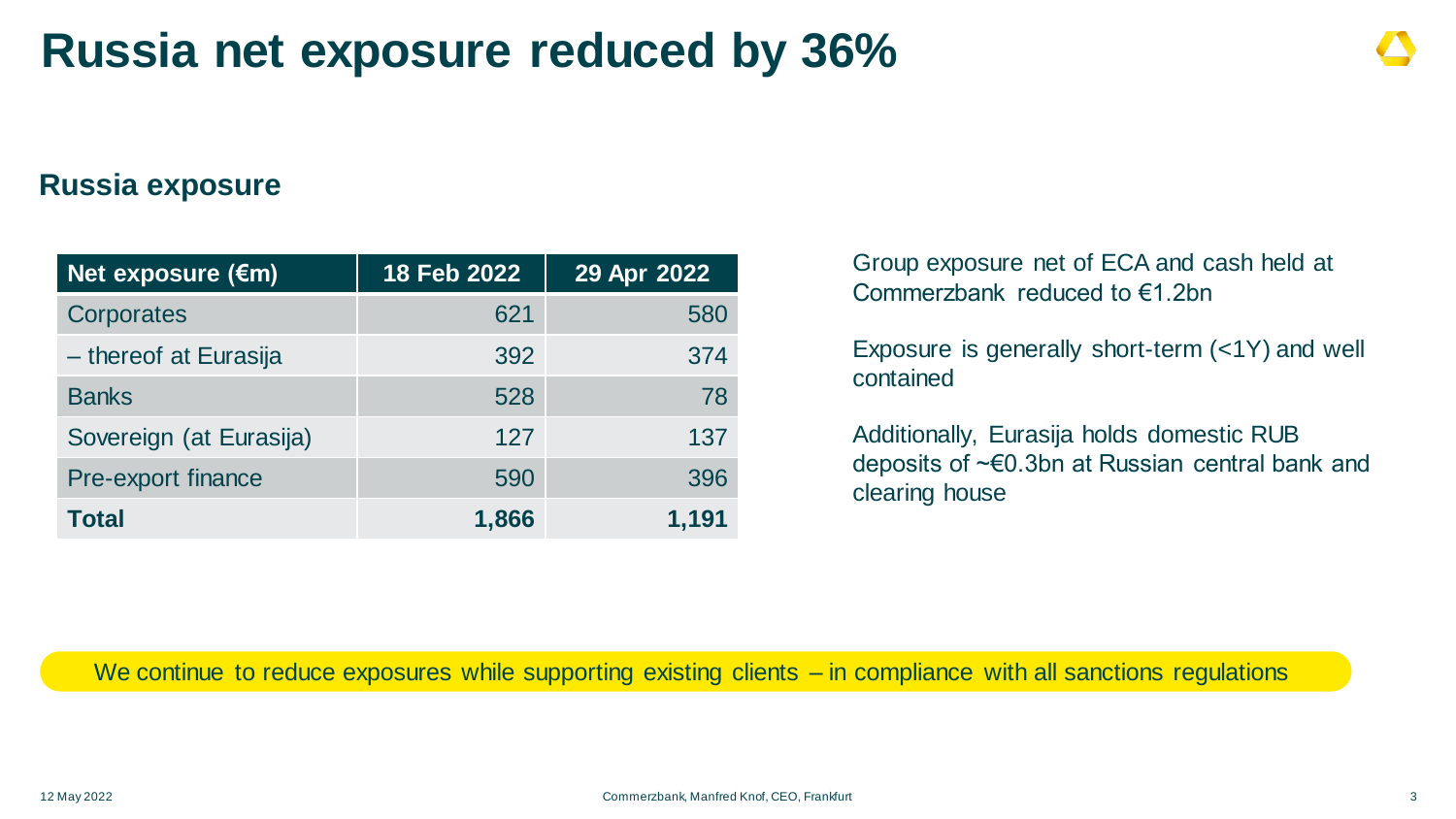## **Q1 with good progress of Strategy 2024**

**Business model transformation PSBC**

Launch of digitalized consumer loan for private clients and account opening for new customers within mobile banking app

New own asset management solution for wealthy clients

money mate: new investment management solution for retail clients

### **Business model transformation CC**

3,000 Mittelstand customers in migration to CC's direct bank coverage model

Overhaul of digital direct bank user interface for corporate clients

**Implementation of target structure**

All managers selected and announced

Start of assignment process to target structure for all employees

Further build up of PSBC's advisory centers



Sustainable business volume of €101bn already reached in Q1

Non-financial reporting (TCFD aligned)

Rollout of bilateral sustainable loan products for corporate clients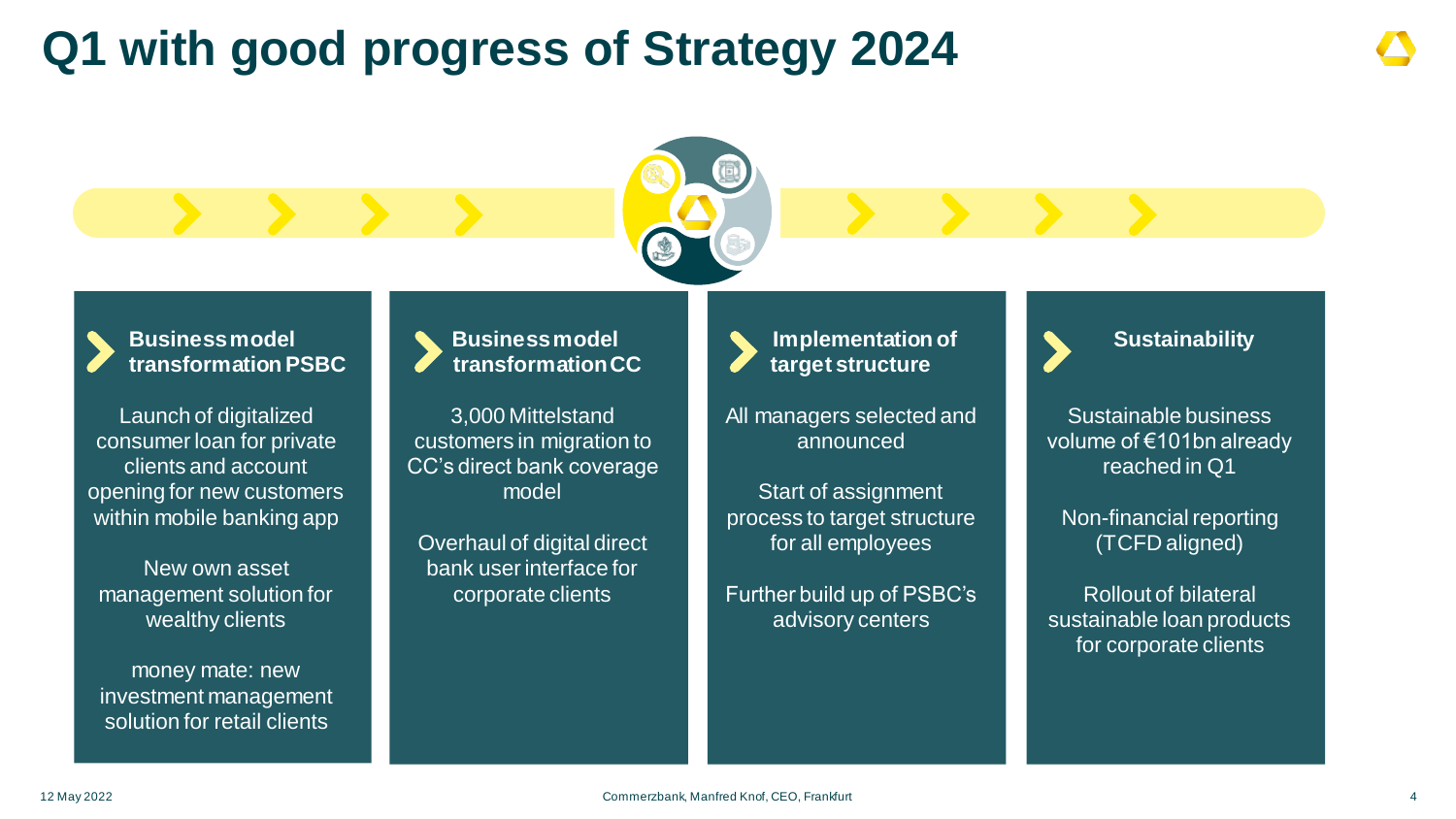## **Key take-aways**



Delivered strong financial performance across all customer segments in Q1



Transformation progress on track in all segments

✓

Confident to reach 2022 target of a net result >€1bn

**Reaffirm our intention to pay a dividend for FY 2022**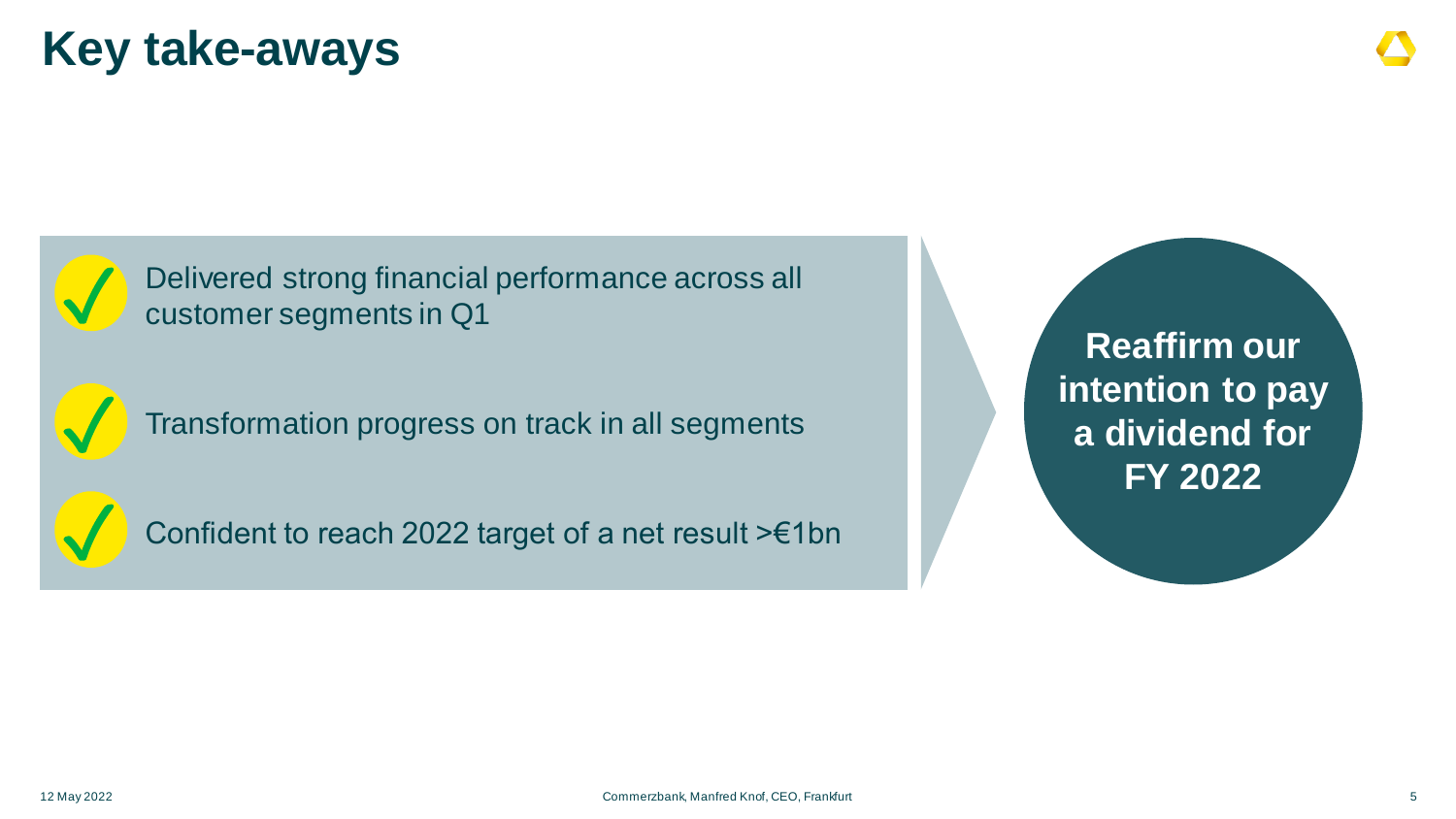# **Bettina Orlopp CFO**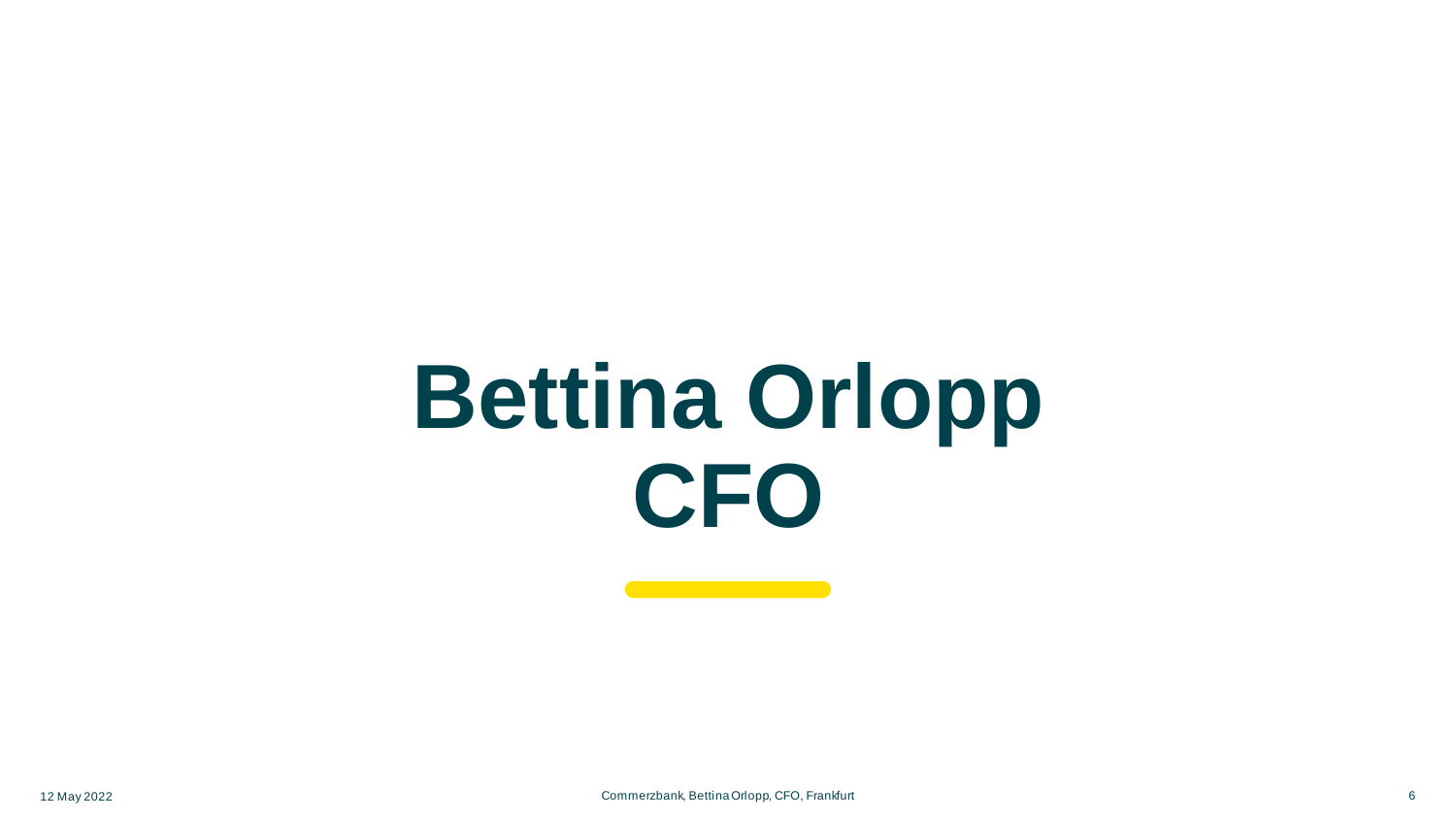## **Very good profitability in Q1**

Pre provision profit up 47% YoY to €1,008m Strong operating result of €544m driven by higher underlying revenues Net result of €298m CET1 ratio at 13.5% Buffer to MDA currently at ~410bps Accrual for 30% dividend started Increase in underlying NII to €1,362m – up 21% YoY Underlying NCI further improved to €972m Increase in provisions for CHF loans by €41m – total provisions at €906m Risk result of €464m New €334m top level adjustment (TLA) for Russia Total available TLA (COVID and Russia) of €713m NPE ratio at low 0.8% Costs of €1,787m include €347m compulsory contributions and are in line with target CIR of 64% reached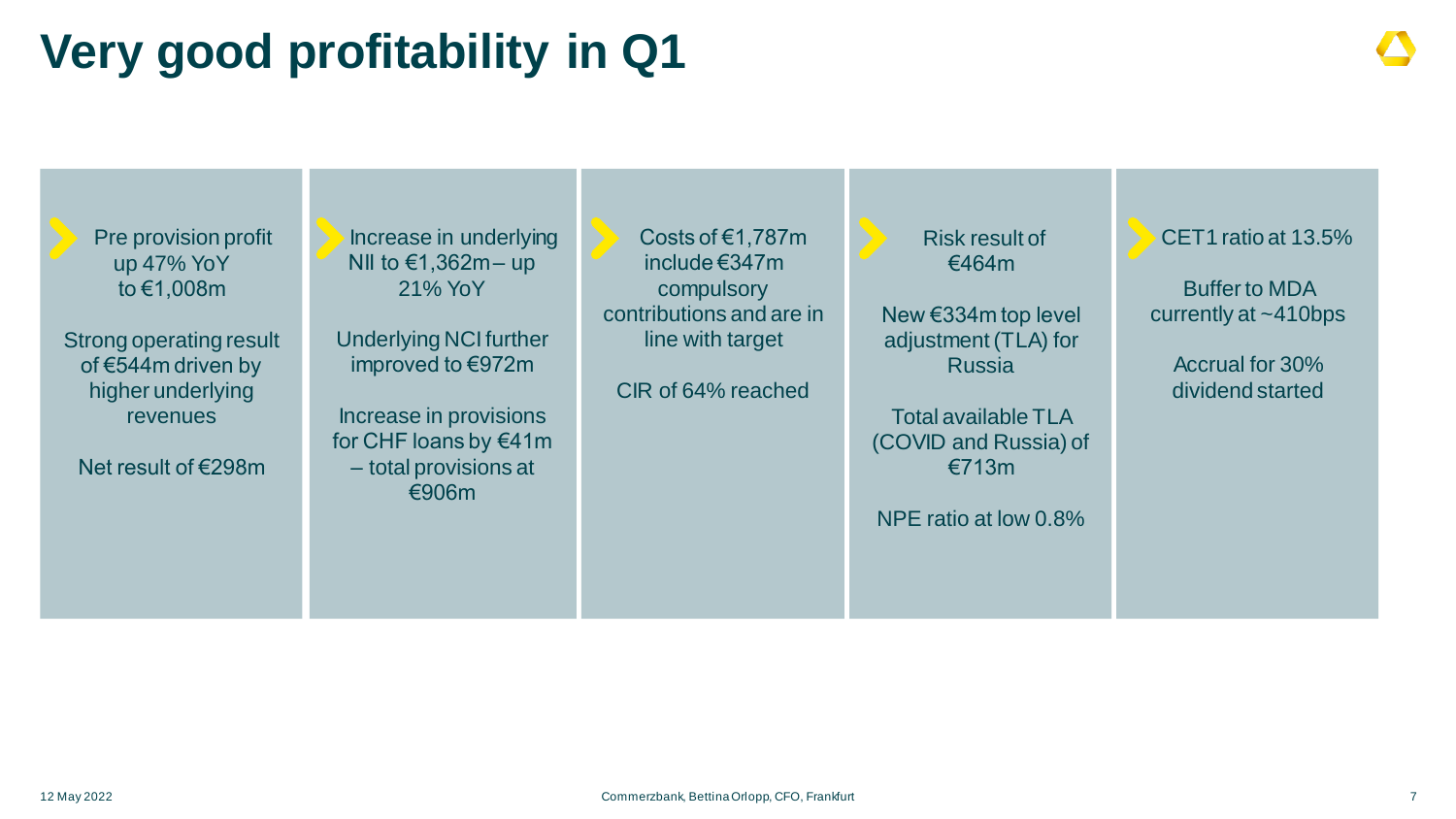## **Strong operating performance**



1) Consolidated result attributable to Commerzbank shareholders and investors in additional equity components

2) Includes net result reduced by dividend accrual if applicable and potential (fully discretionary) AT1 coupons

12 May 2022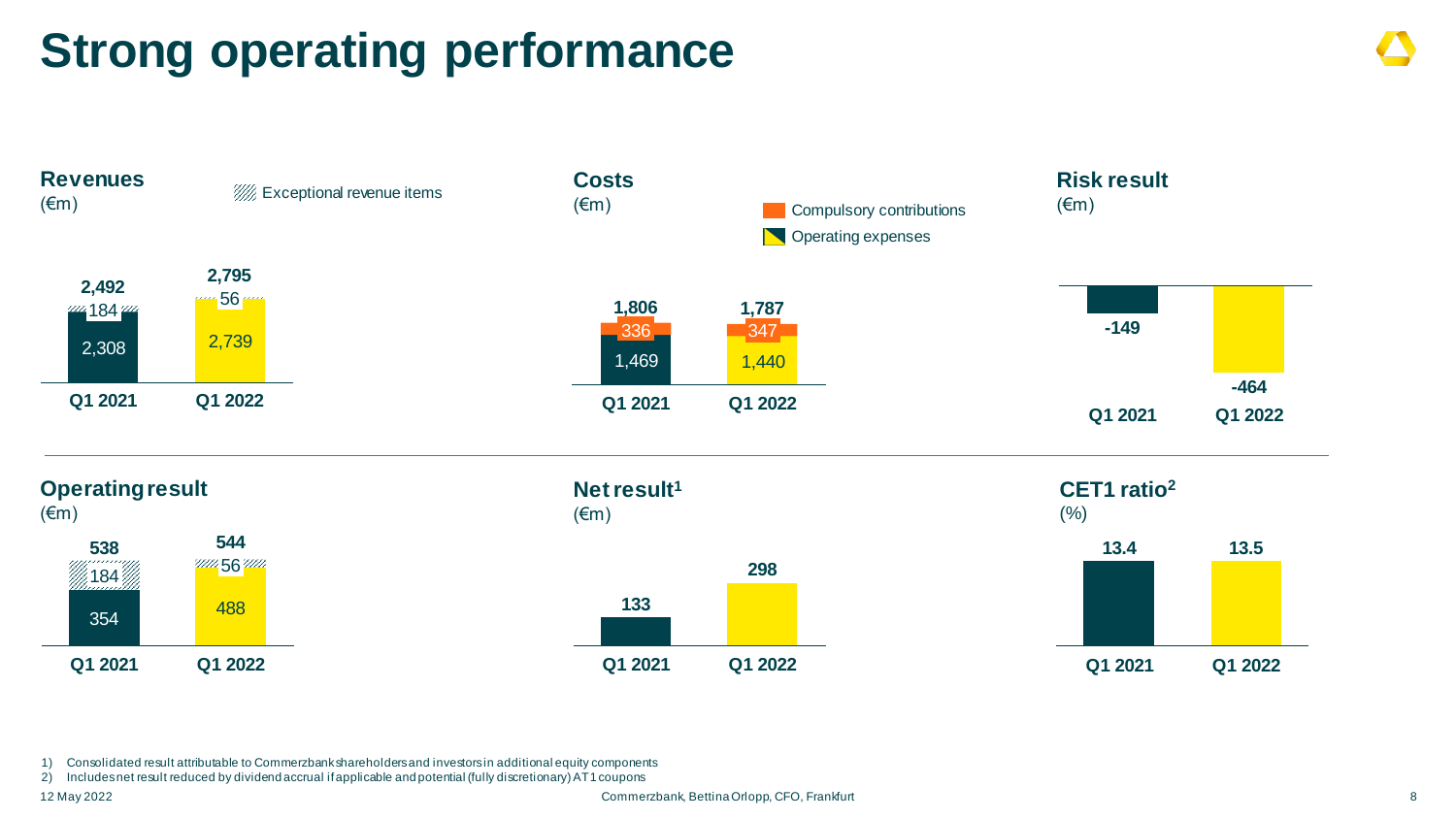## **Exceptional items mainly TLTRO benefit**

| 2021 (€m)      |                                                                                                                                       |                           | <b>Revenues</b> | 2022 (€m)      |                                                                                       |                  | <b>Revenues</b> |
|----------------|---------------------------------------------------------------------------------------------------------------------------------------|---------------------------|-----------------|----------------|---------------------------------------------------------------------------------------|------------------|-----------------|
| Q <sub>1</sub> | Hedging & valuation adjustments<br>PPA Consumer Finance (PSBC)<br>TLTRO benefit (O&C)                                                 | 67<br>$-9$<br>126         | 184             | Q <sub>1</sub> | Hedging & valuation adjustments<br>PPA Consumer Finance (PSBC)<br>TLTRO benefit (O&C) | 17<br>$-6$<br>45 | 56              |
| Q2             | Hedging & valuation adjustments<br>PPA Consumer Finance (PSBC)<br>TLTRO benefit (O&C)<br>Prov. re judgement on pricing of acc. (PSBC) | 10<br>$-8$<br>42<br>$-66$ | $-22$           |                |                                                                                       |                  |                 |
| Q3             | Hedging & valuation adjustments<br>PPA Consumer Finance (PSBC)<br>Prov. re judgement on pricing of acc. (PSBC)                        | 32<br>$-8$<br>$-33$       | $-9$            |                |                                                                                       |                  |                 |
| Q <sub>4</sub> | Hedging & valuation adjustments<br>PPA Consumer Finance (PSBC)<br>TLTRO benefit (O&C)<br>Valuation of participation (PSBC)            | 31<br>$-7$<br>95<br>116   | 235             |                |                                                                                       |                  |                 |
| FY             |                                                                                                                                       |                           | 388             | Q1             |                                                                                       |                  | 56              |

| <b>2022</b> (€m) |                                 |      | <b>Revenues</b> |
|------------------|---------------------------------|------|-----------------|
| Q1               | Hedging & valuation adjustments | 17   | 56              |
|                  | PPA Consumer Finance (PSBC)     | $-6$ |                 |
|                  | TLTRO benefit (O&C)             | 45   |                 |
|                  |                                 |      |                 |
|                  |                                 |      |                 |
|                  |                                 |      |                 |
|                  |                                 |      |                 |
|                  |                                 |      |                 |
|                  |                                 |      |                 |
|                  |                                 |      |                 |
|                  |                                 |      |                 |
|                  |                                 |      |                 |
|                  |                                 |      |                 |
|                  |                                 |      |                 |
|                  |                                 |      |                 |
|                  |                                 |      |                 |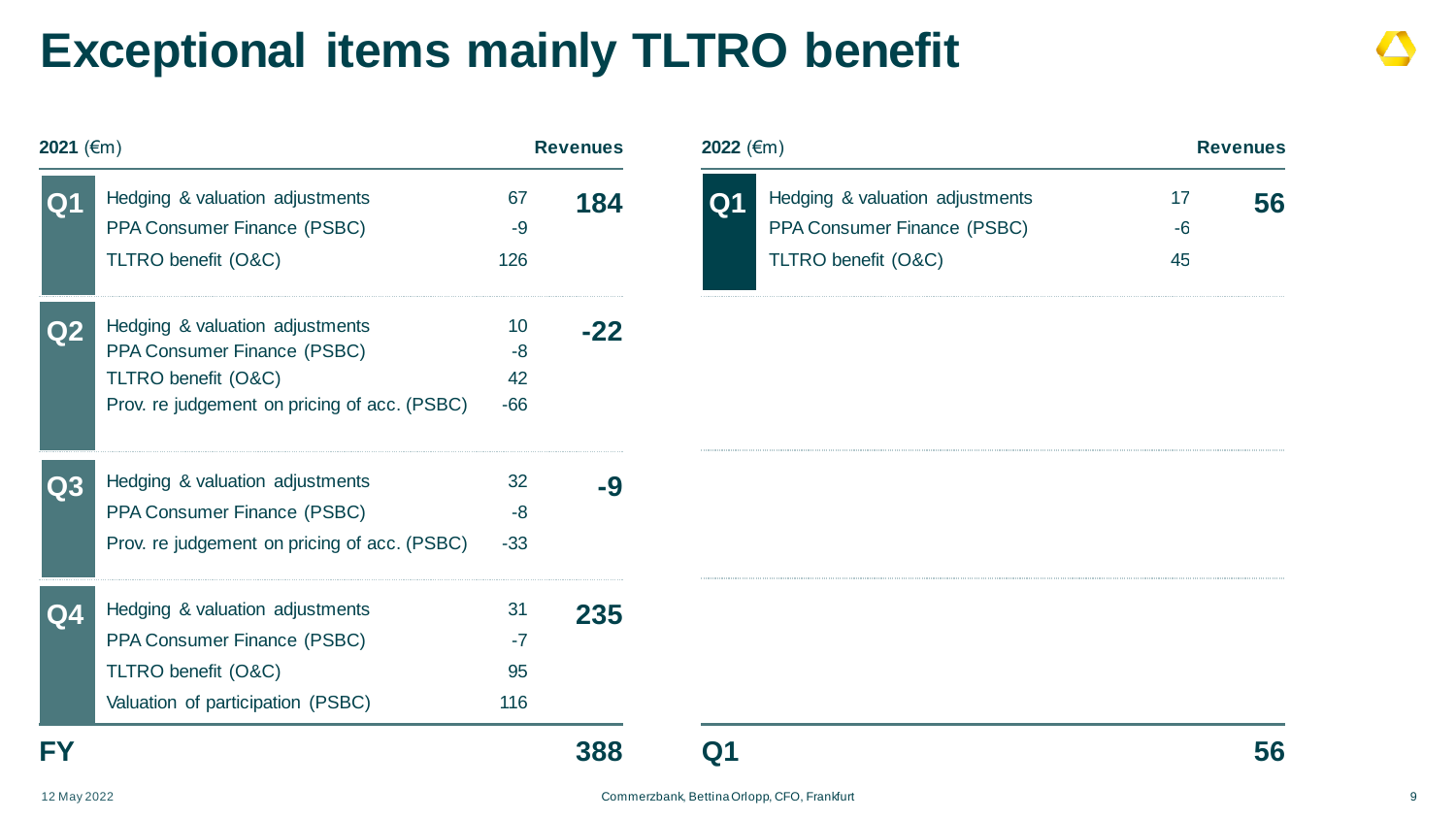## **NCI on level of very good Q1 2021**

**Underlying net commission income** (€m)



### **Highlights Q1**

NCI in PSBC Germany reflects strong securities business – slightly below record Q1 2021

mBank benefiting from better transactional business, supported by one-off fees

Better commission income in CC from improved payment transactions and FX business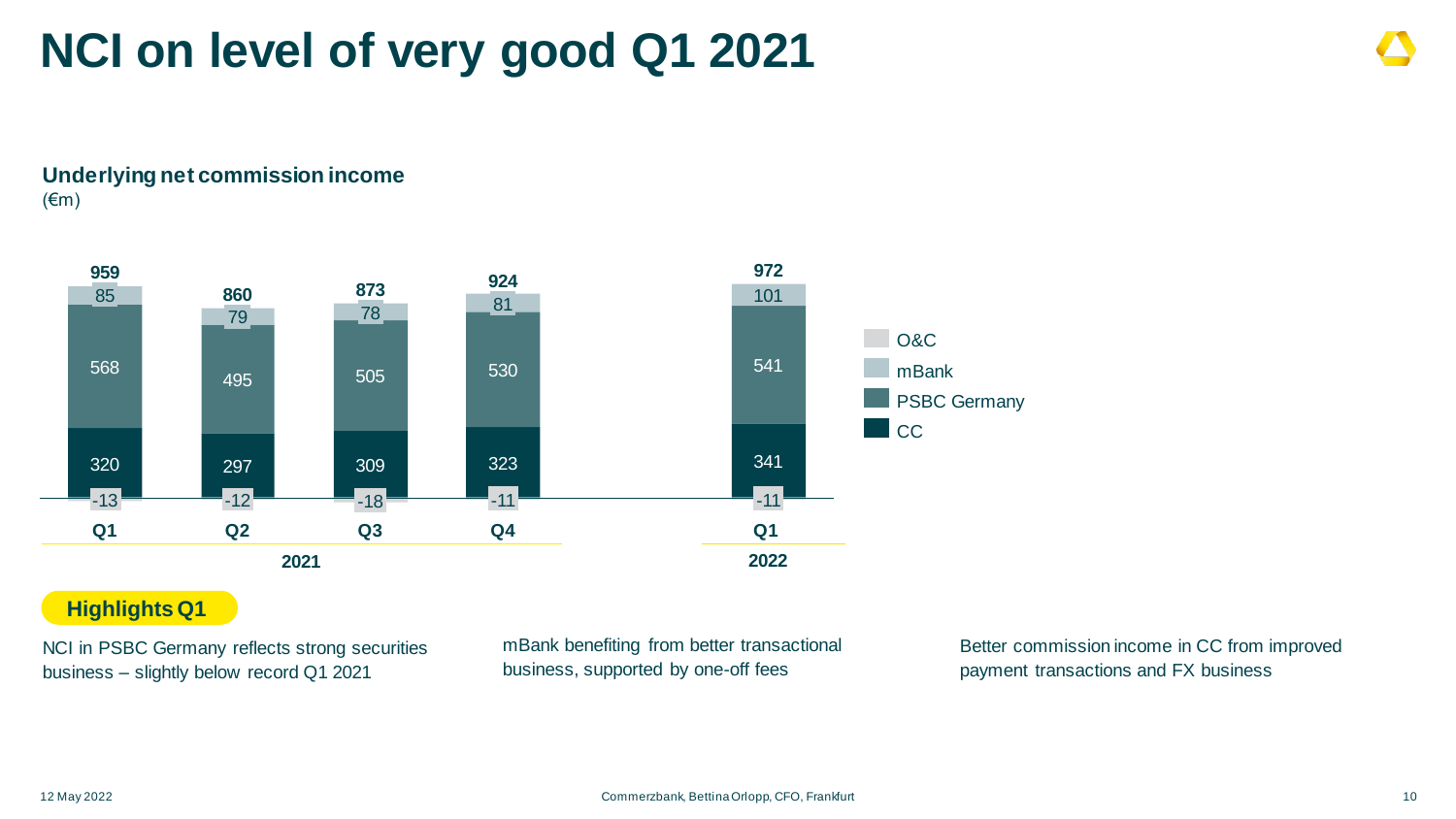## **Significant growth in underlying NII**

### **Underlying net interest income (ex TLTRO)** (€m)



### **Highlights Q1**

Strong growth in mBank following interest rate increases in Poland

PSBC Germany with moderate increase, continuing the trend since Q2 2021

Better NII in CC with higher contributions from deposits and stable contributions from loans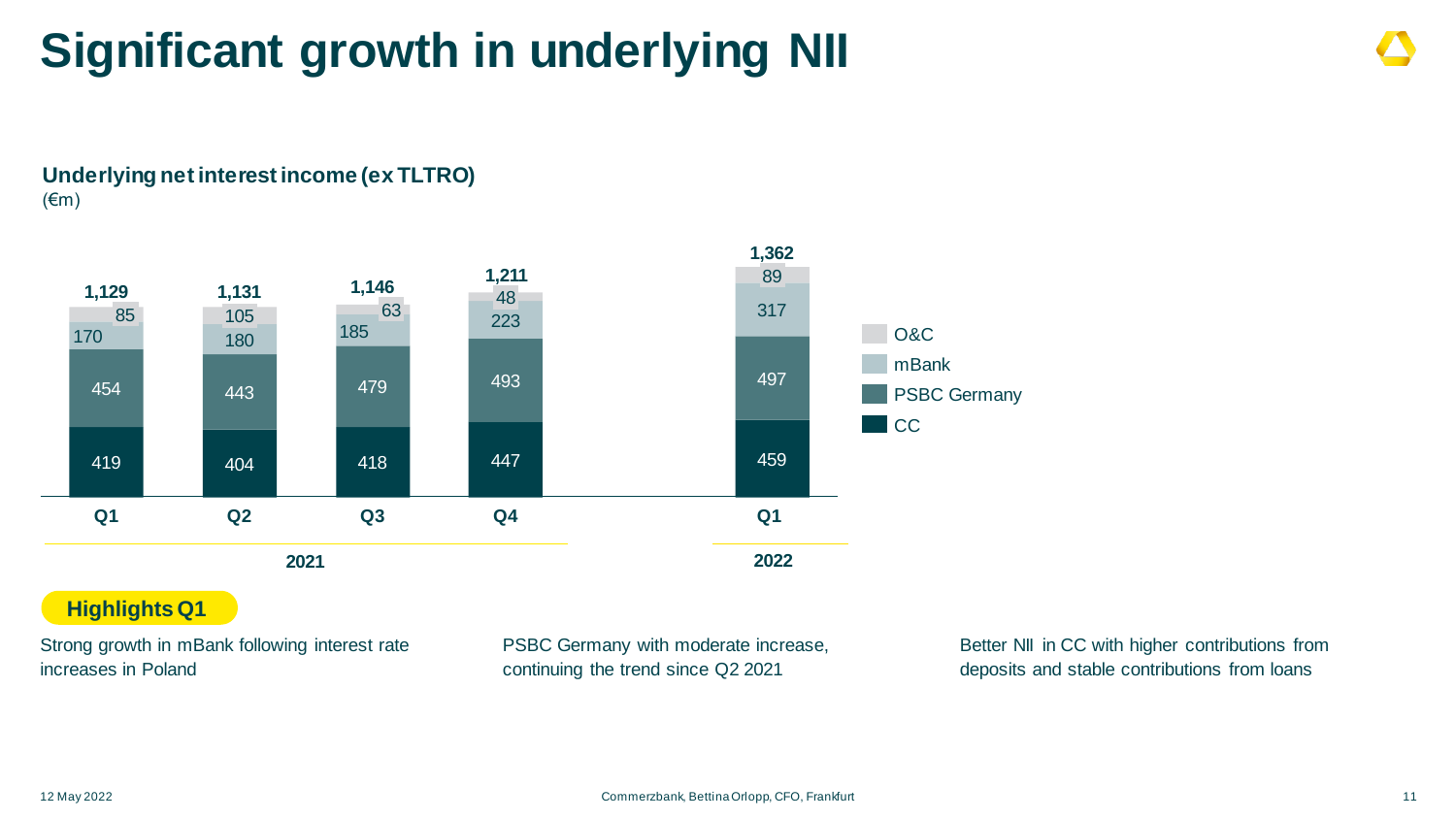## **Forwards imply increasing NII potential from deposits**



## **Change in NII vs. 2021 from EUR deposits at CC and PSBC Germany**

### **Additional notes on scenario calculation**

Potential for NII increase based on forward curve as of 31 March 2022

Constant deposit volumes and composition of deposit volumes as well as no deposit beta after leaving negative rates assumed in scenario calculation

Based on forward curve, deposit rate is positive from 2023. Therefore, no deposit charging assumed and loss of corresponding revenues included in scenario calculation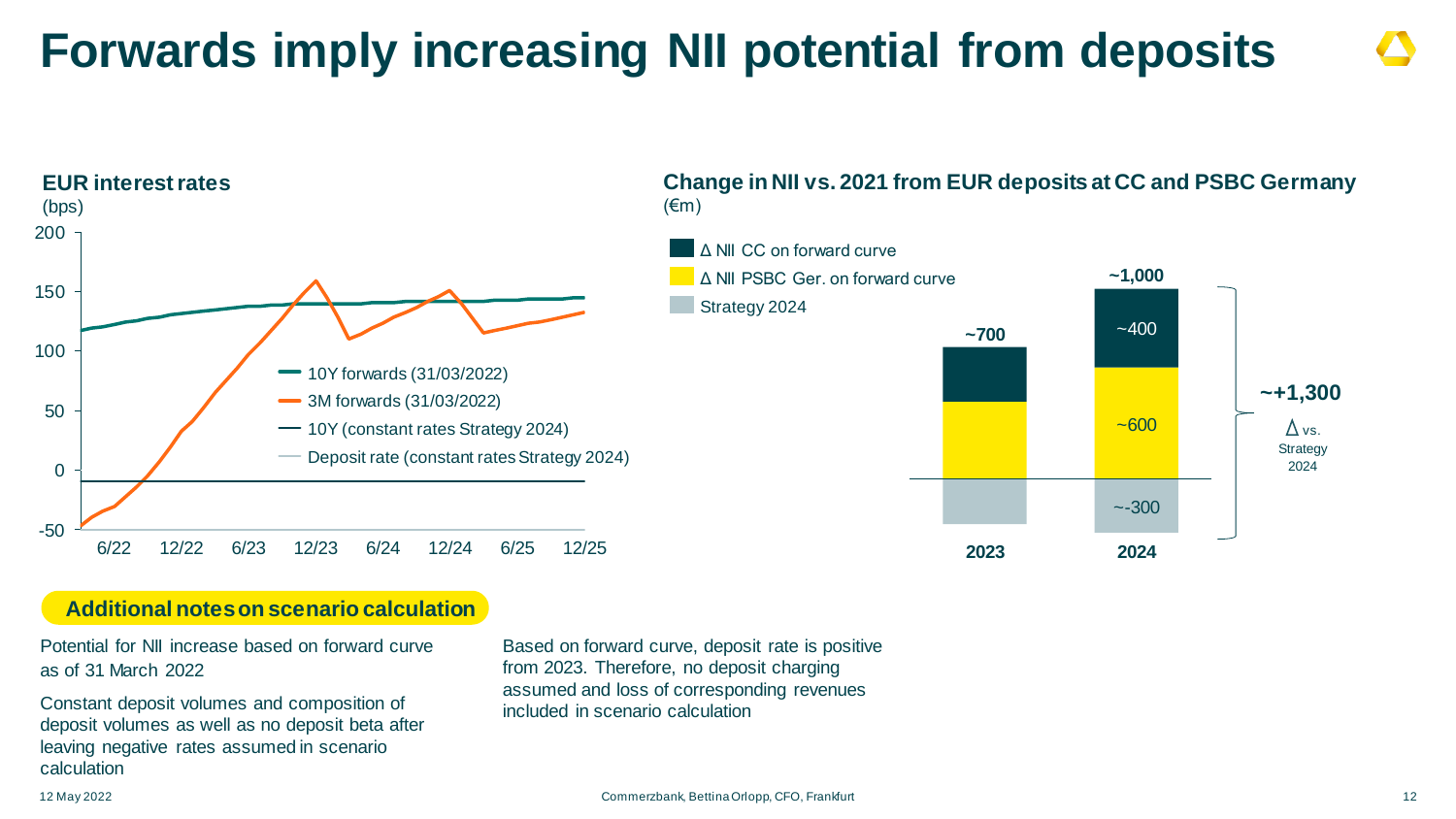## **Good operating result based on higher revenues**

### **Group operating result**

 $(\epsilon m)$ 



### **Group P&L**

| in $\epsilon$ m                          | Q1 2021 | Q2 2021 | Q3 2021 | Q4 2021 | Q1 2022 |
|------------------------------------------|---------|---------|---------|---------|---------|
| <b>Revenues</b>                          | 2,492   | 1,862   | 2,006   | 2,099   | 2,795   |
| <b>Exceptional items</b>                 | 184     | $-22$   | $-9$    | 235     | 56      |
| Revenues excl. exceptional items         | 2,308   | 1,884   | 2,015   | 1,864   | 2,739   |
| o/w Net interest income                  | 1,129   | 1.131   | 1.146   | 1.211   | 1,362   |
| o/w Net commission income                | 959     | 860     | 873     | 924     | 972     |
| o/w Net fair value result                | 293     | 115     | 129     | 188     | 336     |
| o/w Other income                         | $-73$   | $-222$  | $-132$  | $-459$  | 69      |
| <b>Risk result</b>                       | $-149$  | $-87$   | $-22$   | $-313$  | $-464$  |
| Operating expenses                       | 1,469   | 1,704   | 1,485   | 1,581   | 1.440   |
| Compulsory contributions                 | 336     | 39      | 27      | 65      | 347     |
| <b>Operating result</b>                  | 538     | 32      | 472     | 141     | 544     |
| Restructuring expenses                   | 465     | 511     | 76      | 26      | 15      |
| <b>Pre-tax profit Commerzbank Group</b>  | 73      | $-478$  | 396     | 115     | 529     |
| Taxes on income                          | $-83$   | 40      | $-6$    | $-199$  | 199     |
| Minority interests                       | 23      | 8       | $-1$    | $-107$  | 32      |
| <b>Net result</b>                        | 133     | $-527$  | 403     | 421     | 298     |
| CIR (excl. compulsory contributions) (%) | 59.0    | 91.5    | 74.0    | 75.3    | 51.5    |
| CIR (incl. compulsory contributions) (%) | 72.5    | 93.6    | 75.4    | 78.4    | 63.9    |
| Net RoTE (%)                             | 1.5     | $-9.3$  | 5.8     | 6.0     | 4.0     |
| Operating RoCET (%)                      | 9.1     | 0.5     | 7.9     | 2.4     | 9.2     |

### **Highlights Q1**

YoY increase in operating result with strong revenue growth more than compensating increased risk result due to Russia

Pre-provision profit improved significantly due to 12% higher revenues and 2% lower operating expenses YoY

NFV result benefits from good capital markets business in CC and valuation effects from hedges in O&C

Other income reflects positive effects from hedge accounting and balance sheet management – more than offsetting €41m provisions for CHF loans in Poland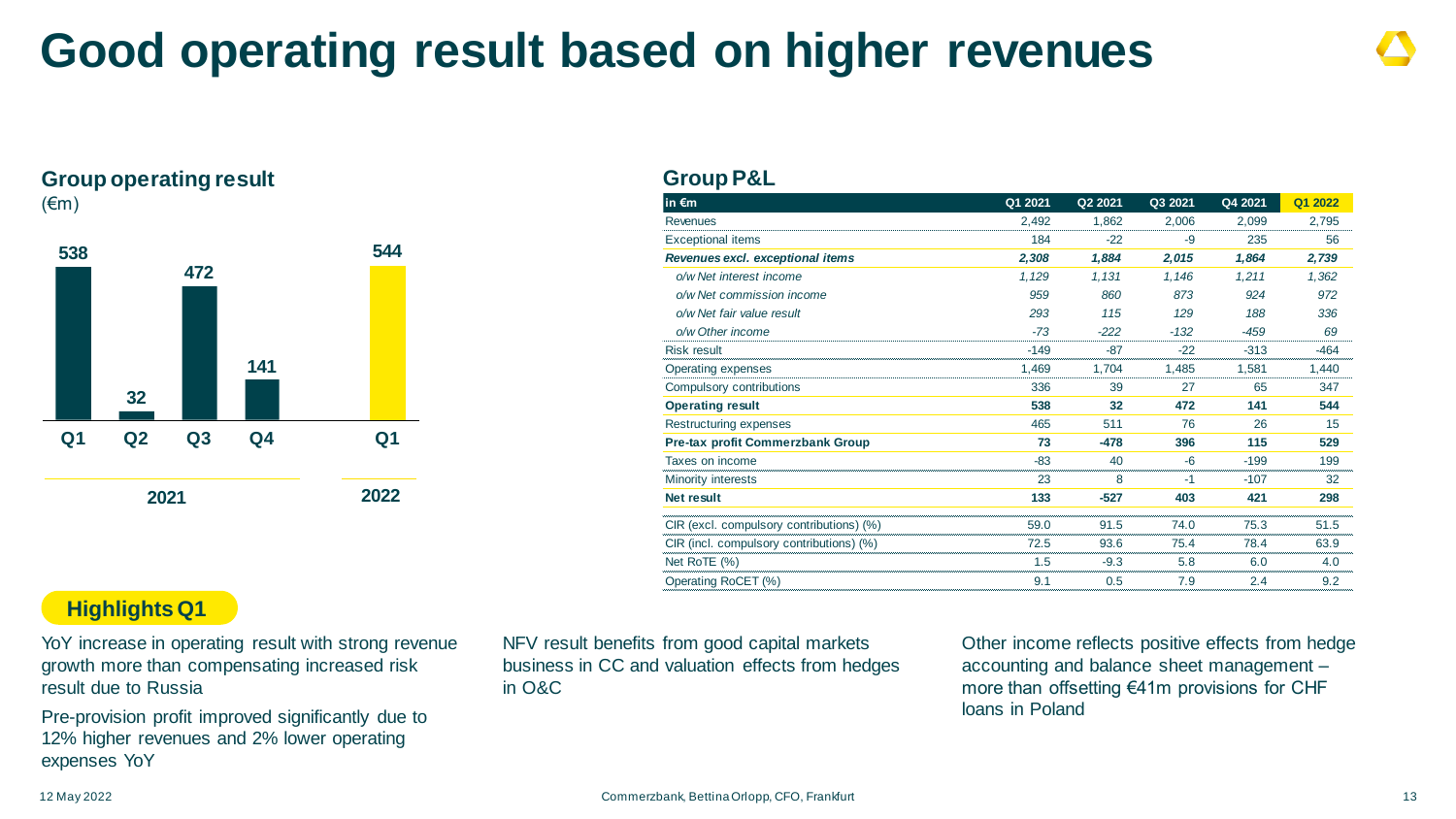## **Operating expenses on track**

**Operating expenses**   $(\epsilon m)$ 855 859 615 581 **1,469 Q1 2021 1,440 Q1 2022 -2.0% / -€29m** Administrative expenses Personnel expenses

### **Compulsory contributions** (€m)

**336 347 Q1 2021 Q1 2022 +3.2% / +€11m**

### **Total expenses**  (€m)



### **Highlights Q1**

Personnel expenses benefit from a 1,868 net FTE reduction YoY to 36,955 – offset by higher accruals for variable compensation

Decrease in administrative expenses for consulting and occupancy, following branch closures

Increased European bank levy due to higher charges of the single resolution fund driven by deposit growth in Europe – largely offset by usage of payment commitments

FY cost target confirmed despite increasing pressure from inflation – higher energy prices and other inflationary effects to be compensated by cost management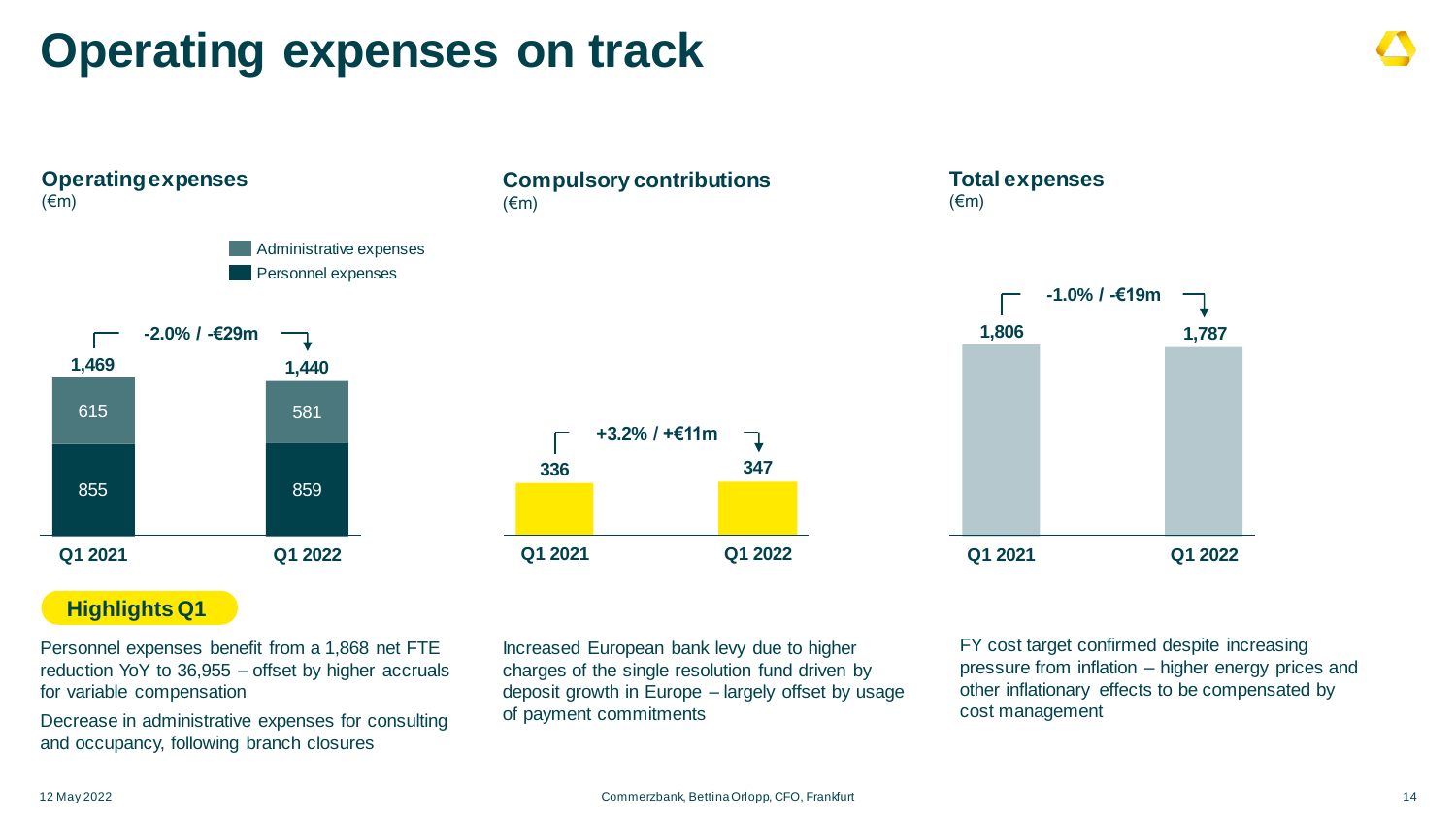## **TLA increased to €713m**



### **523** 379 334 **-144** -133 -11 **713 Top level adjustment (TLA)** (€m) Russia TLA COVID TLA release COVID TLA **WA COVID TLA usage**

**COVID TLA release / usage**

**Q4 2021**

### **Highlights Q1**

Total of €493m Russia related effect, partially compensated by €133m release of COVID TLA €11m COVID TLA used by incurred risks in Q1 Total TLA increased by €190m

TLA increase in CC by €175m (Russia: €304m, COVID: -€118m TLA release and -€10m TLA usage) to €567m and in O&C by €29m (Russia: €30m, COVID: -€1m TLA release) to €35m

TLA decrease in PSBC by €15m (COVID: -€15m TLA release) to €111m

**Q1 2022**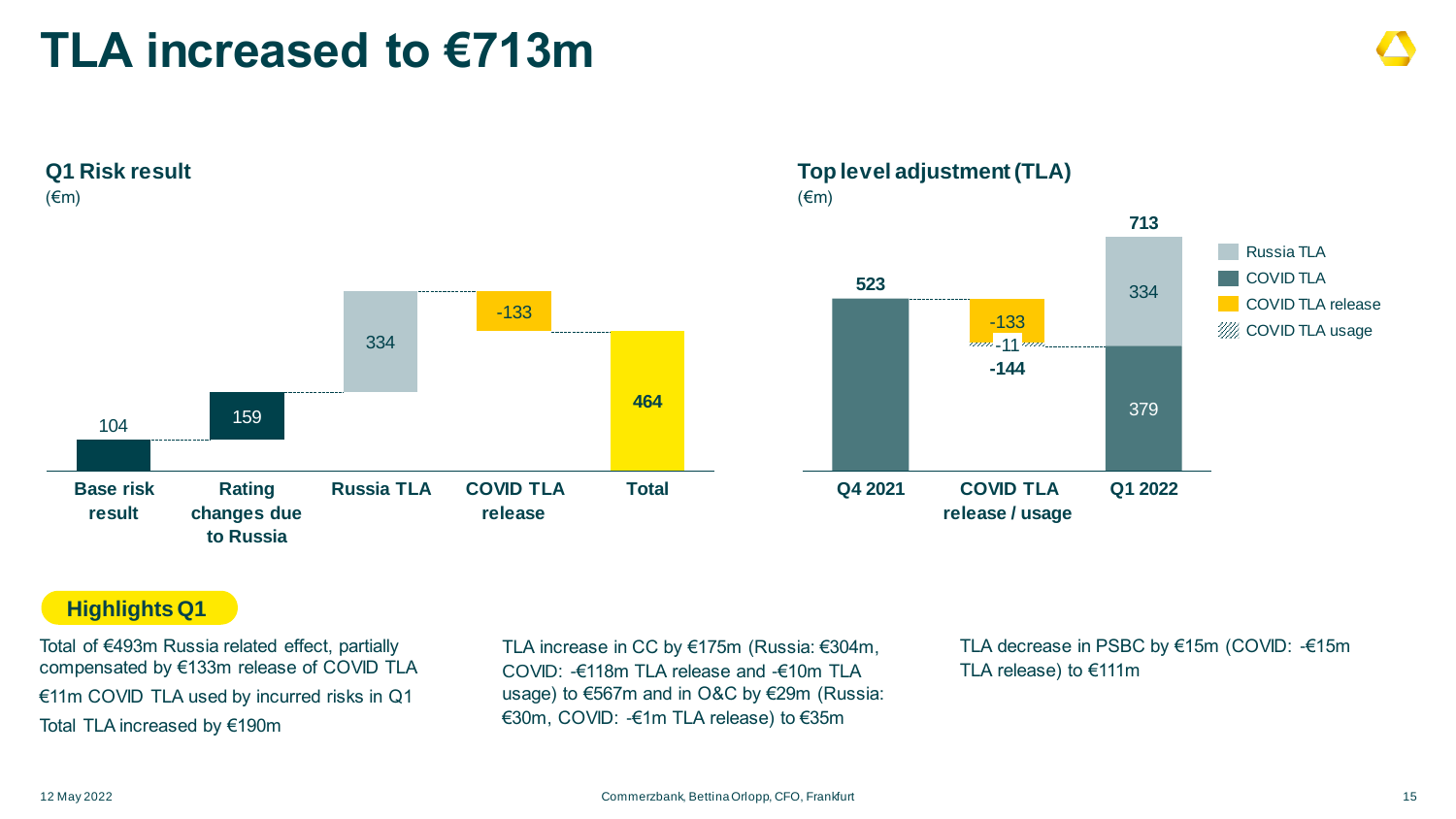## **Risk result of €464m reflecting effects from Russia**

### **Risk result** (€m)



### **Risk result divisional split**

| lRisk Result in €m                          | Q1 2021 | Q2 2021 | Q3 2021 | Q4 2021 | Q1 2022 |
|---------------------------------------------|---------|---------|---------|---------|---------|
| <b>Private and Small Business Customers</b> | $-64$   | $-62$   |         | $-194$  | $-72$   |
| <b>Corporate Clients</b>                    | $-52$   | 13      | -29     | -81     | $-286$  |
| Others & Consolidation                      | $-32$   | -37     | 6       | $-38$   | $-106$  |
| <b>Group</b>                                | $-149$  | -87     | $-22$   | $-313$  | $-464$  |
| NPE in €bn                                  |         |         |         |         |         |
| <b>Private and Small Business Customers</b> | 2.0     | 2.0     | 1.9     | 1.8     | 1.8     |
| <b>Corporate Clients</b>                    | 2.3     | 2.2     | 2.2     | 2.1     | 1.9     |
| <b>Others &amp; Consolidation</b>           | 0.2     | 0.2     | 0.2     | 0.2     | 0.2     |
| <b>Group</b>                                | 4.6     | 4.5     | 4.3     | 4.2     | 3.9     |
| Group NPE ratio (in %)                      | 0.9     | 0.8     | 0.8     | 0.9     | 0.8     |
| Group CoR (bps)                             | 12      | 10      |         | 12      | 39      |
| Group CoR on Loans (CoRL) (bps)             | 22      | 18      | 13      | 22      | 69      |

### **Highlights Q1**

PSBC: risk result driven by mBank

CC: mainly Russia related effects (€452m), partly compensated by release of COVID TLA (-€118m) O&C: mainly single name legacy position and Russia related effects

NPE ratio remains on a low level of 0.8% CoRL increase to 69bps reflects Russia effects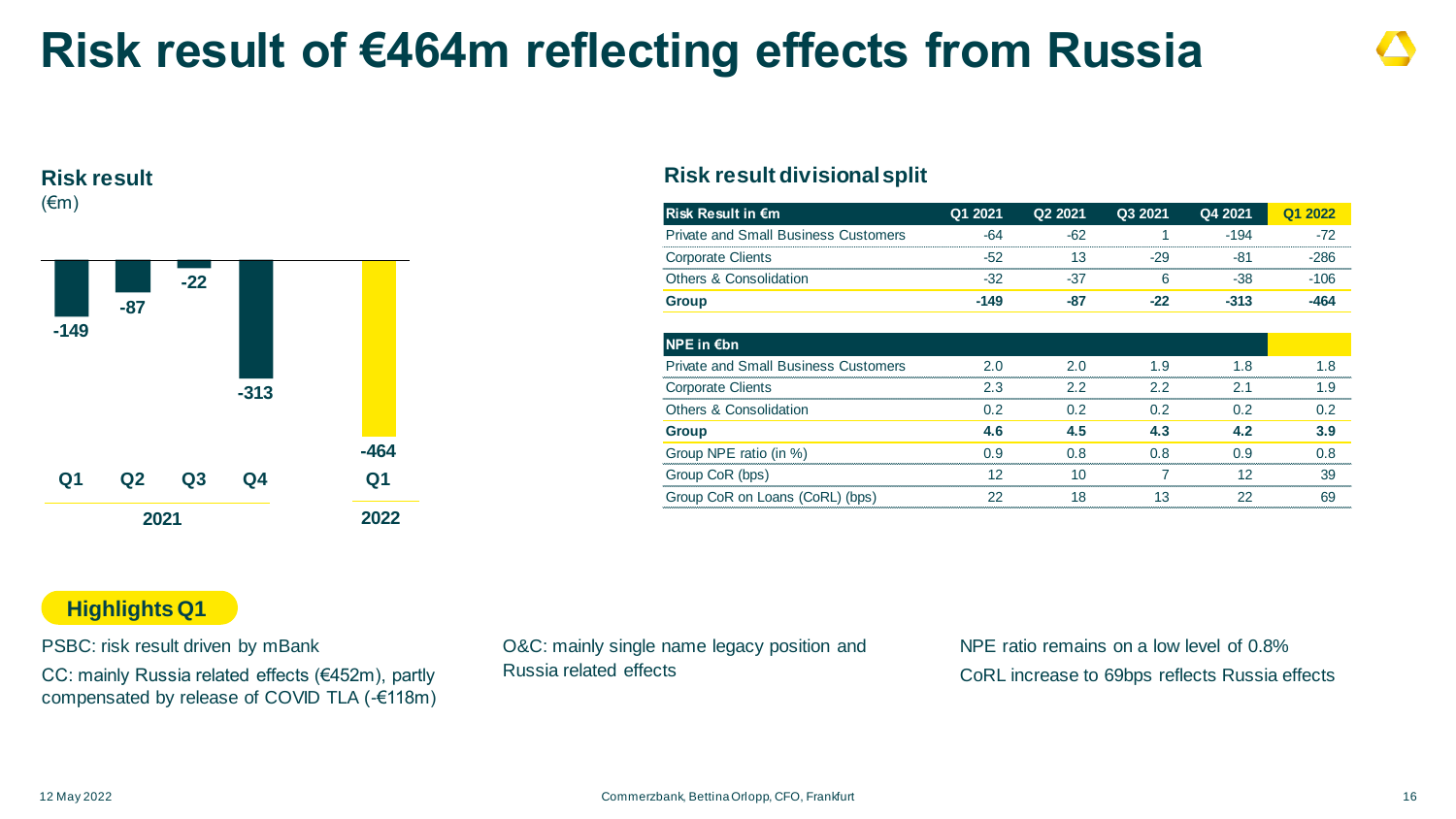## **PSBC: continued growth in mortgage business**





### **Deposits (Germany)** (€bn | eop)



### **Highlights Q1**

Decrease in securities volume by €12bn due to market moves – partly offset by inflow of €3bn net new money

German mortgage business up 6% YoY to €93bn Consumer finance book stable at €3.8bn

Increase of deposit volume by €1bn to €149bn – thereof increase of priced deposits by €3bn to €22bn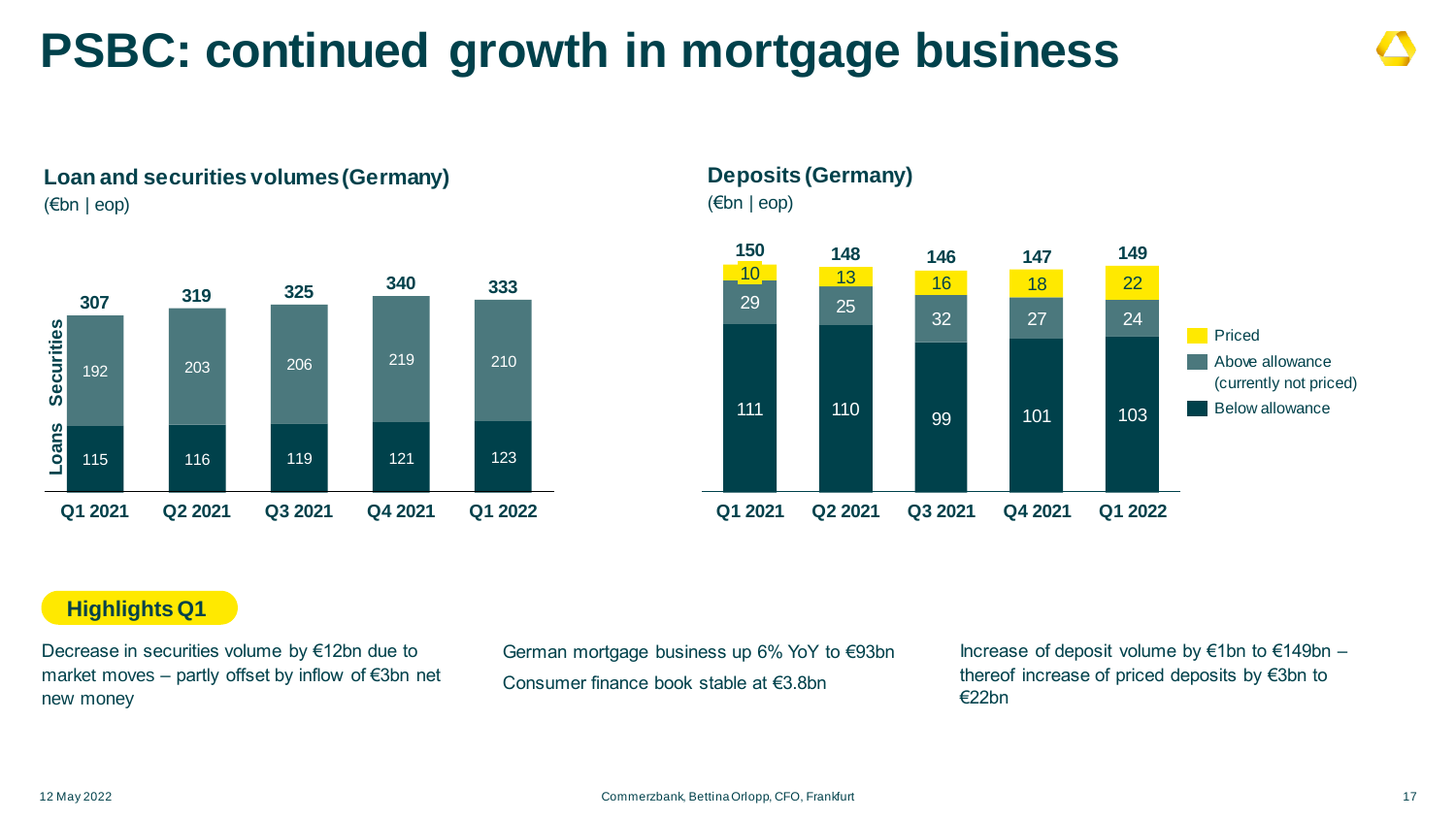## **PSBC with increased revenues from all business units**

### **Operating result**



### **Segmental P&L PSBC**

| in $\epsilon$ m                              | Q1 2021 | Q2 2021 | Q3 2021 | Q4 2021 | Q1 2022 |
|----------------------------------------------|---------|---------|---------|---------|---------|
| Revenues                                     | 1,329   | 1,130   | 1,177   | 1,059   | 1,469   |
| <b>Exceptional items</b>                     | -9      | $-71$   | $-43$   | 109     | -7      |
| Revenues excl. exceptional items             | 1,338   | 1,200   | 1,220   | 950     | 1,476   |
| o/w Private Customers                        | 768     | 693     | 736     | 766     | 782     |
| o/w Small Business Customers                 | 207     | 204     | 211     | 216     | 219     |
| o/w mBank                                    | 309     | 254     | 223     | $-99$   | 409     |
| o/w Commerz Real                             | 53      | 50      | 51      | 68      | 66      |
| <b>Risk result</b>                           | $-64$   | $-62$   | 1       | $-194$  | $-72$   |
| Operating expenses                           | 851     | 866     | 850     | 914     | 822     |
| Compulsory contributions                     | 163     | 63      | 27      | 64      | 171     |
| <b>Operating result</b>                      | 250     | 138     | 300     | $-113$  | 403     |
| RWA (end of period in $\notin$ bn)           | 50.8    | 53.2    | 53.5    | 53.4    | 54.5    |
| CIR (excl. compulsory contributions) (%)     | 64.1    | 76.7    | 72.2    | 86.3    | 56.0    |
| CIR (incl. compulsory contributions) (%)     | 76.4    | 82.3    | 74.6    | 92.4    | 67.6    |
| Operating return on equity (%)               | 17.2    | 8.9     | 18.8    | $-7.1$  | 24.2    |
| Provisions for CHF loans of mBank            | $-14$   | $-55$   | $-95$   | -436    | -41     |
| Operating result ex provisions for CHF loans | 264     | 193     | 395     | 323     | 445     |

### **Highlights Q1**

YoY 10% (€138m) increase in underlying revenues mainly from mBank – 4% better revenues in the German operations

Net reduction of customer base in Germany by 67k in Q1 – customer and revenue churn below expectation

mBank YoY with strong growth in NII (86%) and NCI (19%) –  $€41m$  increase in provisions for CHF loans with outstanding volume of CHF loans at €1.9bn and provisions at €906m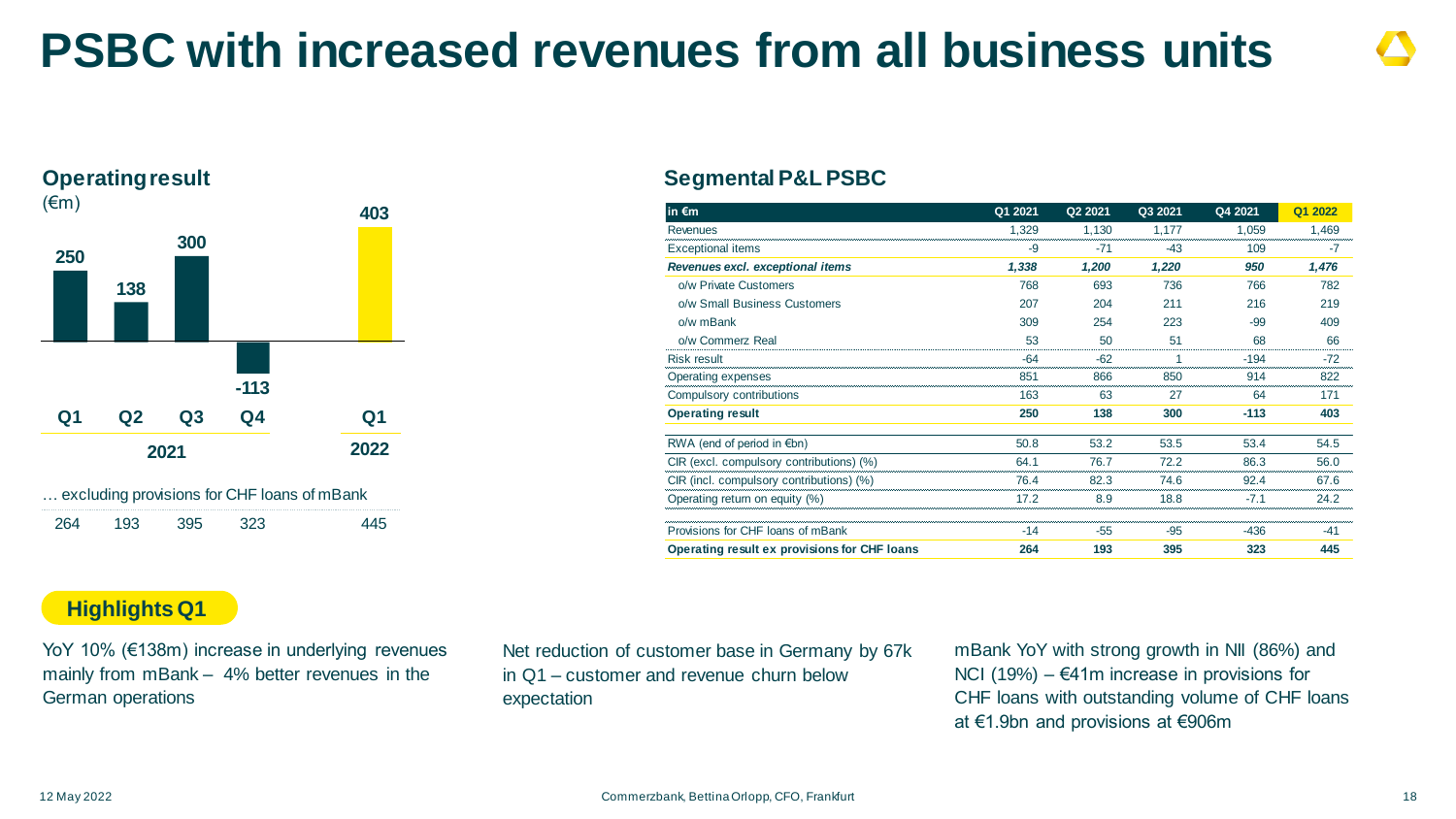## **CC: stable loan volume with target customers**



### **Highlights Q1**

Quarterly average loan volume largely stable Return of customer deposits following active YE deposit management in Mittelstand and Institutionals – volume back to  $\sim \epsilon$ 90bn at end of Q1

Average RWA efficiency of corporates portfolio further improved to 5.4% (5.2% 2021)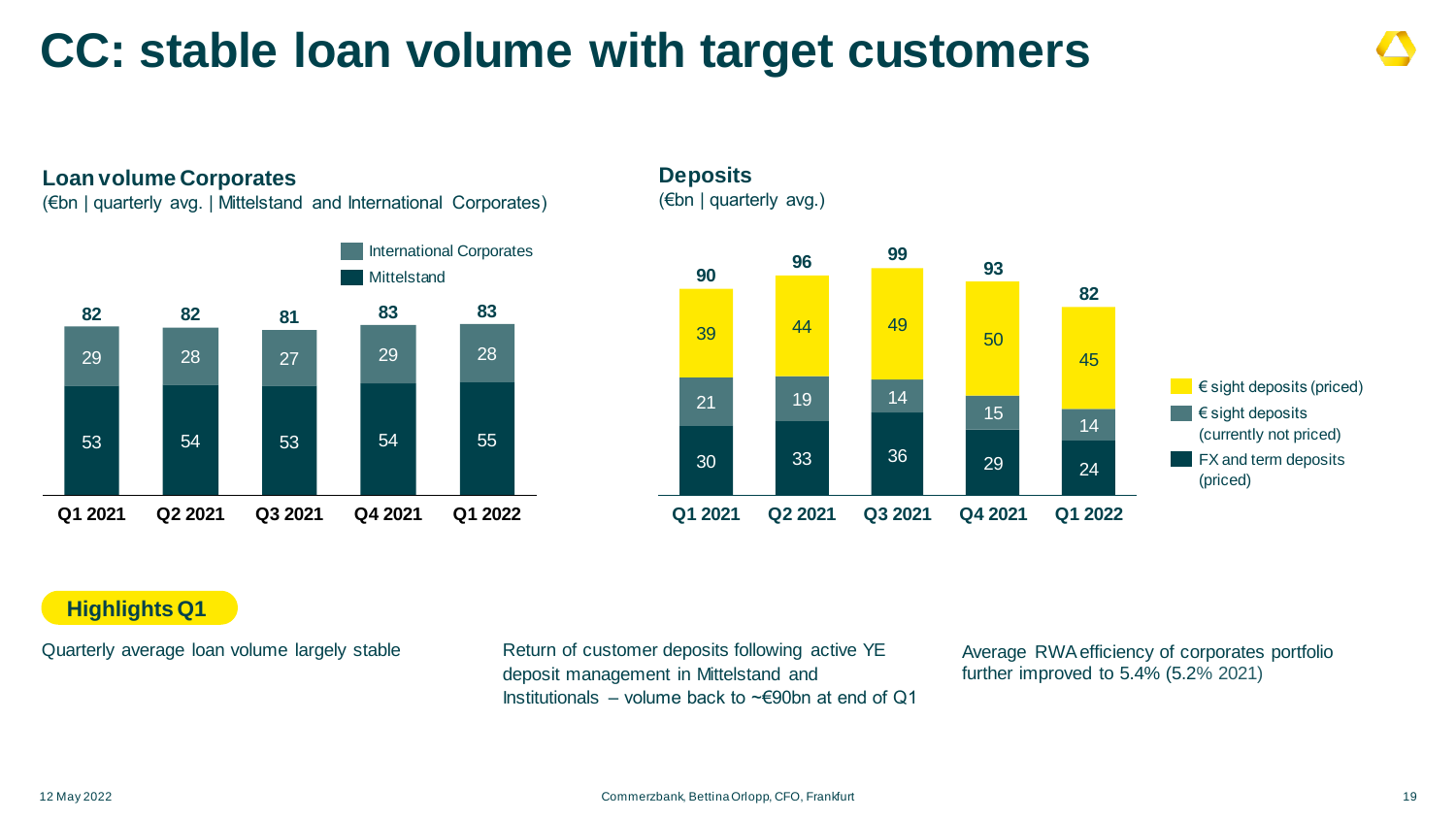## **CC: strong revenue growth and Russia related provisions**

### **Operating result**

(€m)



### **Segmental P&L CC**

| in $\epsilon$ m                          | Q1 2021 | Q2 2021 | Q3 2021 | Q4 2021 | Q1 2022 |
|------------------------------------------|---------|---------|---------|---------|---------|
| Revenues                                 | 829     | 768     | 776     | 795     | 926     |
| <b>Exceptional items</b>                 | 17      | 11      | 15      | 12      | 2       |
| Revenues excl. exceptional items         | 813     | 757     | 761     | 782     | 925     |
| o/w Mittelstand                          | 440     | 430     | 437     | 462     | 491     |
| o/w International Corporates             | 227     | 187     | 198     | 211     | 228     |
| o/w Institutionals                       | 135     | 114     | 137     | 132     | 138     |
| $o/w$ others                             | 11      | 25      | $-11$   | $-22$   | 68      |
| <b>Risk result</b>                       | $-52$   | 13      | $-29$   | $-81$   | $-286$  |
| Operating expenses                       | 562     | 559     | 531     | 615     | 533     |
| Compulsory contributions                 | 114     | $-19$   |         |         | 115     |
| <b>Operating result</b>                  | 101     | 241     | 216     | 97      | -7      |
| RWA (end of period in $\notin$ bn)       | 84.2    | 83.0    | 79.2    | 81.0    | 80.5    |
| CIR (excl. compulsory contributions) (%) | 67.8    | 72.7    | 68.4    | 77.4    | 57.5    |
| CIR (incl. compulsory contributions) (%) | 81.6    | 70.3    | 68.4    | 77.6    | 69.9    |
| Operating return on equity (%)           | 3.9     | 9.8     | 8.9     | 4.1     | $-0.3$  |

### **Highlights Q1**

Mittelstand with improved revenues from lending, transaction banking and capital markets

International Corporates with improved transaction banking and capital markets compensating reduced loan business in line with strategy

Pre-provision result of €279m up 82% YoY based on higher revenues up 12% YoY

Underlying NII up 9% and NCI 6% YoY

Underlying NFV of €113m up 27% YoY benefits from good capital markets business and lower loan hedging costs

Operating result reflects booking of Russia related rating downgrades and Russia TLA

Commerzbank, Bettina Orlopp, CFO, Frankfurt 20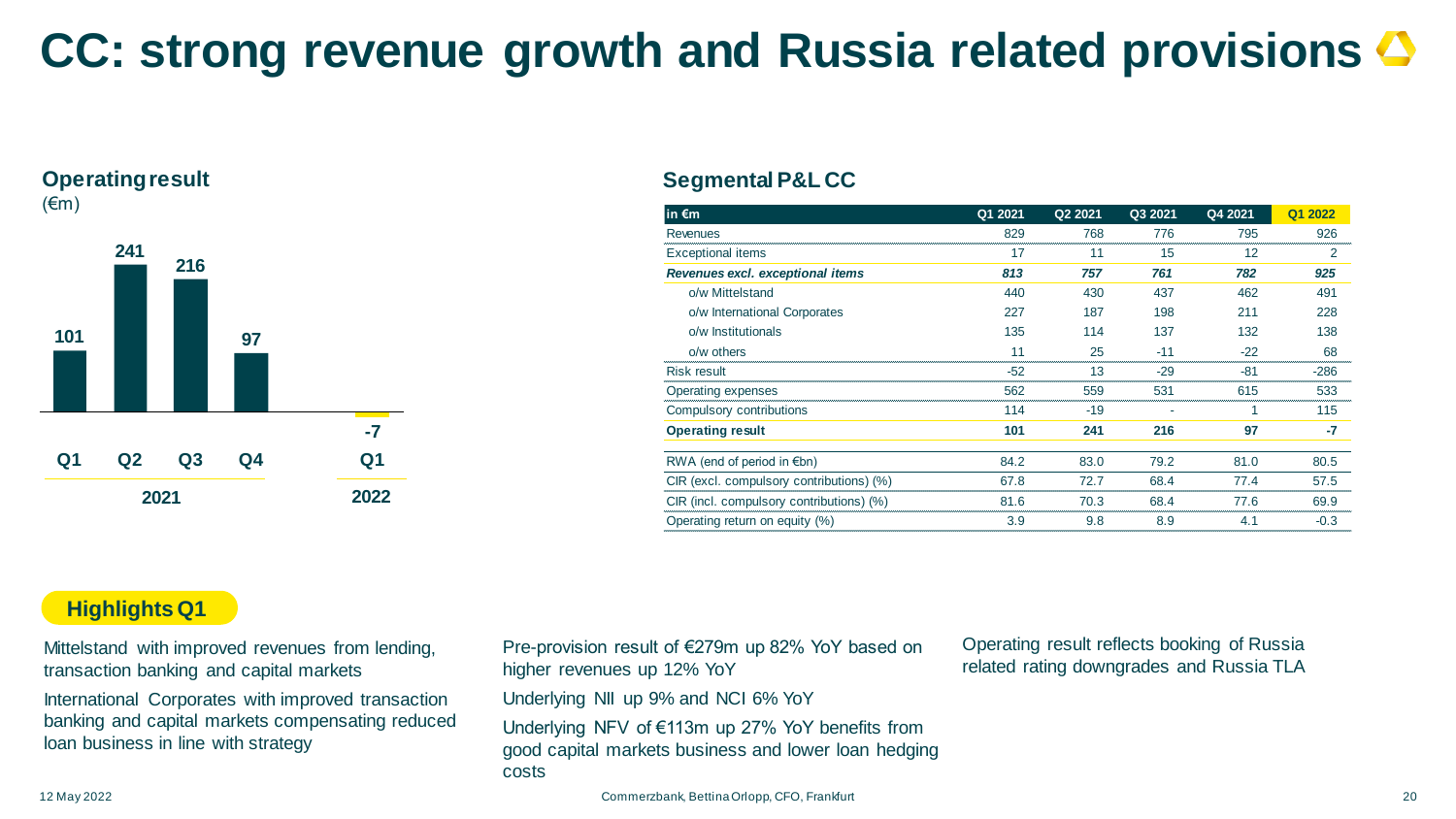## **O&C result in line with expectations**

### **Operating result**



### **Segmental P&L O&C**

| in $\epsilon$ m                    | Q1 2021 | Q <sub>2</sub> 2021 | Q3 2021 | Q4 2021 | Q1 2022 |
|------------------------------------|---------|---------------------|---------|---------|---------|
| Revenues                           | 334     | $-36$               | 53      | 246     | 400     |
| <b>Exceptional items</b>           | 176     | 38                  | 19      | 114     | 61      |
| Revenues excl. exceptional items   | 158     | $-74$               | 34      | 132     | 338     |
| o/w Net interest income            | 85      | 105                 | 63      | 48      | 89      |
| o/w Net commission income          | $-13$   | $-12$               | $-18$   | $-11$   | $-11$   |
| o/w Net fair value result          | 146     | $-12$               | 46      | 93      | 167     |
| o/w Other income                   | -60     | $-155$              | -56     | 3       | 94      |
| Risk result                        | $-32$   | $-37$               | 6       | $-38$   | $-106$  |
| Operating expenses                 | 56      | 279                 | 104     | 51      | 85      |
| Compulsory contribution            | 59      | -6                  |         |         | 61      |
| <b>Operating result</b>            | 187     | $-347$              | $-45$   | 157     | 148     |
| RWA (end of period in $\notin$ bn) | 43.5    | 41.5                | 42.6    | 40.8    | 40.0    |

### **Highlights Q1**

Operating result benefits from positive fair value result and other income – compensating higher risk result

neosfer (Main Incubator) with €26m valuation effects – CommerzVentures -€8m

NFV result benefits from valuation effects of interest rate and cross-currency funding hedges of commercial book

Other income reflects positive effects from hedge result and balance sheet management

Increase in risk result mainly single name legacy position and Russia related effects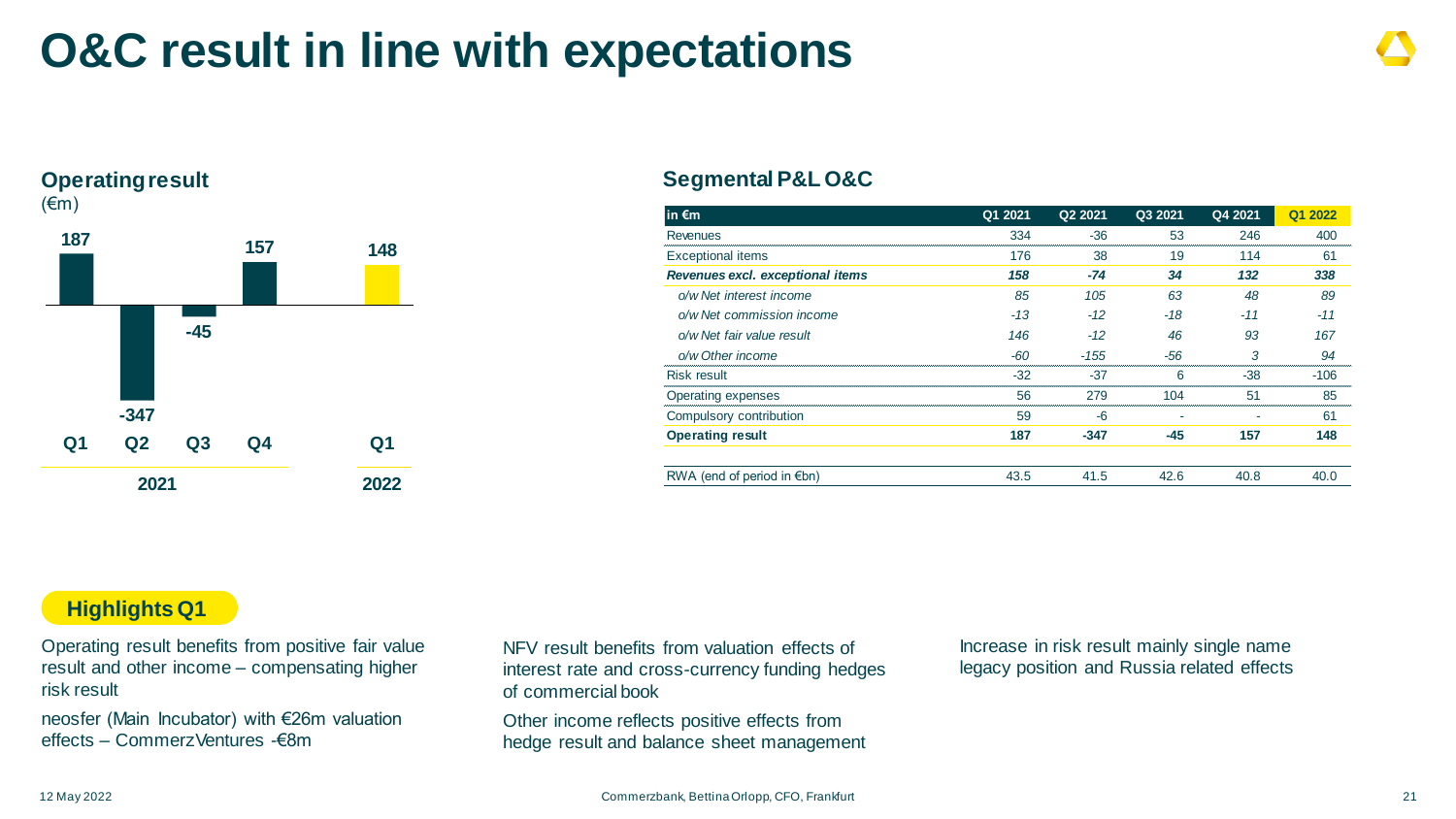## **CET1 ratio of 13.5% and buffer to MDA of ~410bps**



### **Highlights Q1**

### RWA stable QoQ

Credit risk RWA net stable – increases due to Russia related rating changes were compensated

Market risk RWA net stable despite increased market volatility

Operational risk RWA also stable

### **Transition of CET1 ratio**  $(% )$



Slightly decreased capital – positive contribution from regulatory eligible net result and pension funds more than offset by decreased other comprehensive income and increased prudent valuation (regulatory capital deduction)

#### 12 May 2022

#### Commerzbank, Bettina Orlopp, CFO, Frankfurt 22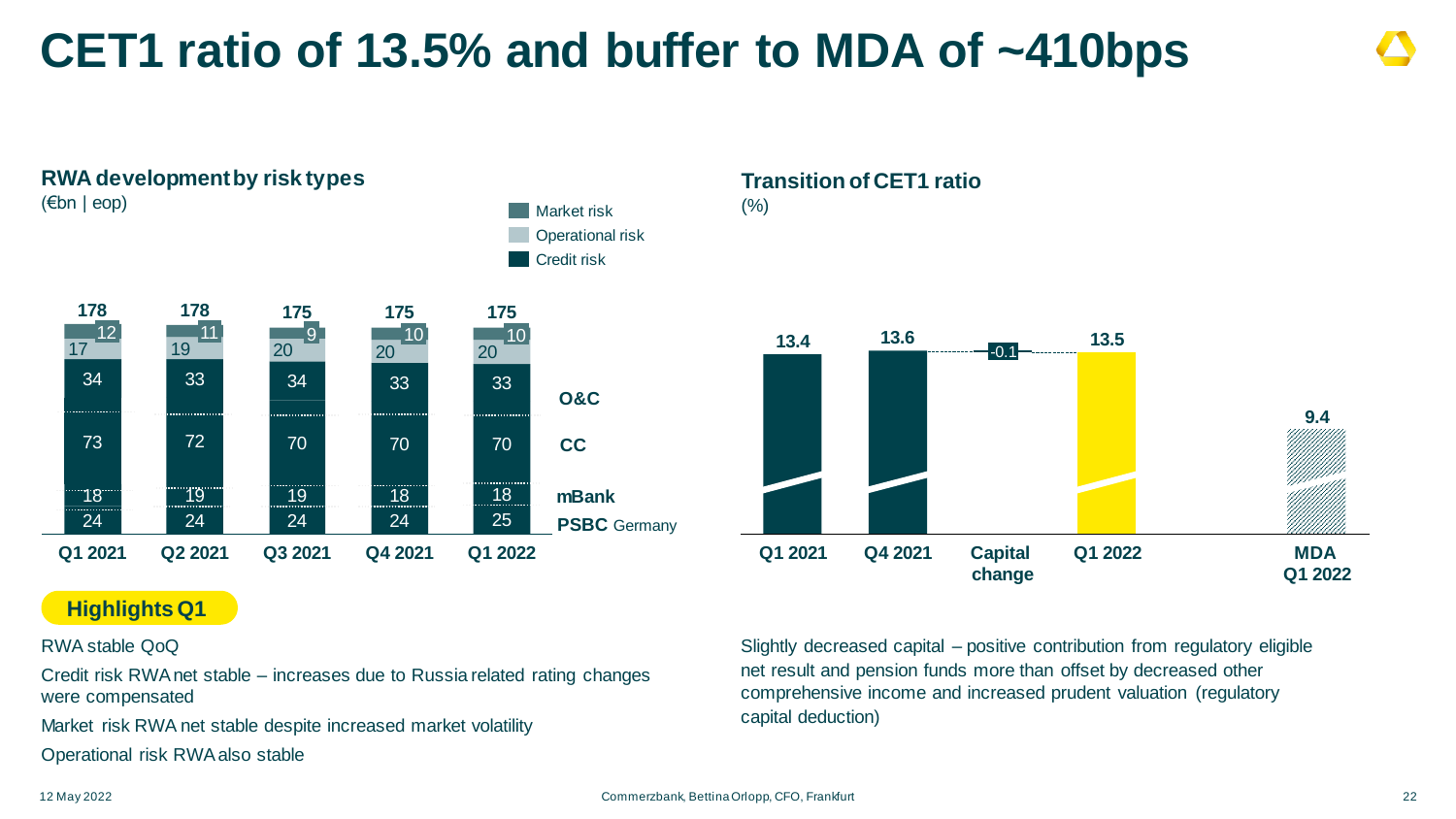## **Unchanged objectives and expectations for 2022**



**Note: Expectations are based on the assumption that there are no material additional provisions for the CHF loan portfolio at mBank in 2022 and that effects from Russia remain contained**

1) Pay-out ratio based on net result after potential (fully discretionary) AT1 coupon payments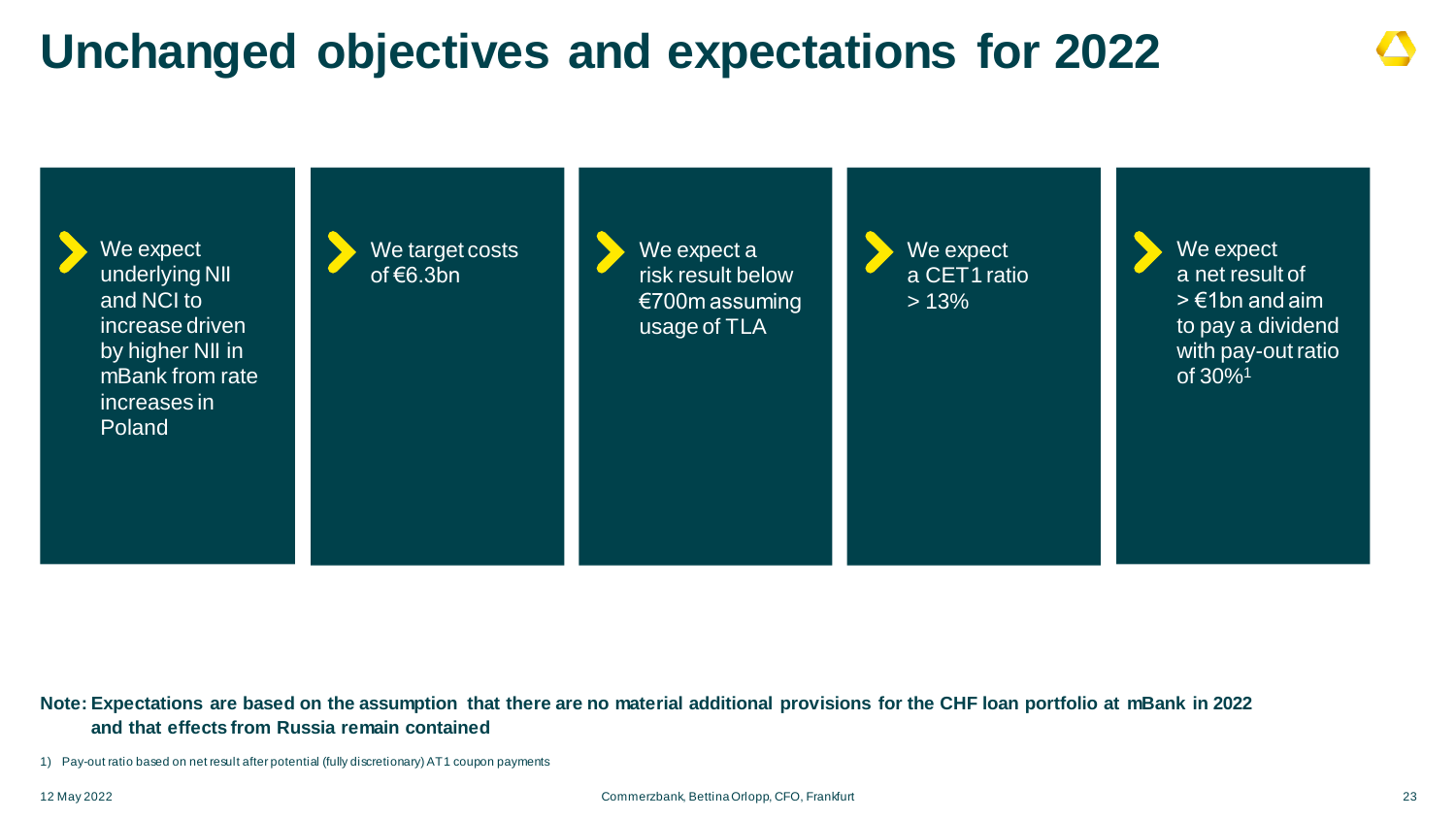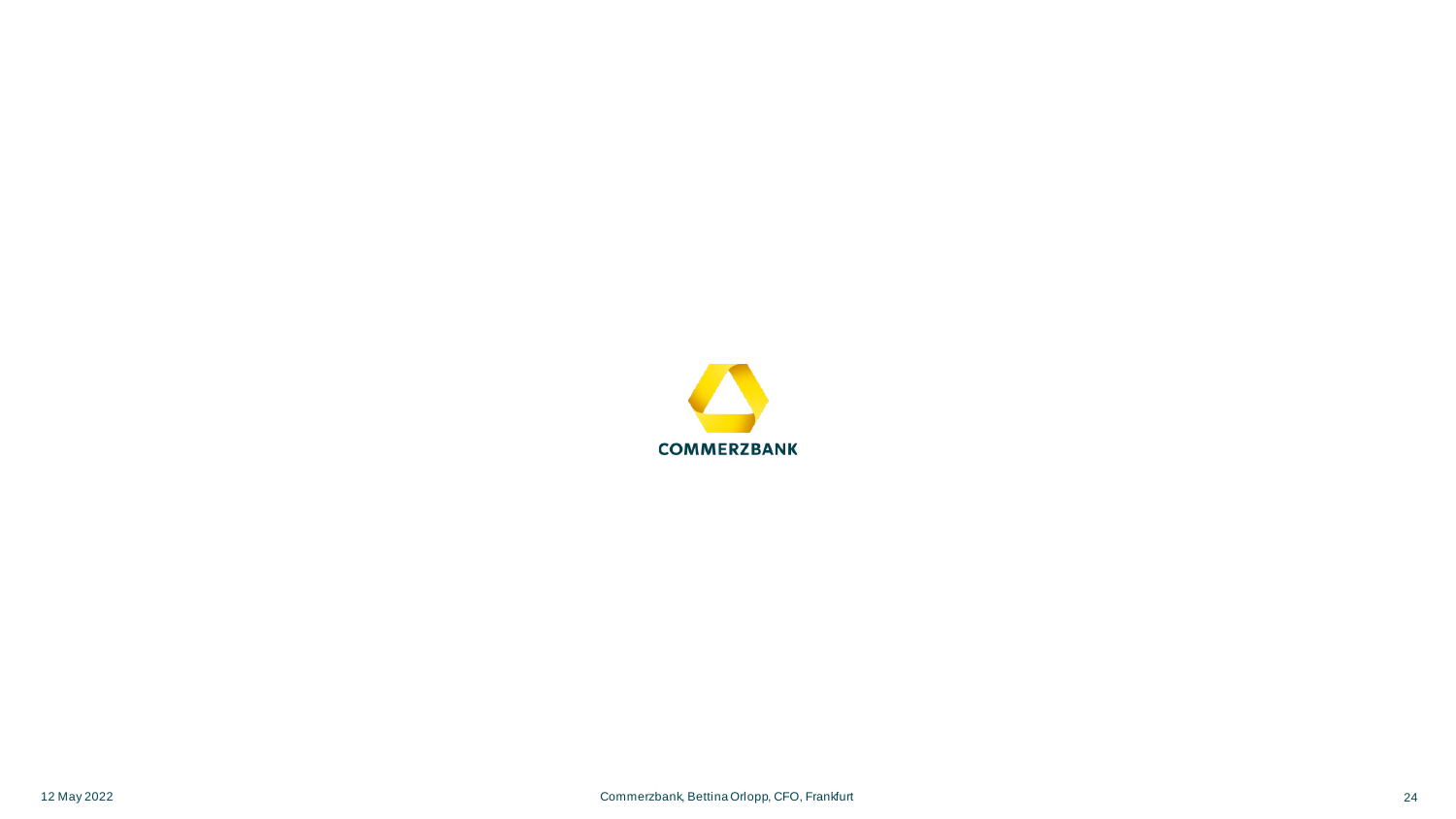## **Appendix**

| 2022 strategy KPIs                                                                                    | 26        |
|-------------------------------------------------------------------------------------------------------|-----------|
| <b>German economy</b>                                                                                 | 27        |
| Corona and risk related information                                                                   |           |
| KfW loan demand                                                                                       | 28        |
| Commerzbank's risk provisions<br>related to stages                                                    | 29        |
| Chemicals & plastic, energy & utility,<br>construction & paper, automotive,<br>mechanical engineering | $30 - 34$ |
| Residential mortgage business                                                                         | 35        |
|                                                                                                       |           |

### **Corporate responsibility**

| Renewable energy portfolio  | 36 |
|-----------------------------|----|
| Sustainable products target | 37 |
| <b>ESG ratings</b>          | 38 |

| <b>Commerzbank Group</b>           |    |
|------------------------------------|----|
| Commerzbank financials at a glance | 39 |
| Key figures Commerzbank share      | 40 |
| Loan and deposit volumes           | 41 |
| Scenario: NII sensitivity          | 42 |
| <b>Funding &amp; rating</b>        |    |
| Commerzbank's MREL requirements    | 43 |
| Distance to MDA                    | 44 |
| Capital markets funding            | 45 |
| Rating overview                    | 46 |
| <b>Capital management</b>          |    |
| IAS 19: Pension obligations        | 47 |
| FX impact on CET1 ratio            | 48 |

### **P&L tables**

| <b>Commerzbank Group</b>                    | 50 |
|---------------------------------------------|----|
| <b>Private and Small-Business Customers</b> | 51 |
| mBank                                       | 52 |
| <b>Corporate Clients</b>                    | 53 |
| <b>Others &amp; Consolidation</b>           | 54 |
| Exceptional revenue items by segment        | 55 |
| <b>Glossary</b>                             | 56 |
| <b>Contacts &amp; financial calendar</b>    | 57 |
| <b>Disclaimer</b>                           | 58 |
|                                             |    |

Group equity composition and the 49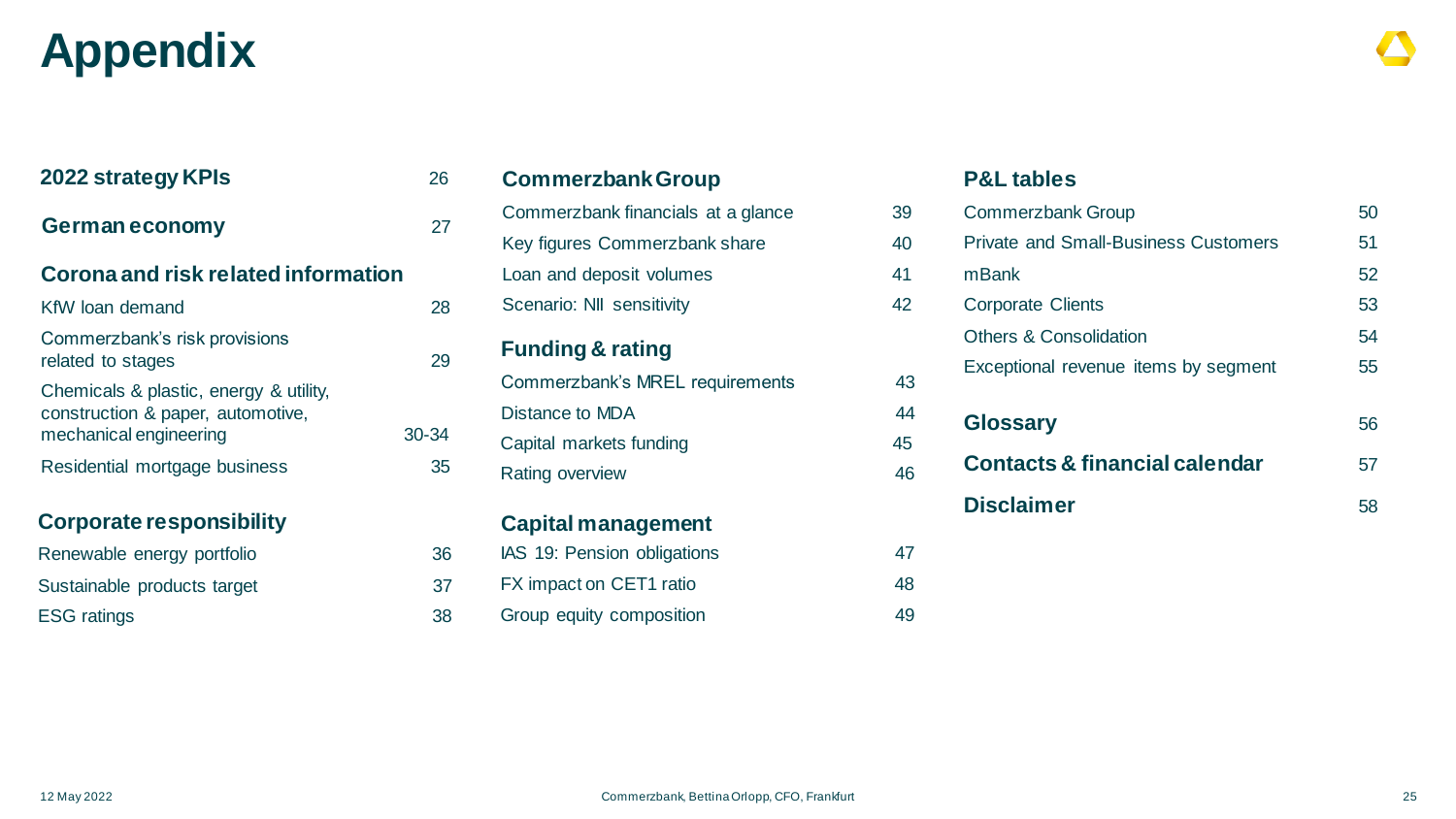## **2022 strategy KPIs**

|                                                   | <b>KPI</b>                                     | Q4 2020                                       | <b>YE 2021</b>                        | Q1 2022                           | Target 2022 |
|---------------------------------------------------|------------------------------------------------|-----------------------------------------------|---------------------------------------|-----------------------------------|-------------|
|                                                   | Domestic locations (#)                         | $-800$<br>(thereof ~600 open to<br>customers) | $~1 - 550$<br>(all open to customers) | $-550$<br>(all open to customers) | 450         |
| <b>PSBC</b>                                       | Active digital banking users (%)               | 66                                            | 70                                    | 71                                | 71          |
| Loan and securities volumes<br>$(GER   \epsilon)$ |                                                | 290                                           | 340                                   | 333                               | 360         |
|                                                   | Net FTE reduction <sup>1</sup> vs. YE 2020 (#) |                                               | 1,728                                 | 1,635                             | 3,000       |
|                                                   | International locations exited (#)             |                                               | 6                                     | $6\overline{6}$                   | 10          |
| <b>CC</b>                                         | Digital banking users activated (%)            |                                               | 24                                    | 28                                | 40          |
|                                                   | Portfolio with RWA efficiency<br>$<$ 3% (%)    | 34                                            | 29                                    | 27                                | 31          |
|                                                   | Net FTE reduction <sup>1</sup> vs. YE 2020 (#) |                                               | 451                                   | 503                               | 700         |
|                                                   | IT capacity in nearshoring locations (%)       | 14                                            | 20                                    | 21                                | 24          |
| <b>Operations &amp;</b><br><b>Head Office</b>     | Apps on cloud (%)                              | 32                                            | 41                                    | 44                                | 60          |
|                                                   | Reduction of external staff (#)                |                                               | <b>Reduction starts 2023</b>          |                                   |             |
|                                                   | Net FTE reduction <sup>1</sup> vs. YE 2020 (#) |                                               | 585                                   | 369                               | 600         |

1) FTE numbers shown for YE 2021 are as of 1 January 2022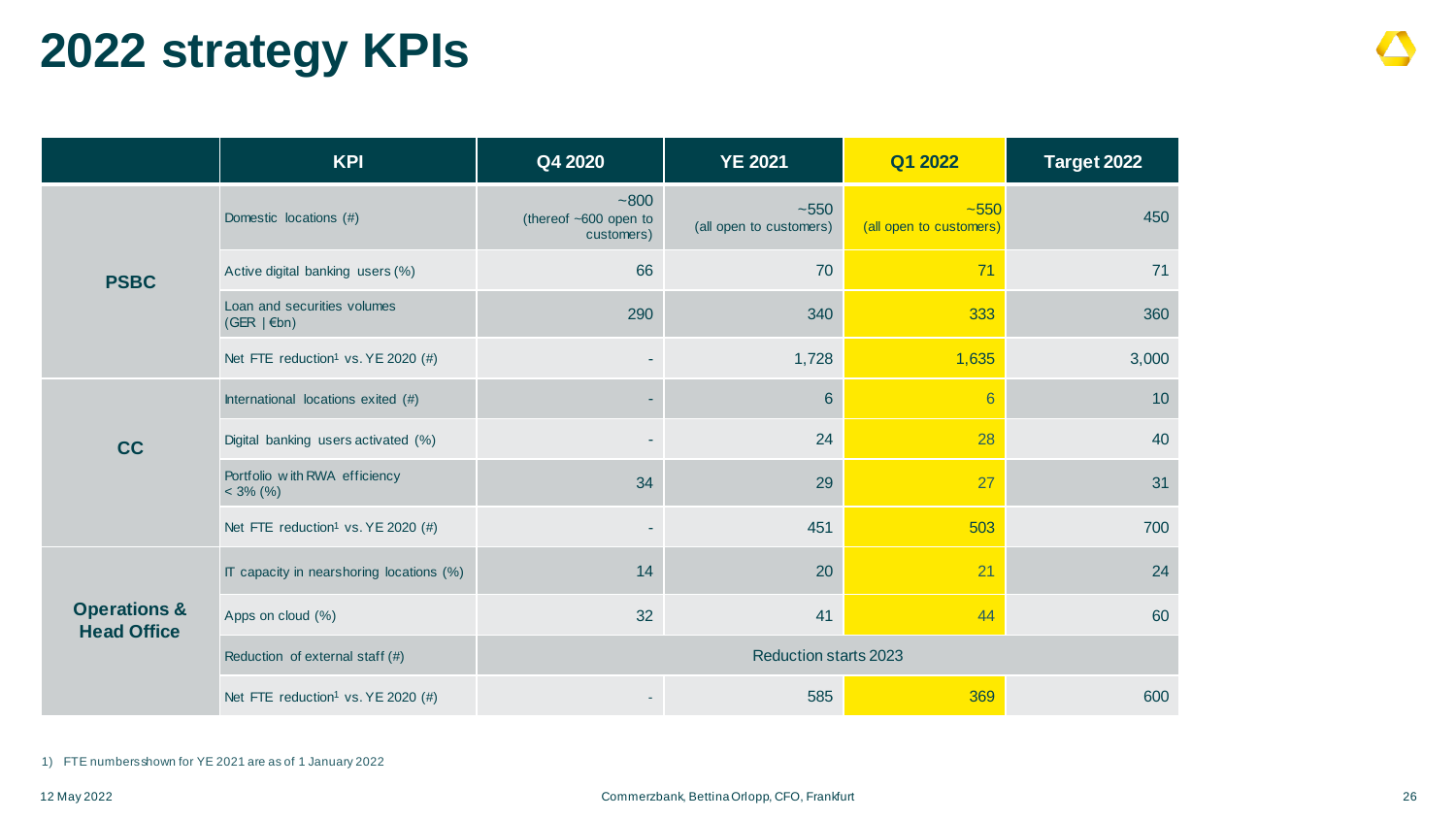## **German economy 2022 – slowed down by Russia and China**



#### 2016 2017 2018 2019 2020 2021 2022e 2023e

#### **Current development**

The significant rise in infection figures since last fall and the renewed restrictions imposed as a result have noticeably slowed the German economy. After a strong recovery in Q2 and Q3 of last year, growth came to a halt in the winter half-year 2021/2022.

Services again suffered particularly from the latest two waves of infections. By contrast, manufacturing has been able to increase its output again somewhat since last fall. However, at the end of Q1 the Russia-Ukraine war again exacerbated the problems in the supply chains, which noticeably slowed production in the automotive sector in particular.

Partly because of these supply bottlenecks, the inflation rate has risen sharply in recent months. In April, at 7.4%, it reached the highest level in almost 38 years. The main drivers are still energy prices but other prices are also rising faster.

The situation on the labor market has improved of late, with many companies creating new jobs again. This has brought the seasonally adjusted number of unemployed back below its pre-crisis level. However, a good 600 thousand people are still working short-time.

#### **Our expectation for 2022**

For much of this year, the boost to services from the widespread lifting of the COVID restrictions is likely to be neutralized by the weakness of the manufacturing sector. This is because the Russia-Ukraine war and the lockdowns imposed by the Chinese government as part of its zero-COVID strategy have tended to exacerbate the problems in supply chains. Added to this is the dramatic rise in the prices of energy.

However, as long as the Russia-Ukraine war does not trigger an energy crisis, the economy should still grow slightly, as monetary and fiscal policy will remain expansionary. If the war ends in the coming months, the economy could even pick up again towards the end of the year. This is because energy prices should then fall again somewhat and the problems in the supply chains should at least ease. But even in this scenario, real GDP will probably only increase by 2%.

The inflation rate will fall only slowly in the coming months, and this would probably only be due to less dynamic energy prices. Underlying inflation is more likely to increase.

In the Euro zone, too, inflation will remain high for the time being. In response, the ECB is likely to end its bond purchases in Q3 and raise its deposit rate by a total of 50 basis points by the end of the year.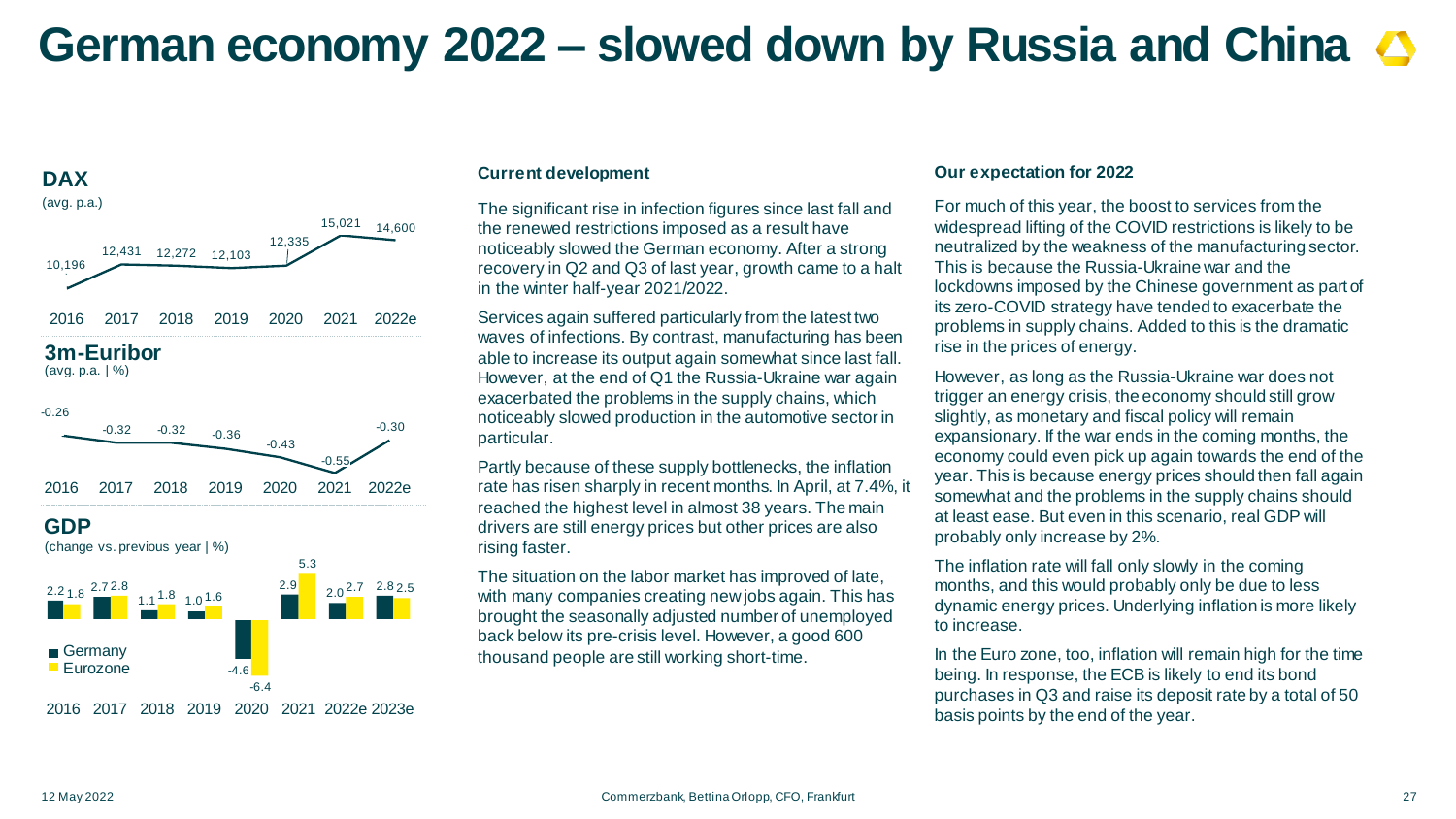## **Continued moderate demand for KfW loans by customers**

### **Government guaranteed loans**

(€bn | Germany)



#### 0.6 0.7 0.9 0.9 0.9 0.9 0.9 0.9 3.9  $\overline{0.7}$  1.3 1.8 2.0 2.2 2.2 2.2 2.0 3.1 3.3 3.3 3.2 3.2 3.5 3.8 4.2 0.2 **Apr 20 Jun 20 Sep 20 Dec 20 Mar 21 Sep 21 6.3 5.3 Jun 21 Dec 21 Mar 22 7.1 4.1 6.0 4.5 5.9 6.6 6.8 PSBC CC**

**Highlights Q1**

Nearly unchanged drawings of small-business customers in PSBC

First net reduction in drawings in CC Application for KfW COVID-related Ioans was possible until 30 April 2022

> Companies most impacted by the Russia-Ukraine war can apply for a new KfW program from 9 May 2022 until YE 2022

1) CBK share of KfWdirect syndicated loans without CBK risk

12 May 2022

Commerzbank, Bettina Orlopp, CFO, Frankfurt 28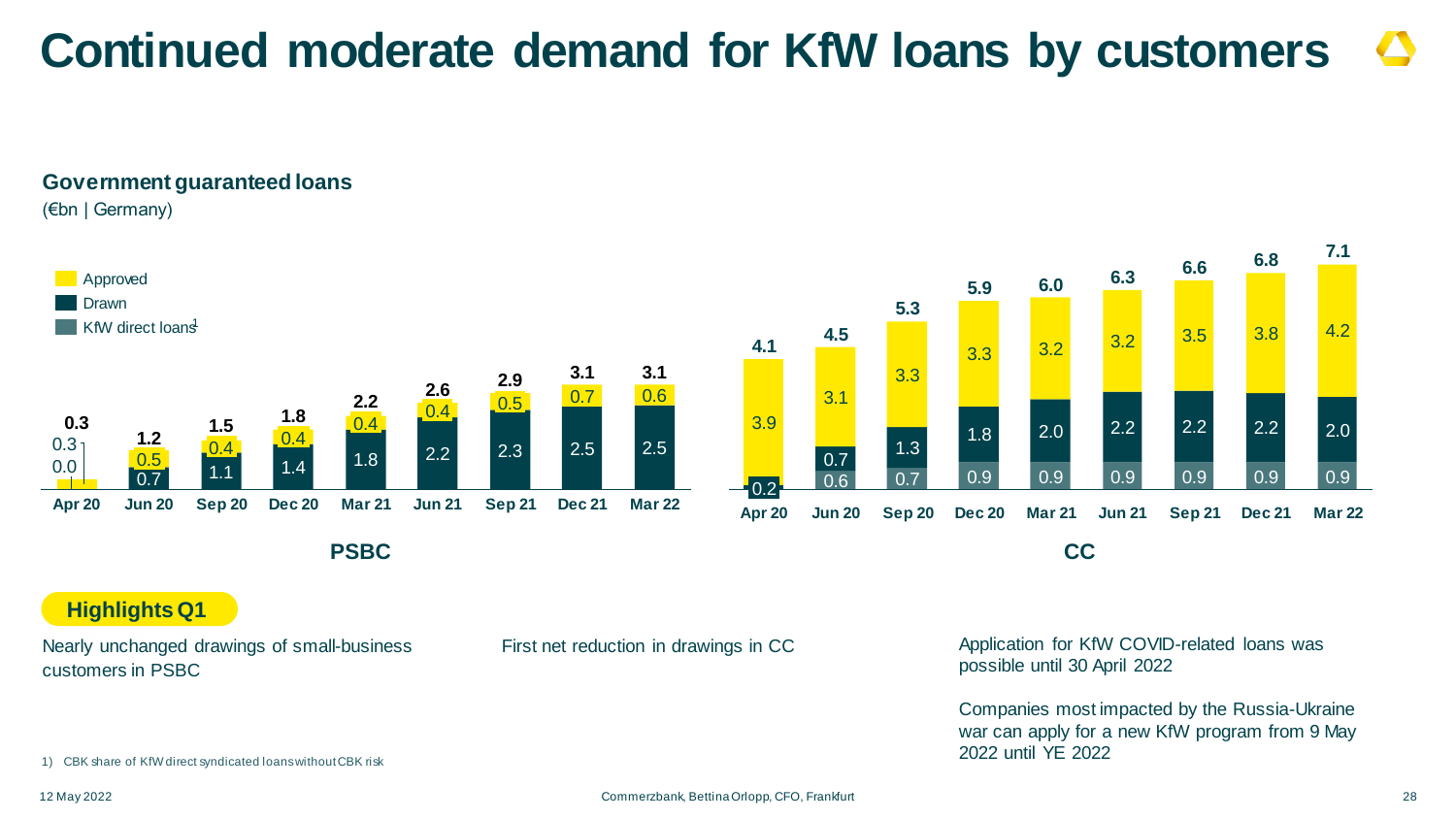## **Improved risk coverage in all stages**

### **Exposure<sup>1</sup>**

(€bn | excluding mBank)



### **Risk provisions**

(€m | excluding mBank)



### **Highlights Q1**

Exposure increase in stage 2 mainly driven by Russia related rating migrations

Increase of risk provisions and coverage especially in stage 2 Overall level of TLAs increased to €713m

TLA increases the effective coverage of our credit portfolio mainly in stage 2

1) Exposure at Default relevant for IFRS 9 accounting (on- and off-balance exposures in the accounting categories AC and FVOCI)

2) Note: TLA is not assigned to stages, hence it is not included in the coverage

12 May 2022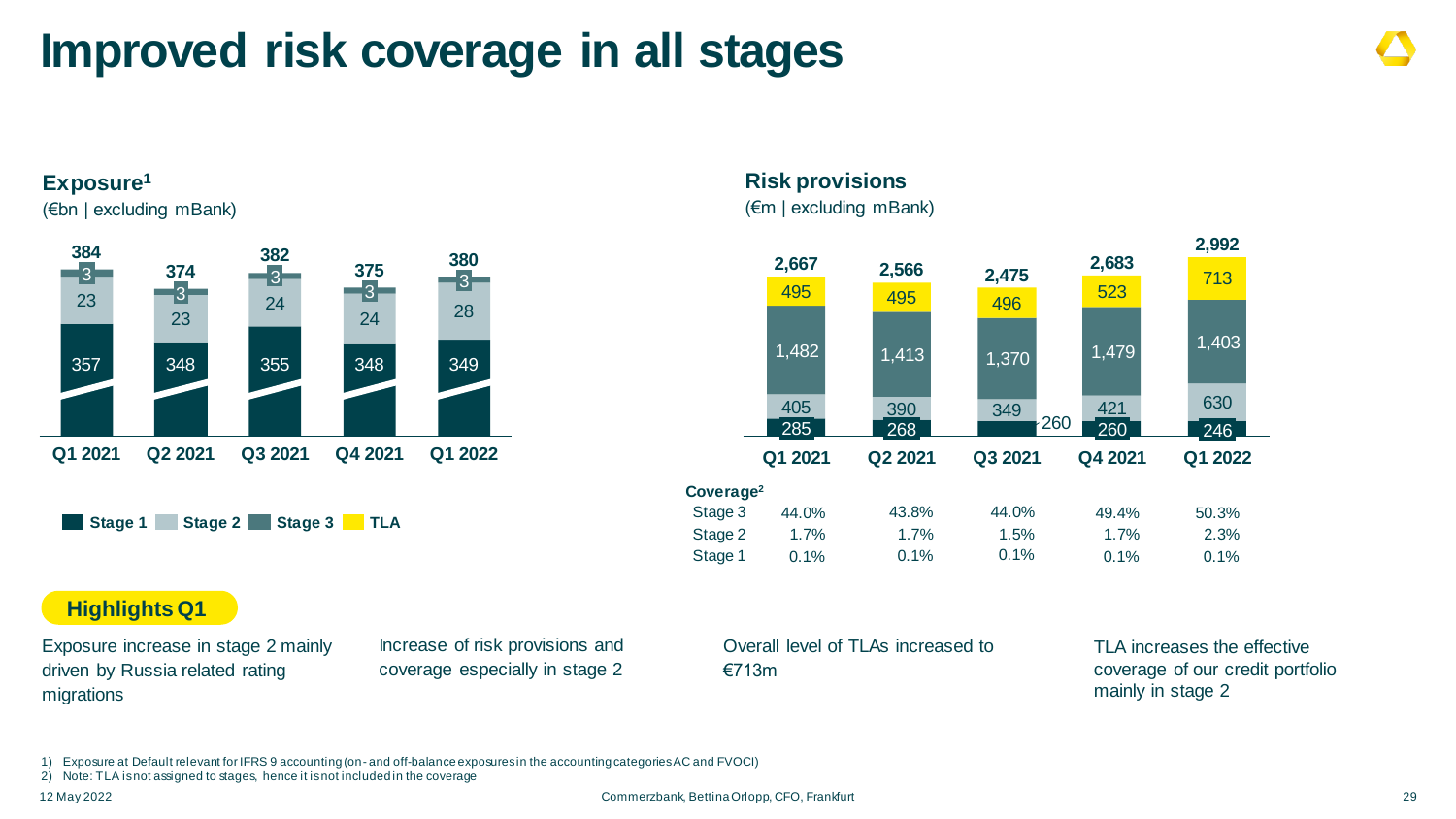## **Chemicals & plastic**

Share of 1.2% of overall portfolio

| by sub-portfolios<br>$(\epsilon$ bn) | 0.5<br>1.9<br>1.0<br>€5.6bn<br>0.6<br>1.6 | <b>Basic chemistry</b><br>Specialty chemicals<br>Wholesale of chemical products<br>Plastics in general<br>Plastics for the packaging industry |
|--------------------------------------|-------------------------------------------|-----------------------------------------------------------------------------------------------------------------------------------------------|
| by region                            | 3%<br>4%<br>4%<br>33%<br>56%              | Germany<br><b>Western Europe</b><br><b>North America</b><br>Asia<br><b>Others</b>                                                             |
| by maturity                          | 9%<br>45%<br>46%                          | < 1 year<br>1 to 5 years<br>> 5 years                                                                                                         |

- **Basis material industry** (base, agricultural chemicals/fertilizers or industrial gases) affected. Gas serves as a raw material/primary energy source in the production process. Gas reduction triggers a plant shutdown if the required minimum utilization is not reached. (BASF < 50% utilization, shutdown "Ludwigshafen")
- **Downstream industries** affected by secondary effects. Pre/intermediate products serve as a basis for further products in the special chemicals, paints & coatings industries and in the plastics segment (synthetic rubbers, container construction or films and packaging, etc.)
- The **chemical industry** is often at the beginning of the value chain and can trigger a chain reaction with unforeseeable consequences if gas quantities are missing
- Global positioning protects some groups. Production sites in America, Asia and parts of Europe outside the primarily affected countries Germany, Austria and Finland can temporarily balance out negative influences in individual locations
- The currently improved gas reserves, which are sufficient for production until winter 2022/23 including gas deliveries from Norway and the Netherlands as well as LNG purchases, have a mitigating effect. Simultaneous build-up of gas reserves for winter 2022/23 is not possible, so that gas rationing for non-systemrelevant industries cannot be ruled out from autumn onwards. In Germany federal distribution plans are currently being developed; emergency level 1 applies from March 2022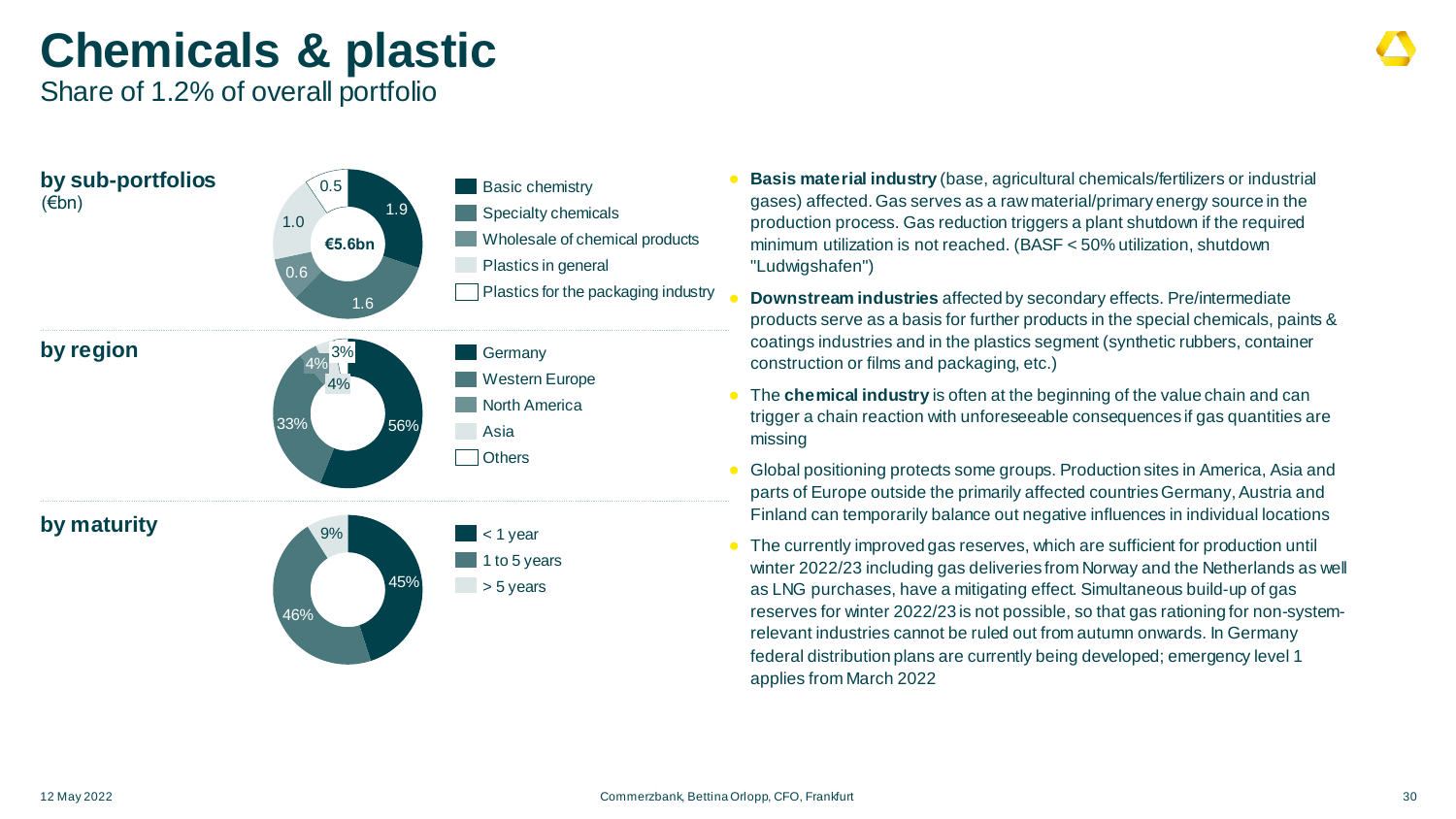### **Energy & utility** Share of 3.1% of overall portfolio

| by sub-portfolios<br>$(\epsilon$ bn) | 0.3<br> 0.5 <br>3.3<br>€14.6bn<br>10.5 | <b>Utility</b><br>Municipal utility<br><b>RE</b> Corporate<br>Recycling and disposal services | <b>Utili</b><br>sect<br>deve<br>rese<br>have<br>finar<br>tradi                                |
|--------------------------------------|----------------------------------------|-----------------------------------------------------------------------------------------------|-----------------------------------------------------------------------------------------------|
| by region                            | 4%<br>3%<br>6%<br>47%<br>41%           | Germany<br><b>Western Europe</b><br><b>North America</b><br>Asia<br><b>Others</b>             | Glob<br>$\bullet$<br>supp<br><b>Utili</b><br>$\bullet$<br>on th<br>loss<br>in G<br><b>The</b> |
| by maturity                          | 25%<br>51%<br>25%                      | < 1 year<br>1 to 5 years<br>> 5 years                                                         | 2022<br>winte<br>indu<br>are o<br>Maro<br>plan<br>----                                        |

- **Ities sector worldwide:** As part of the critical infrastructure, the utilities tor is fundamentally stable, albeit strongly affected by the erratic price elopments of fossil fuels and CO2 certificates. We observe high liquidity erves by our clients. Rising energy prices will affect industrial demand and e a negative impact especially in the low-margin B2B business. Overall, the ncial effects should be manageable through the other business areas of ling, generation, storage and grid
- bally, the oil and gas market remains liquid and dependence on Russian plies in the American and Asian economies is low
- **ities sector Europe:** Missing oil supplies should be largely compensated for he world market by the end of the year. A realistically assumed complete of Russian gas supplies cannot be compensated for in Europe, especially iermany, Austria, Poland and Italy, in the short to medium-term
- currently improved gas reserves, which are sufficient for supply until winter 2/23, have a mitigating effect. Simultaneous build-up of gas reserves for er 2022/23 is not possible, so that gas rationing for non-system-relevant istries cannot be ruled out from autumn onwards. Federal distribution plans currently being developed; emergency level 1 has been in effect since ch 2022. In the event of German state intervention via the gas emergency n, compensation from the federal government for the energy industry can be assumed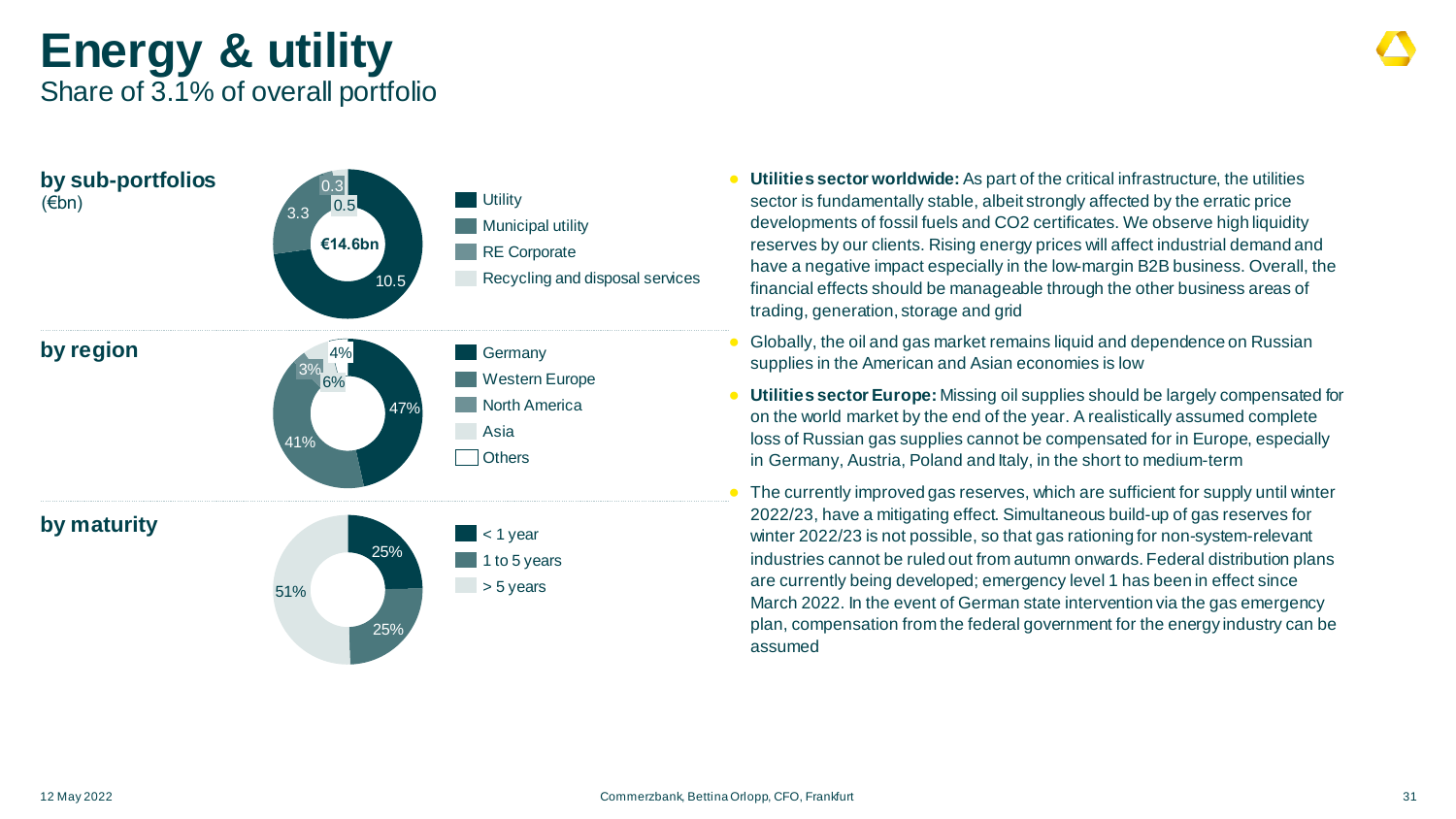## **Construction & paper**

Share of 1.1% of overall portfolio



- **Construction sector:** Manufacturers of energy-intensive products such as cement, bricks, ceramics and glass are particularly affected by a shortage of gas and/or oil. Since the large companies in the sector are internationally positioned, the impacts are manageable
- Indirect effects are more likely to occur through lack of material availability and thus delays in completion
- As a lagging industry, the sector continues to have well-filled order books and is able to pass on increases in material and energy costs to a large extent
- **Paper:** Rising energy costs mainly affect the manufacturers of base paper. In many cases, cost increases could only be passed on with a delay in the past. From the experience in 2021 with already sharply rising costs for the raw materials recovered paper and pulp as well as energy, many producers have now switched to contracts with price escalator clauses
- The packaging industry is also benefiting from the increase in online trade and the shift from plastic to paper packaging
- Some manufacturers also operate biomass power plants or power plants with substitute fuels to reduce dependence on gas and oil and improve  $CO<sub>2</sub>$ emissions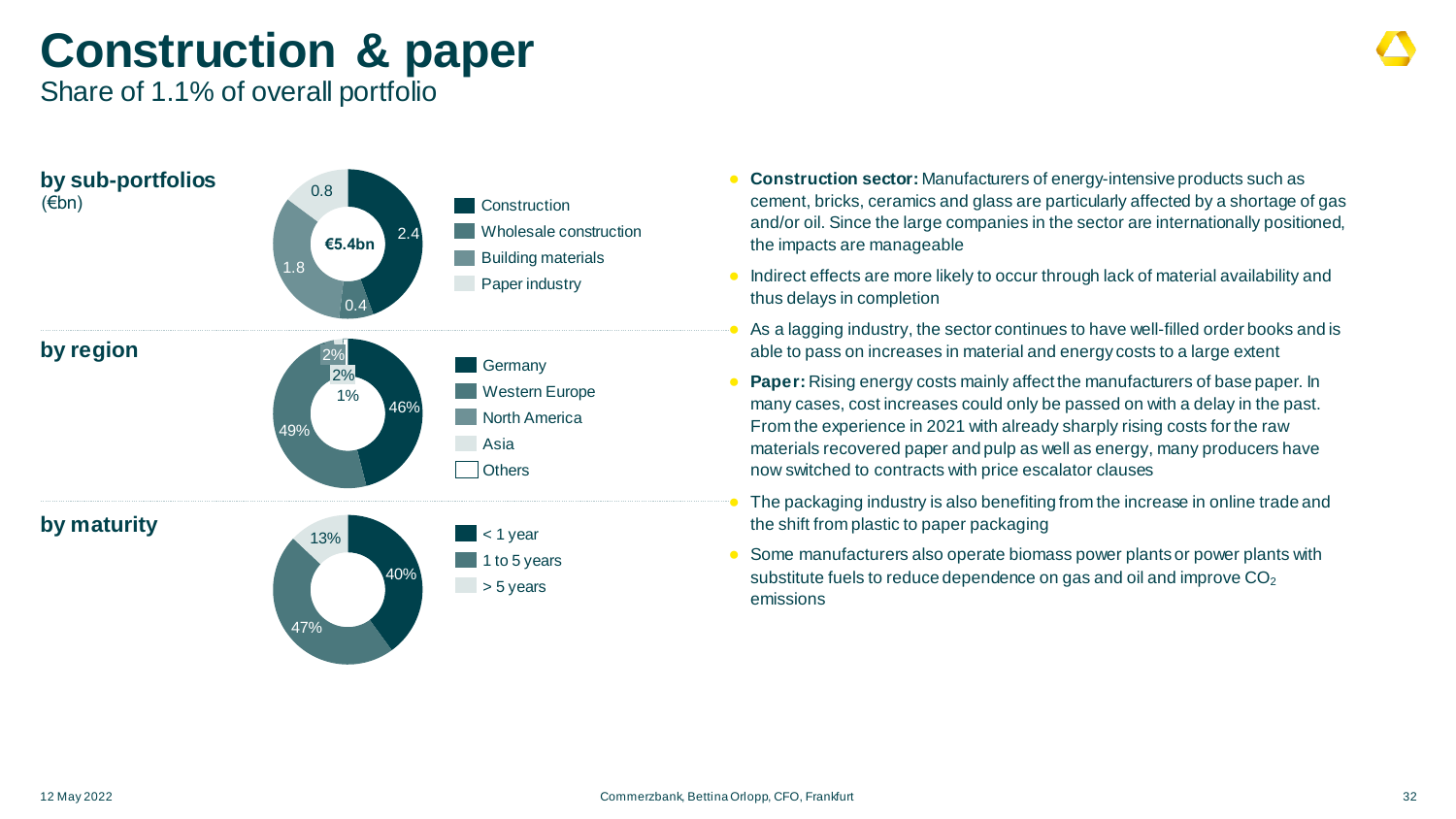## **Automotive**

### Share of 2.3% of overall portfolio



- Car parts suppliers (53% EaD) and OEM (38% EaD) with dominant EaD share. 84% of the portfolio consists of customers with Investment grade ratings
- So far robust sector with good crisis resilience proven in the past, also supported by technological advances and globalisation in production and sales as well as recurring high/increasing vehicle demand in the world regions
- All companies in the sector are subject to disruptive transformation processes in the wake of electromobility and other megatrends
- The recovery in vehicle demand from 2021 onwards has recently been offset by a high backlog in automobile production due to chip and other material availability bottlenecks. OEMs have partially closed plants, which has led to high call-off volatility. In addition, price jumps for raw materials and energy have been weighing heavily on the profitability of suppliers since the beginning of 2021
- Russia and Ukraine are important raw material suppliers to the automotive industry. Since the beginning of the conflict, this has affected production, especially in the European plants of the OEMs, due to restrictions in logistics and materials, and has further increased the fragility of the supply chains and the scarcity of other primary products
- The Chinese government's adherence to the zero-COVID strategy and the massive lockdowns, which affect not only suppliers with production there, are currently triggering additional far-reaching obstacles
- The resulting short-term need for liquidity combined with an already elevated debt situation in some cases leads to refinancing problems for suppliers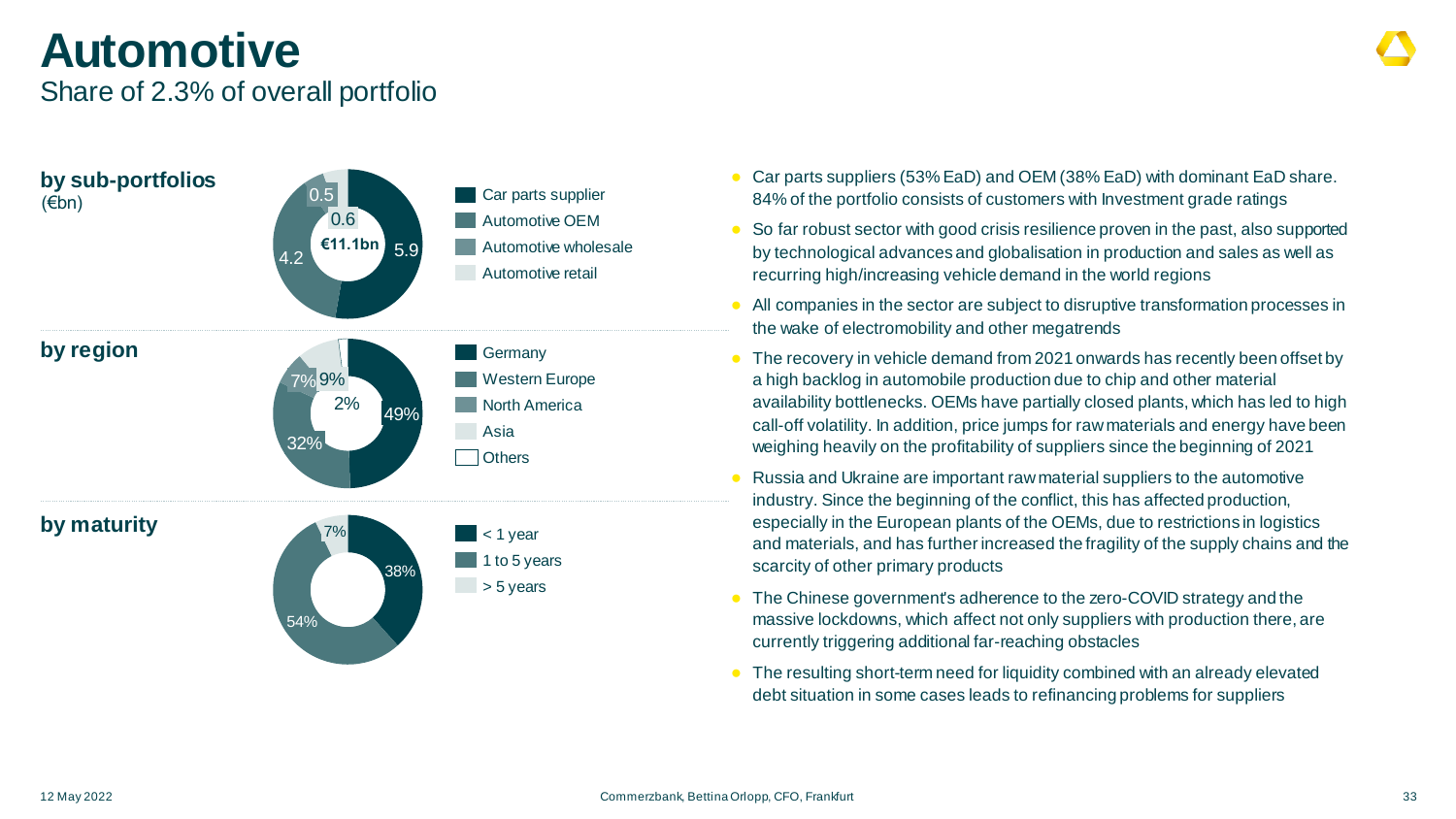## **Mechanical engineering**

Share of 1.7% of overall portfolio



- The top 10 customers account for around 20% of the EaD volume
- Overall stable sector due to internationalisation and very high diversification within the portfolio, whereby the sub-segments were/are affected to varying degrees by various trouble spots
- Delays, shortages and price increases as a result of the pandemic were partially offset by appropriate measures
- − With delivery delays for critical parts (especially electronics/controls), suppliers of initially non-critical parts are also affected by disruptions
- − Delays in transport routes, unless local sourcing is in place
- − On the cost side: higher freight rates and higher material prices
- Current lockdowns in China are once again exacerbating delays in the supply chain, as well as in the delivery and installation of end products
	- **Counter-measures:**
	- − Delivery capabilities: Finding new suppliers, adapting products to increase flexibility of material use, helping OEMs with procurement on projects important to OEMs
	- − Prices: Even companies that previously had no price adaptation clauses were able to renegotiate prices with customers (due to enormous importance of mechanical and plant engineering for end-customers)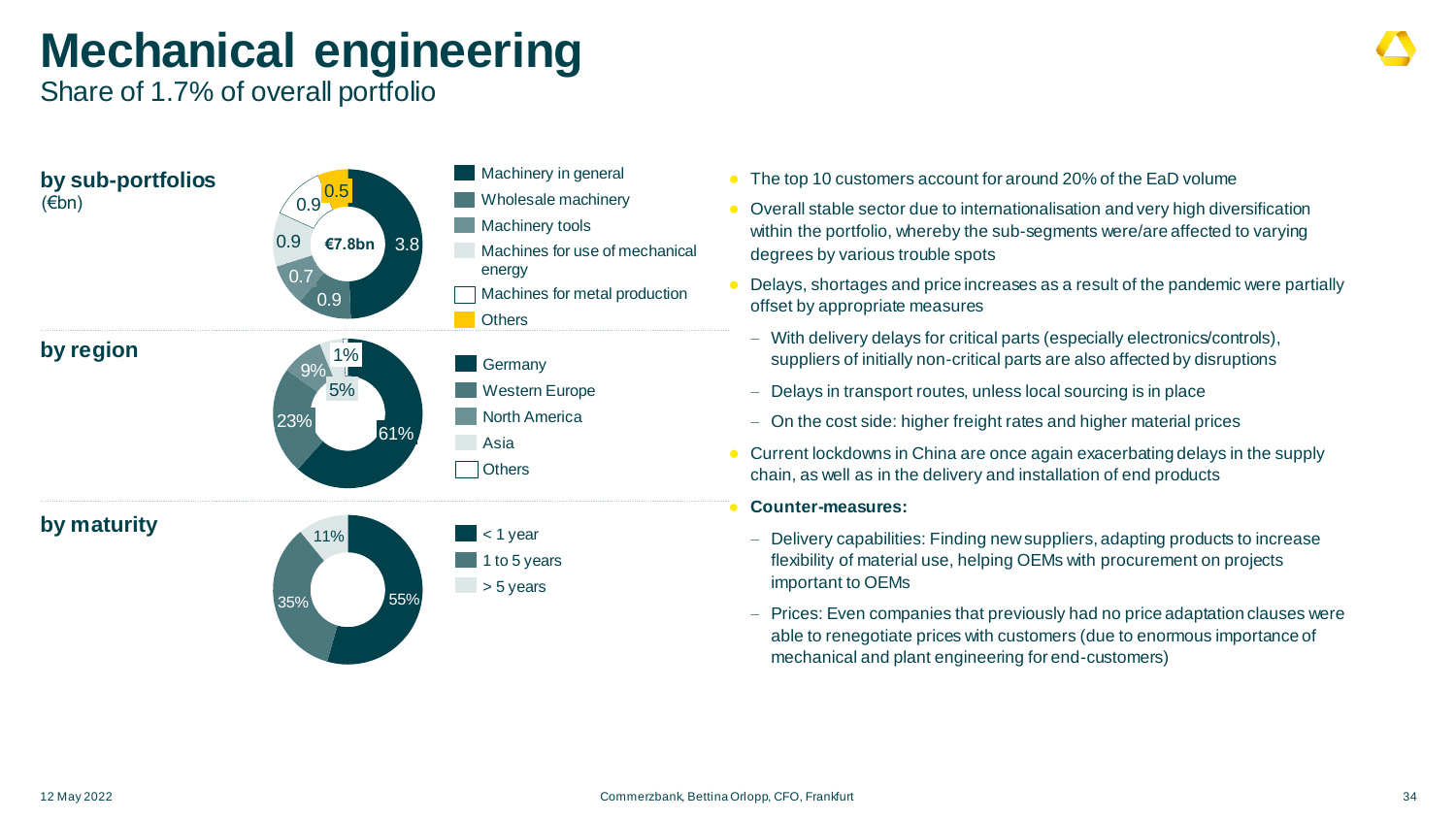## **Residential mortgage business and property prices**

### **German residential properties**

(index values)



Prices of houses and flats, existing stock and newly constructed dwellings, averages

### **Overall mortgage portfolio**

- Growing mortgage volume with unchanged risk quality:
	- − 12/17: EaD €75.2bn RD 9bps
	- − 12/18: EaD €81.0bn RD 9bps
	- − 12/19: EaD €86.6bn RD 8bps
	- − 12/20: EaD €95.1bn RD 7bps
	- − 12/21: EaD €102.0bn RD 7bps
	- − 03/22: EaD €104.3bn RD 7bps
- Rating profile with a share of 92% in investment grade ratings
- Vintages of recent years developed more favorably so far and NPEs remain at a low level
- Due to risk-oriented selection very low risk density (RD)
- As a consequence of low interest rates, repayment rates remain on a very high level
- Average "Beleihungsauslauf" (BLA) in new business of 81.6% in Q1 2022. German BLA is more conservative than the internationally used LtV definition due to the application of the strict German Pfandbrief law

### **Risk parameters unchanged**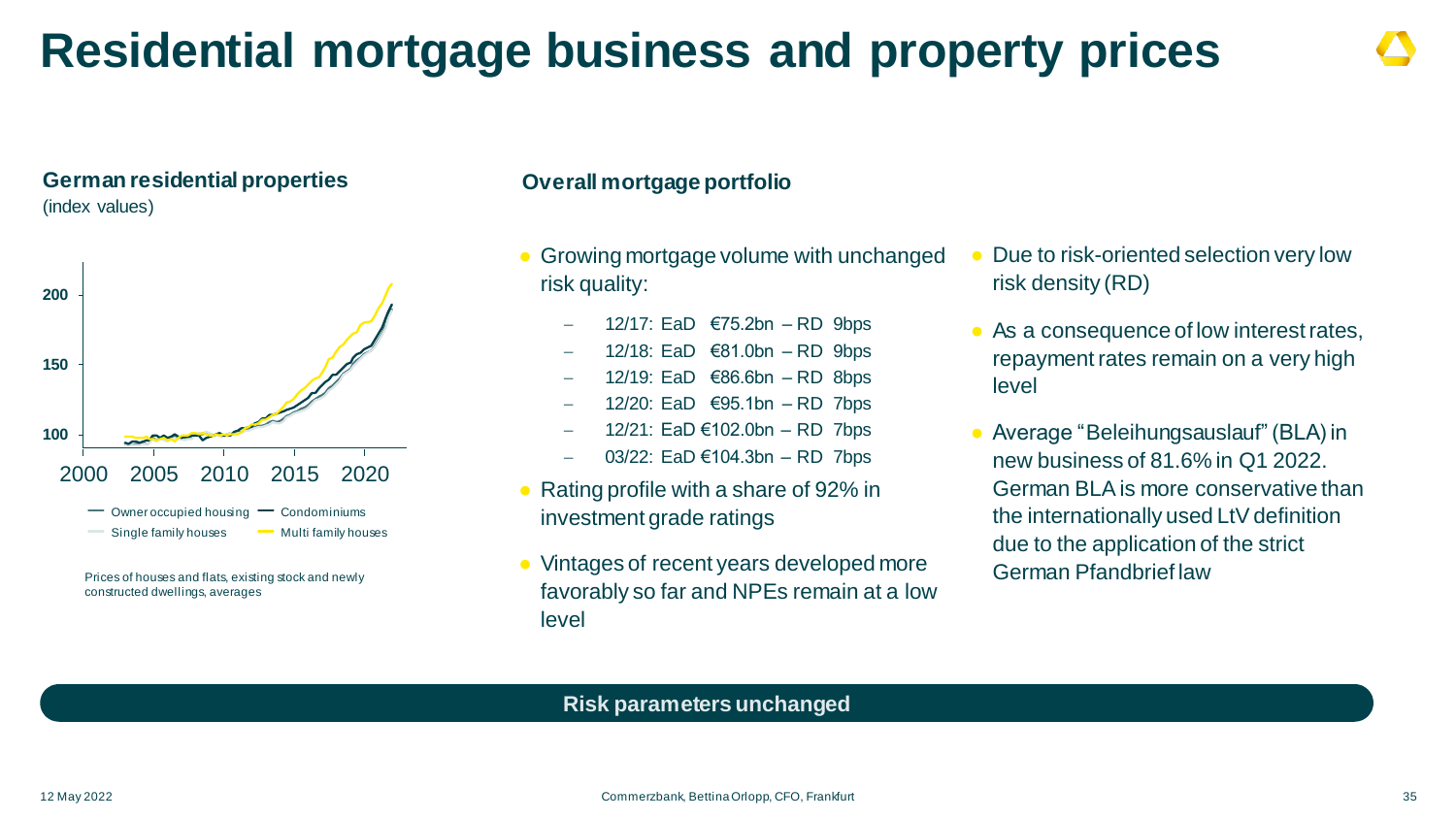## **Development of renewable energy portfolio**



### **Global footprint of renewable energy financing**



#### **Offshore:**

Commerzbank active globally as MLA<sup>1</sup> and lender with offshore projects in Germany, France, Belgium, UK and Taiwan

**International RE project finance:**  amongst others UK, France, Spain, US, Italy and Chile

**Core market Germany:** approx. 51% of portfolio in Germany

### **Renewable energy portfolio**



**51**% invested in Germany



1) MLA = Mandated Lead Arranger

**Renewable energies (RE)**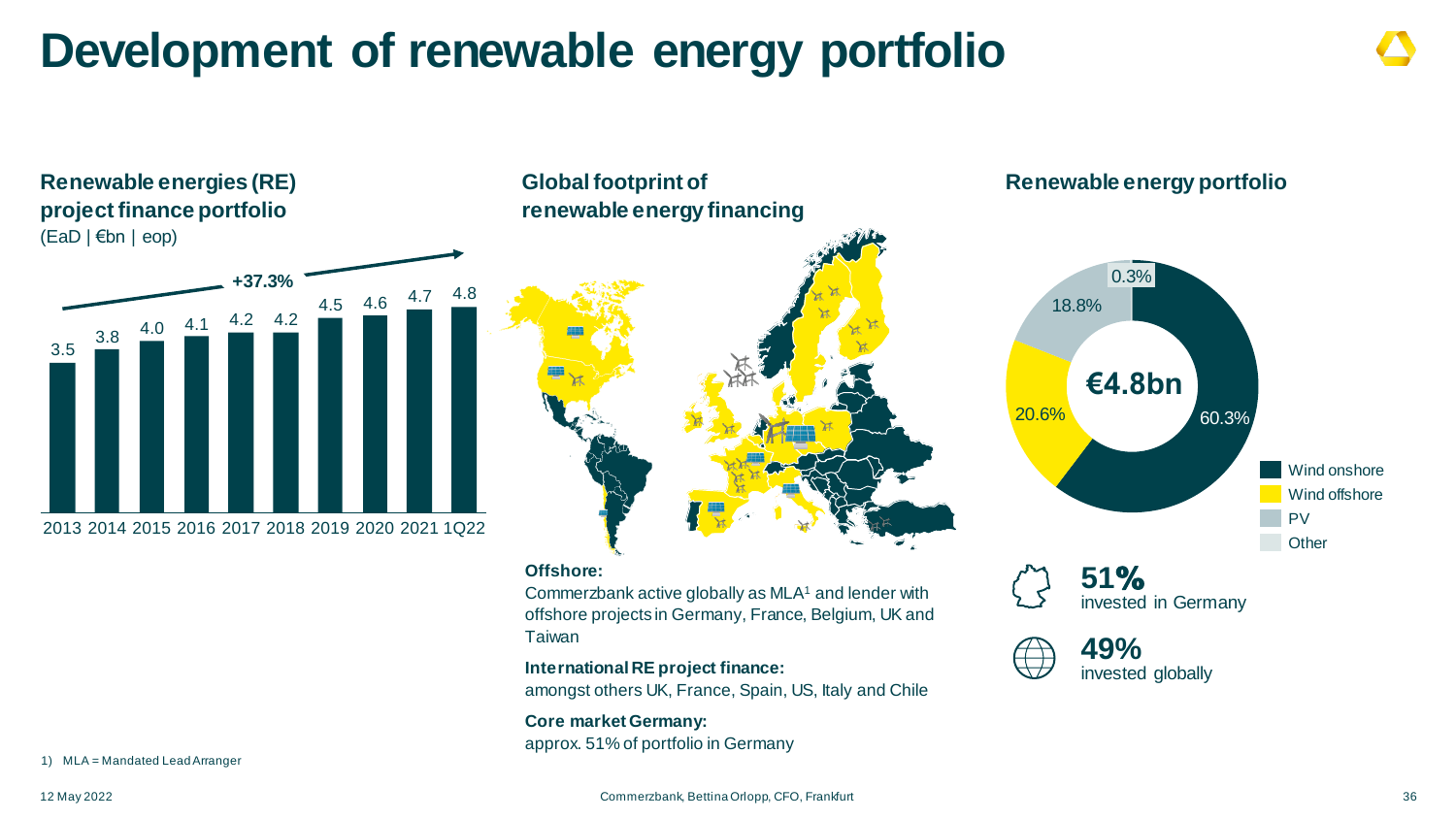## **Good start for sustainable products in 2022**



1) 2021 and Q1 2022 numbers based on different method of calculation due to broader scope of included advisory products.

\* Flow value / \*\* Stock value

#### 12 May 2022 Commerzbank, Bettina Orlopp, CFO, Frankfurt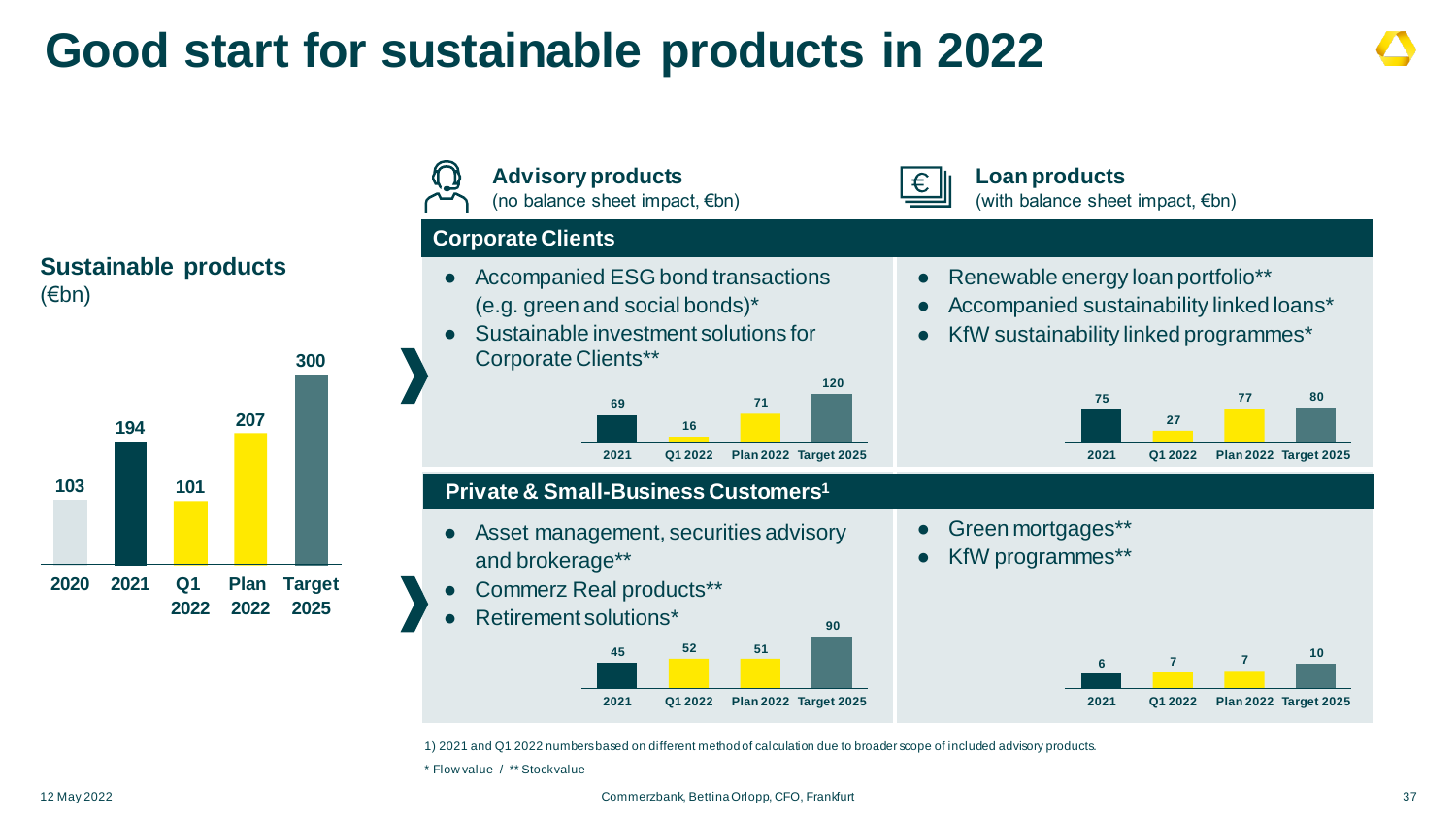## **Above-average ESG ratings prove that we are on the right track**



### **MSCI**

### **ESG Rating**

- Double A rated in the upper part of the MSCI ESG rating scale
- Above-average positions in terms of private & data security, financial product safety, human capital and financing environmental impact



Negligible

### **SUSTAINALYTICS**

### **ESG Risk Rating**

- Commerzbank is at medium risk of experiencing material financial impacts from ESG factors (score of 24.1 / 100 with 0 being the best)
- Very well positioned above industry average on the 1<sup>st</sup> quantile

**ISS ESGD** 

### **ESG Corporate Rating**

- Rated in the ISS ESG prime segment – top 10% of industry group
- **Excellent ratings** especially in the categories environmental management, social, governance and business ethics

Corporate E5G Performance Prime **NTEREY**<br>ISS ESGI>

## ISS)

### **ESG QualityScores**

10 9 8 7 6 5 4 **3 1**

888

- Commerzbank assigned with low ESG risks by ISS ESG **QualityScores**
- Social QualityScore 1, Environmental Score 2, Governance QualityScore 3



E D C **B** A

### **Climate Change Rating**

- Commerzbank's rating is above-average of the financial sector (C)
- Positioned as "sector leader financials" in DACH region (ranked top 15% of financials in Germany, Austria and Switzerland)
- Supplier engagement leader rating: A

12 May 2022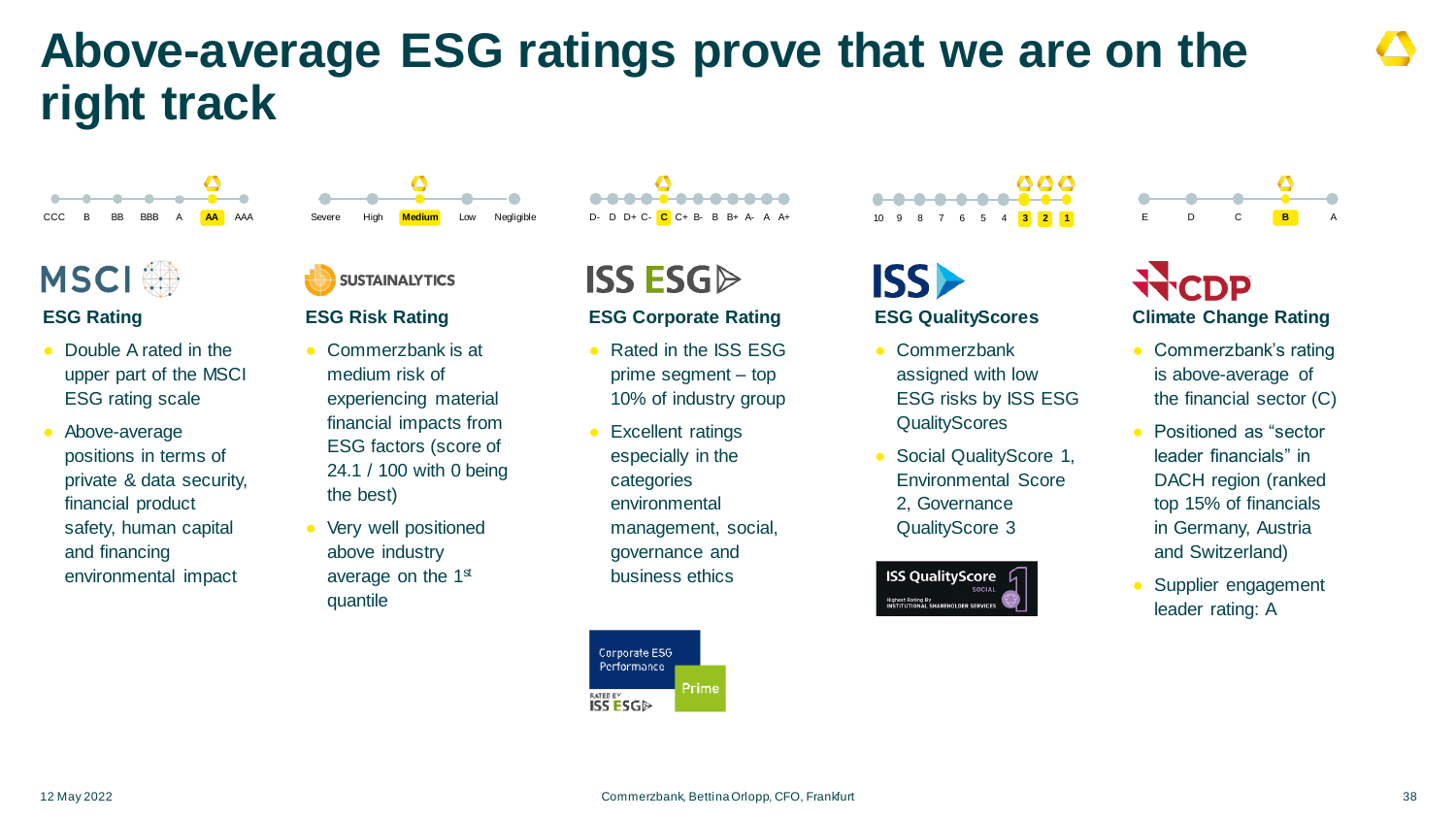## **Commerzbank financials at a glance**

| <b>Group</b>                                                          |               | Q1 2021 | Q4 2021 | Q1 2022 |
|-----------------------------------------------------------------------|---------------|---------|---------|---------|
| <b>Total revenues</b>                                                 | €m            | 2,492   | 2,099   | 2,795   |
| <b>Risk result</b>                                                    | €m            | $-149$  | $-313$  | $-464$  |
| Personnel expenses                                                    | €m            | 855     | 862     | 859     |
| Administrative expenses (excl. depreciation)                          | €m            | 392     | 492     | 376     |
| Depreciation                                                          | €m            | 222     | 226     | 204     |
| Compulsory contributions                                              | €m            | 336     | 65      | 347     |
| <b>Operating result</b>                                               | €m            | 538     | 141     | 544     |
| Net result                                                            | €m            | 133     | 421     | 298     |
| Cost/income ratio (excl. compulsory contributions)                    | $\%$          | 59.0    | 75.3    | 51.5    |
| Cost/income ratio (incl. compulsory contributions)                    | $\frac{0}{0}$ | 72.5    | 78.4    | 63.9    |
| Accrual for potential AT1 coupon distribution current year            | €m            | $-42$   | $-49$   | $-48$   |
| Net RoE                                                               | $\%$          | 1.5     | 5.8     | 3.9     |
| <b>Net RoTE</b>                                                       | $\%$          | 1.5     | 6.0     | 4.0     |
| <b>Total assets</b>                                                   | €bn           | 538     | 473     | 526     |
| Loans and advances (amortised cost)                                   | €bn           | 269     | 268     | 272     |
| <b>RWA</b>                                                            | €bn           | 178     | 175     | 175     |
| CET1 ratio <sup>1</sup>                                               | $\frac{0}{0}$ | 13.4    | 13.6    | 13.5    |
| Total capital ratio (with transitional provisions) <sup>1</sup>       | $\%$          | 17.7    | 18.4    | 18.0    |
| Leverage ratio (with transitional provisions) <sup>1</sup>            | $\frac{0}{0}$ | 4.7     | 5.2     | 4.7     |
| <b>NPE</b> ratio                                                      | $\frac{1}{2}$ | 0.9     | 0.9     | 0.8     |
| <b>Group CoR</b>                                                      | bps           | 12      | 12      | 39      |
| Group CoR on Loans (CoRL)                                             | bps           | 22      | 22      | 69      |
| Full-time equivalents excl. junior staff (end of period) <sup>2</sup> |               | 38,823  | 36,697  | 36,955  |

1) Capital reduced by dividend accrual if applicable and potential (fully discretionary) AT1 coupons

2) Q4 2021: FTE numbers as of 1 January 2022

12 May 2022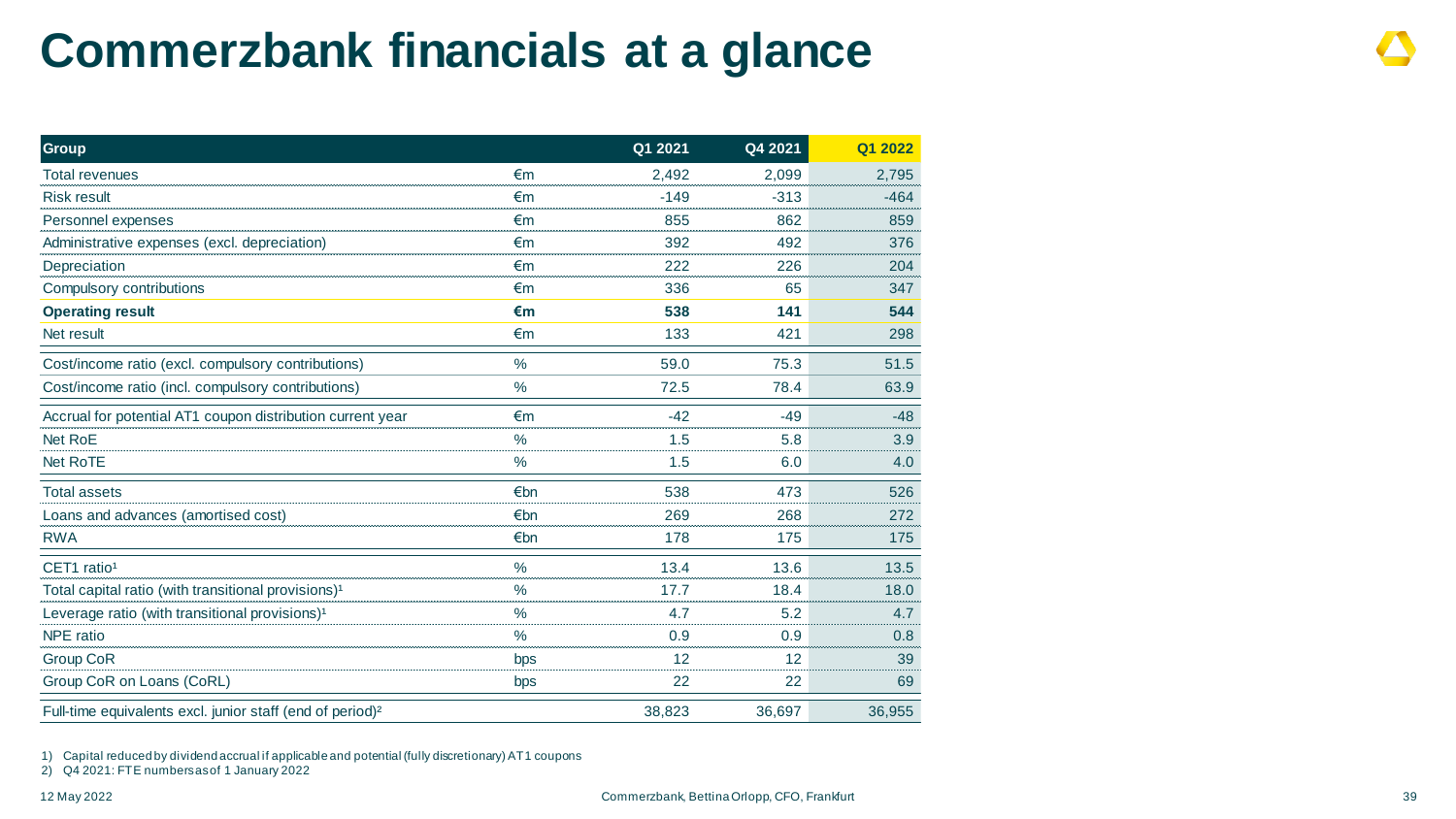## **Key figures Commerzbank share**

**Figures per share**

(€)



|                                             | <b>FY 2020</b> | <b>FY 2021</b> | Q1 2022   |
|---------------------------------------------|----------------|----------------|-----------|
| Number of shares issued (m)                 | 1,252.40       | 1,252.40       | 1,252.40  |
| Market capitalisation $(\epsilon$ bn)       | 66 R           | 84             |           |
| Net asset value per share $(\epsilon)$      | 19.801         | 20 48          | 20.51     |
| Low/high Xetra intraday prices $(\epsilon)$ | 2.80/6.83      | 4.70/7.19      | 5.17/9.51 |

Operating result per share **EPS** 

1) Adjustments due to restatements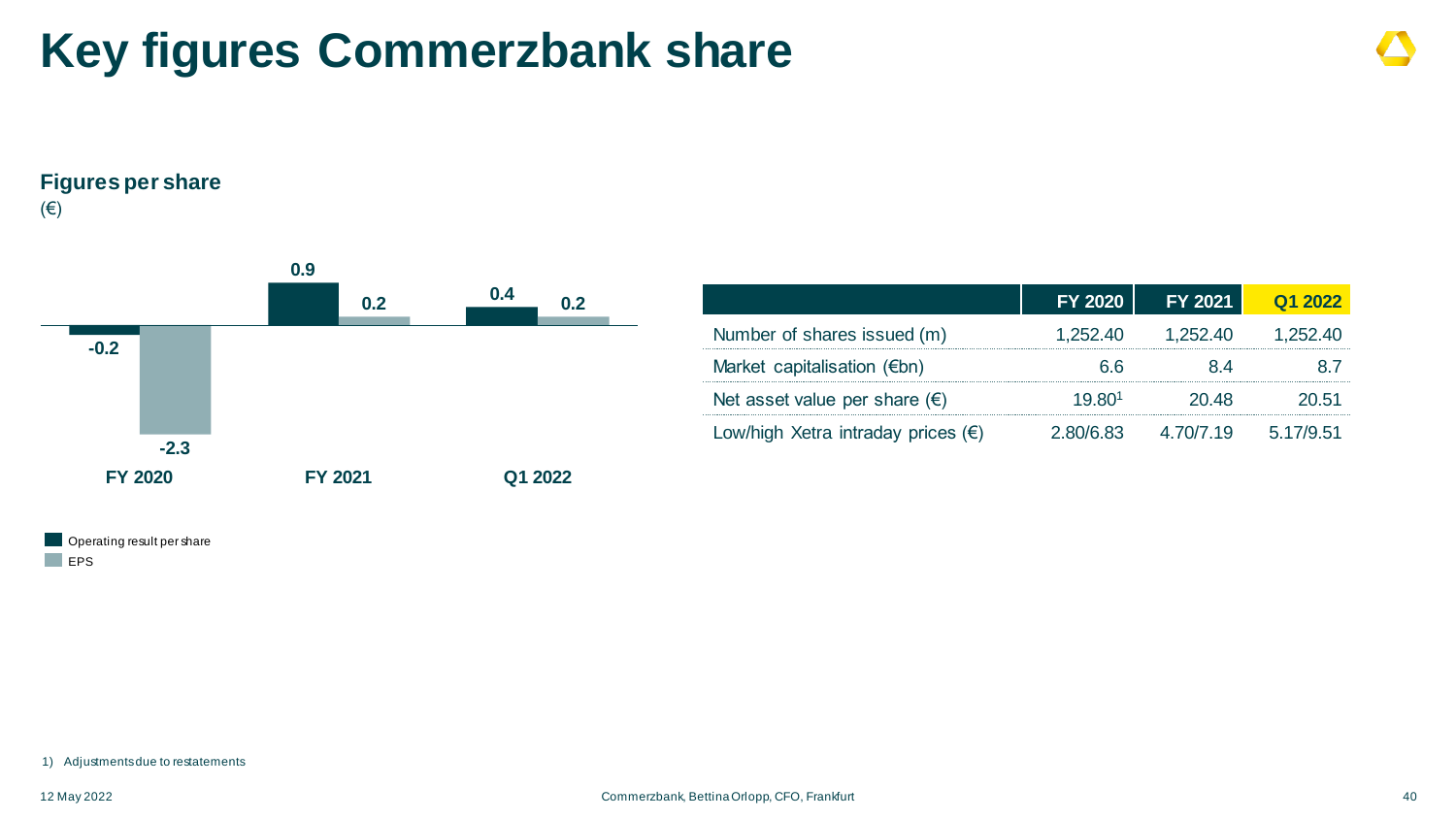## **Loan and deposit development**



(€bn | monthly average)



**Corporate Clients**  (€bn | monthly average)



### **Highlights**

Loan growth in PSBC driven by residential mortgage business and investment loans in Germany

No significant changes in deposit base

Stable Loan volumes in CC: reduction in International Corporates compensated by increase in Mittelstand

Increase in deposit volumes driven by Institutionals and International **Corporates**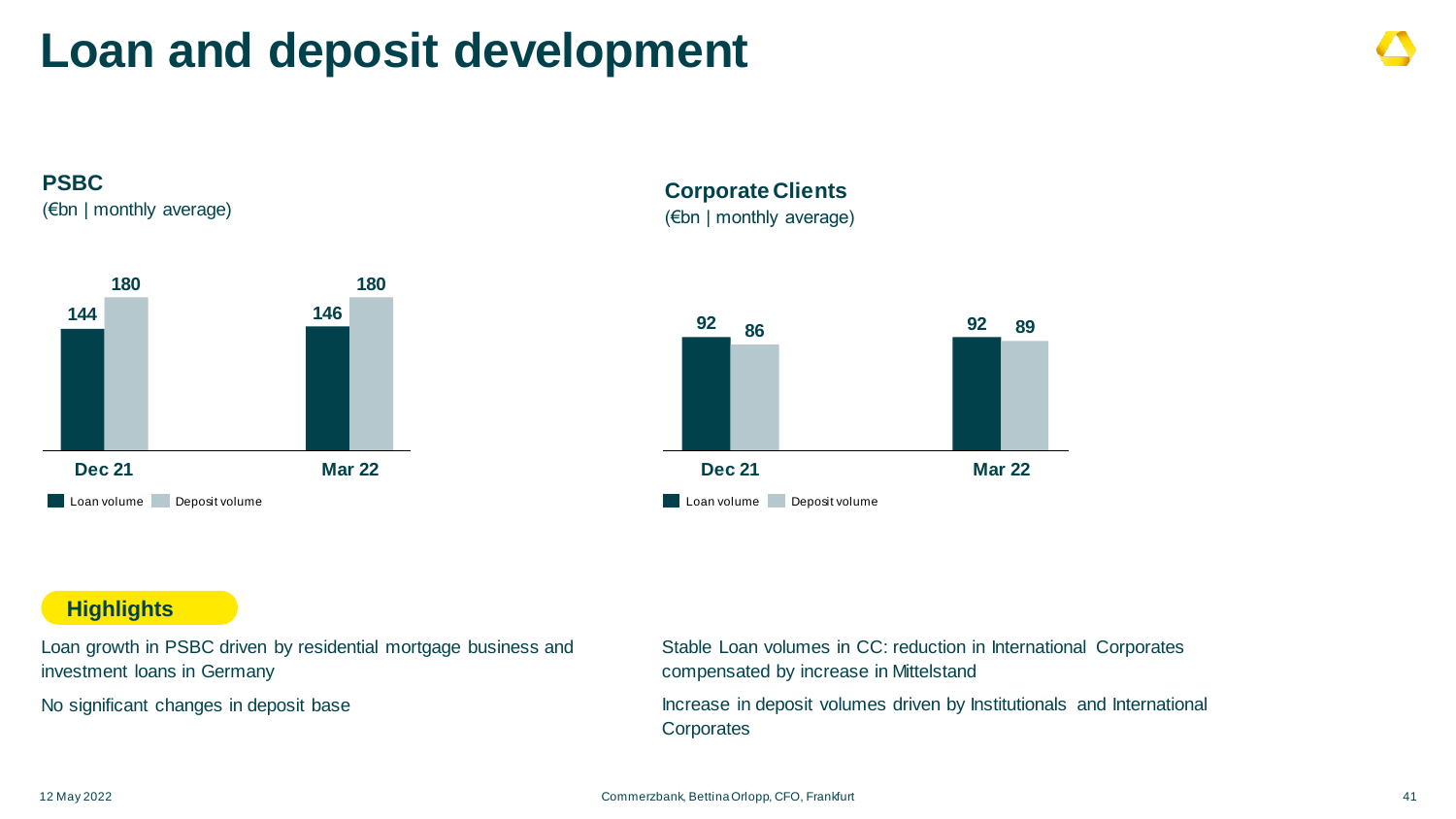## **NII potential from deposits in rising interest rates scenario**

**100 bps parallel up-shift in rates yield curve**  (as of 31 March 2022 | %)



**Scenario impact on NII from EUR deposits of CC and PSBC Germany**  $(\epsilon m)$ 



### **Highlights**

Effect driven by higher reinvestment yield of modelled deposits used to refinance longer term loans

Constant deposit volumes and deposit composition as well as deposit beta of zero assumed in scenario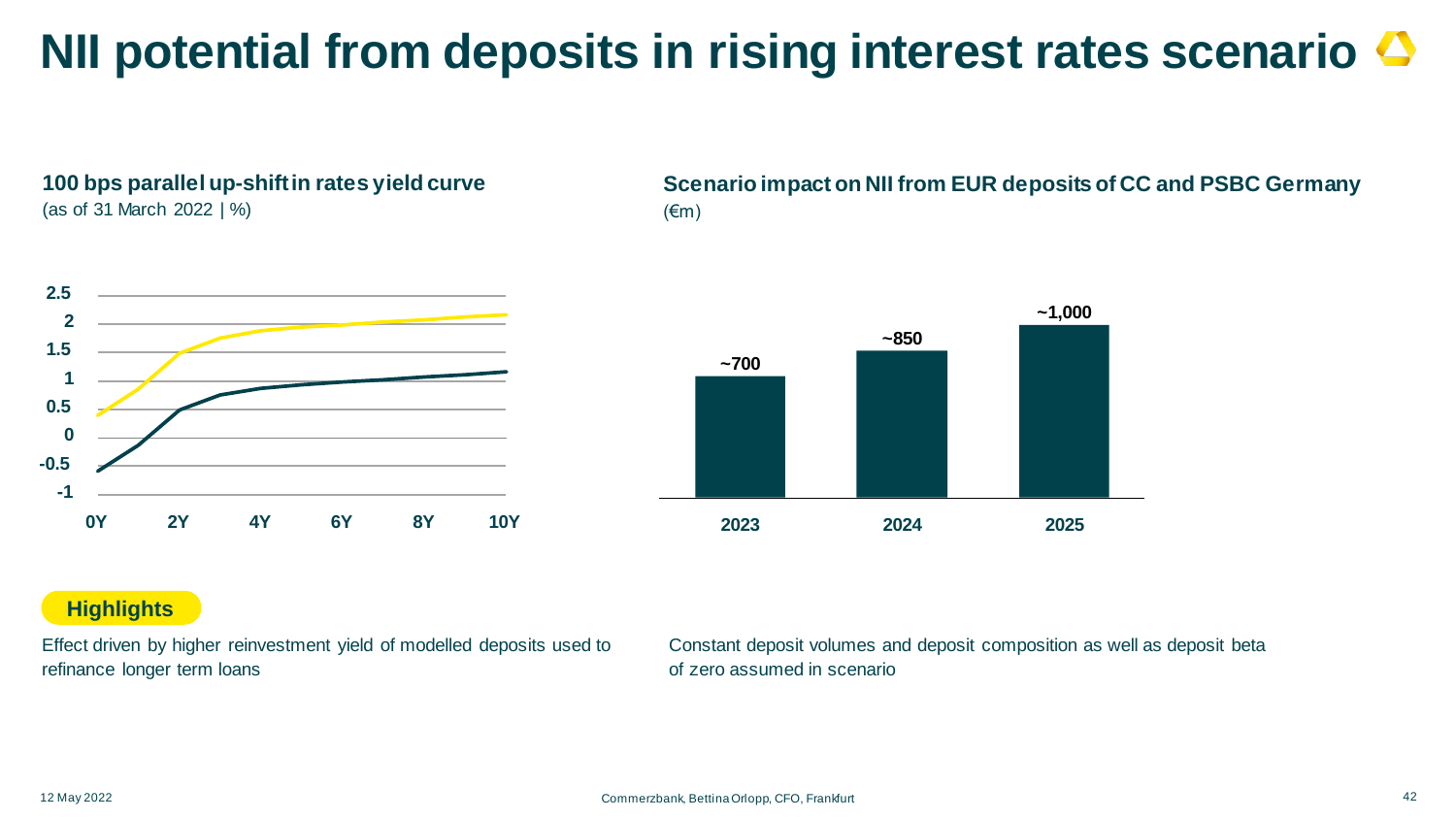## **Comfortable fulfilment of RWA and LRE MREL requirements**

### **MREL Requirements and M-MDA**

- Based on data as of 31 December 2021, Commerzbank fulfils the MREL RWA requirement<sup>1</sup> of 23.13% plus the combined buffer requirement (CBR) of 3.77% with a MREL ratio of 33.0% and the MREL subordination requirement of 13.62% plus CBR of 3.77% with a ratio of 27.4% of RWA
- Both, the MREL LRE ratio of 11.0% and MREL Subordination LRE ratio of 9.2% comfortably meet the requirement of 6.52%, each as of 31 December 2021
- The issuance strategy is consistent with both, RWA and LRE based MPE MREL requirements
- A new MREL requirement is expected within the next review cycle (H1 2022)



- 1) In December 2021, Commerzbank AG received its current MREL requirement calibrated based on data as of 31 Dec. 2019. The resolution approach is a multiple point of entry (MPE) with two separate resolution groups (resolut Commerzbank Group without mBanksubgroup; resolution group B: mBanksubgroup). The legally binding MREL (subordination) requirement is defined as a percentage of risk-weighted assets (RWA) and leverage ratio exposure (LRE)
- 2) Includes amortized amount (regulatory) of Tier 2 instruments with maturity > 1 year
- 3) According to §46f KWG or non-preferred senior by contract
- 4) Non-covered / non-preferred deposits; preferred senior unsecured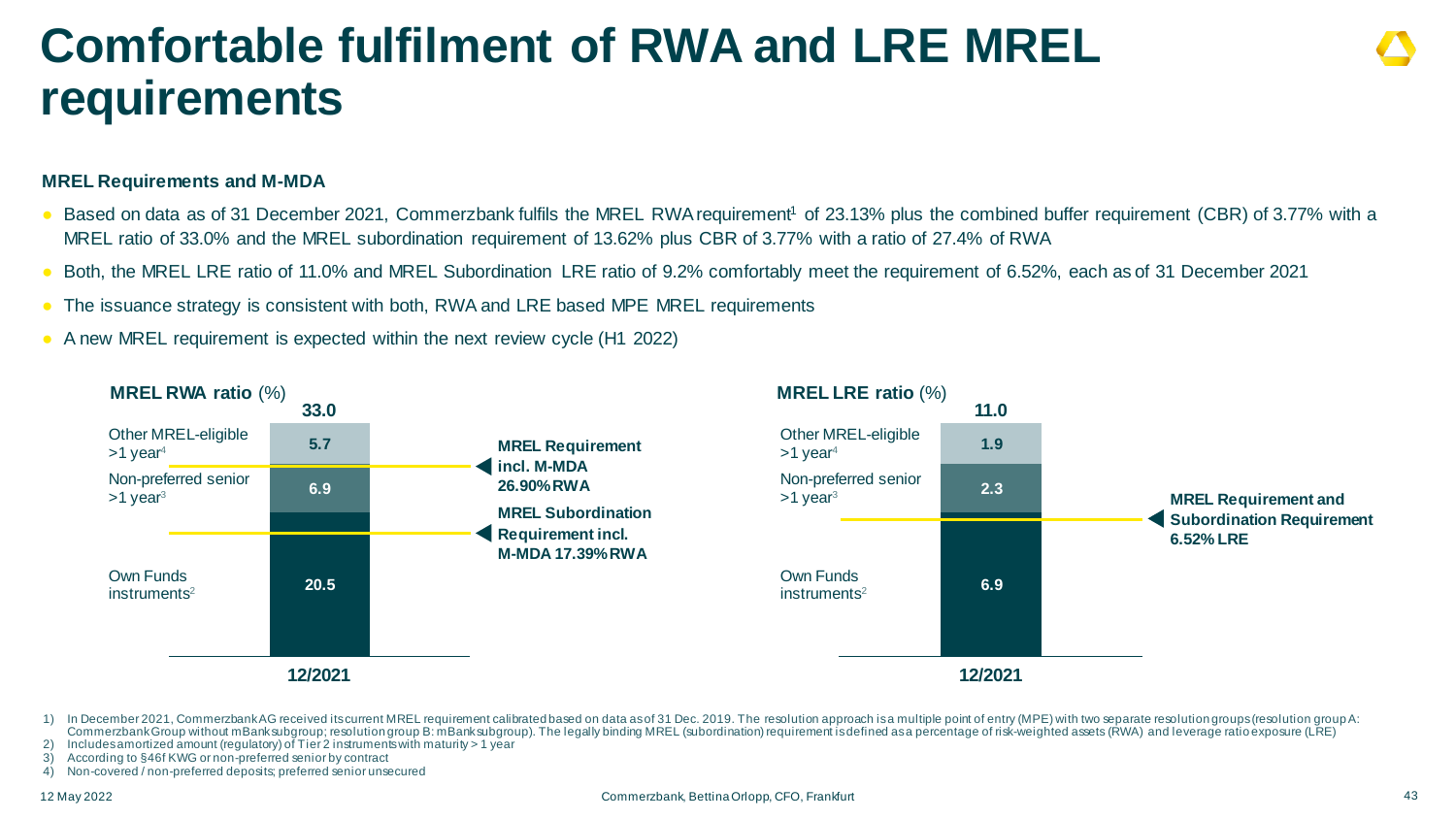## **Commerzbank's current MDA**

### **Distance to MDA based on SREP requirement (transitional) for Q1 2022**



### **Highlights**

412bps distance to MDA based on Q1 2022 CET1 ratio of 13.54% and SREP requirement for 2022

Further regulatory comments:

- AT1 shortfall of 3bps due to phase-out of remaining €226m grandfathered AT1
- Tier 2 with moderate maturities and issuance needs in 2022
- Well prepared for upcoming MDA increase due to an activation of CCyBs in UK (Dec 2022 – impact on institution-specific CCyB ~9bps) and Germany (Feb 2023 – impact on institution-specific CCyB ~40bps)
- Activation of a 2% sectoral systemic risk buffer (sSyRB) on RWA from exposure secured by residential properties in Germany will lead to an institution-specific sSyRB of up to ~15bps

AT1 issuance strategy continues in light of economical decisions and in relation to distance to MDA while goal for the Tier 2 layer is  $\geq 2.5\%$ 

1) Based on RWAs of €175.1bn as of Q1 2022. AT1 requirement of 1.875% and Tier 2 requirement of 2.5%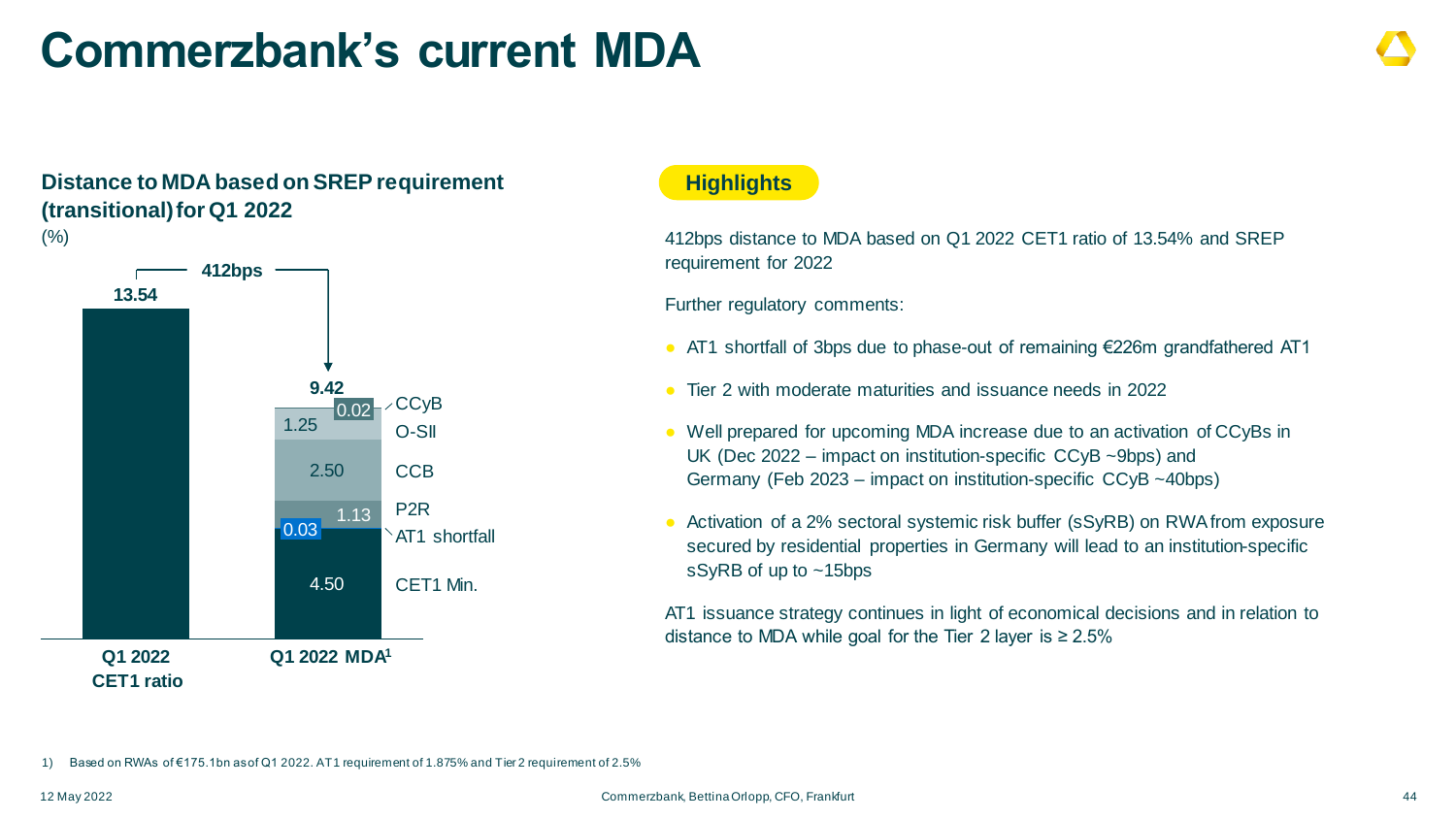## **Capital markets funding – €2.9bn issued in Q1 2022**



**Funding structure<sup>1</sup>** (as of 31 March 2022)

### **Highlights**

- €1bn 10-year mortgage-Pfandbrief benchmark transaction
- €1.5bn 5-year mortgage-Pfandbrief benchmark transaction
- €0.2bn private placements via Pfandbriefe and non-preferred senior issuance
- Higher funding volume in 2022 reflects mainly preparation to replace maturing TLTRO financing

### **Funding plan 2022 adjusted to around €7.5bn**

### **Group issuance activities Q1 2022**

(€bn | nominal values)



1) Based on balance sheet figures; senior unsecured bonds includes preferred and non-preferred senior bonds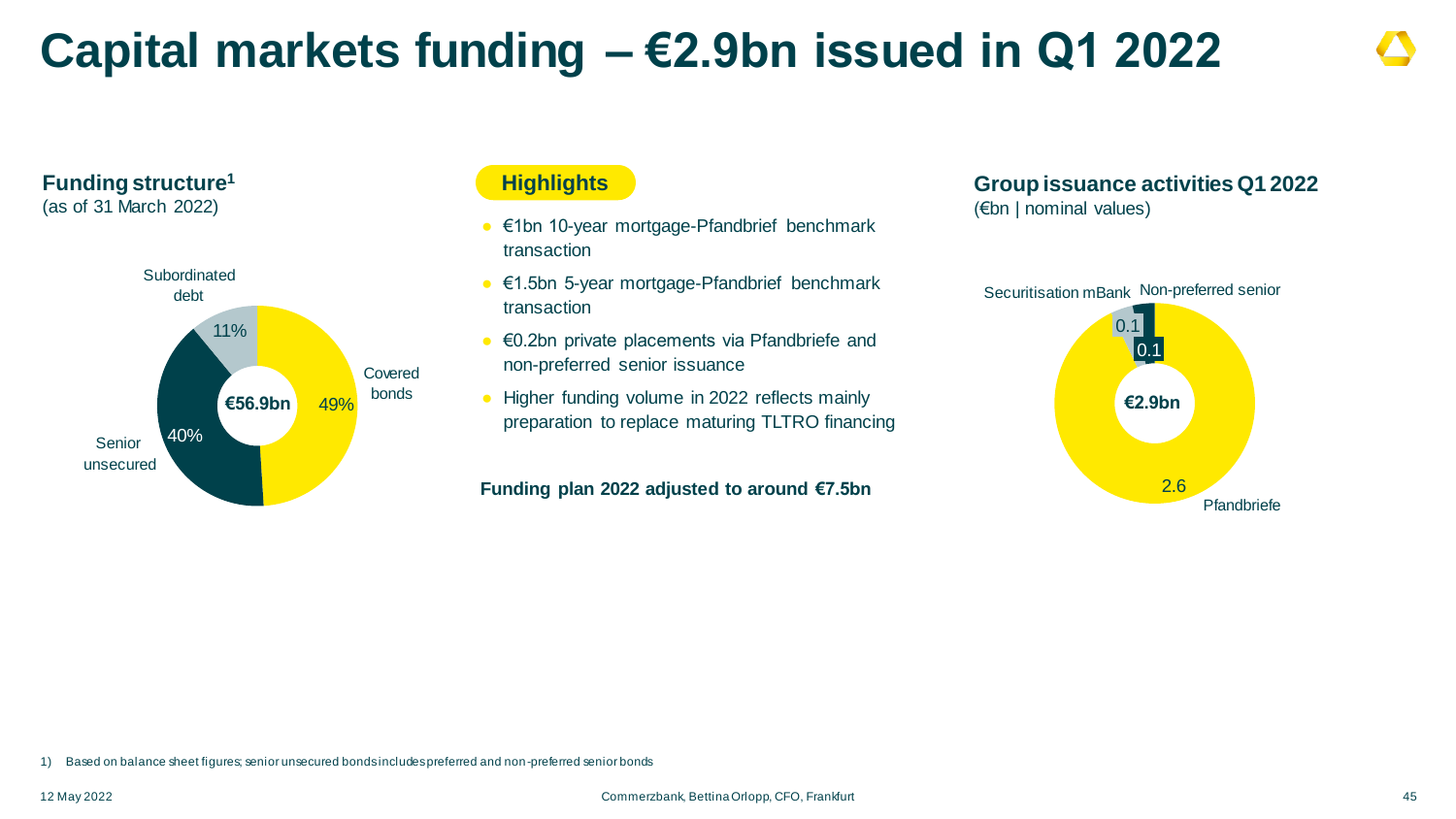## **Rating overview Commerzbank**

### **As of 12 May 2022**

|                                             | <b>S&amp;P Global</b> | *********<br><b>INVESTORS SERVICE</b> |
|---------------------------------------------|-----------------------|---------------------------------------|
| <b>Bank ratings</b>                         | S&P                   | Moody's                               |
| Counterparty rating/assessment <sup>1</sup> | А-                    | $A1/A1$ (cr)                          |
| Deposit rating <sup>2</sup>                 | <b>BBB+</b> negative  | A1 stable                             |
| Issuer credit rating (long-term debt)       | BBB+ negative         | A1 negative                           |
| Stand-alone rating (financial strength)     | hhh                   | baa2                                  |
| Short-term debt                             | $A-2$                 | $P-1$                                 |
| Product ratings (unsecured issuances)       |                       |                                       |
| Preferred senior unsecured debt             | <b>BBB+</b> negative  | A1 negative                           |
| Non-preferred senior unsecured debt         | BBB-                  | Baa2                                  |
| Subordinated debt (Tier 2)                  | BB+                   | Baa3                                  |
| Additional tier 1 (AT1)                     | BB-                   | Ba2                                   |
| Sustainability assessments                  |                       |                                       |
| Environment, social, governance             | 2, 2, 2               | 3, 4, 3                               |
| Credit impact score                         |                       | 3                                     |

### **Last rating events**

### **S&P**:

Ratings have been confirmed in March 2022 Introduction of ESG factors in the classic rating approach in January 2022. Commerzbank received a "2" in each of the individual scores

### **Moody´s:**

Introduction of ESG factors in the classic rating approach in December 2021. Commerzbank received an overall score of "CIS-3"

2) Includes corporate and institutional deposits

Moorwe

<sup>1)</sup> Includes parts of client business (i.e. counterparty for derivatives)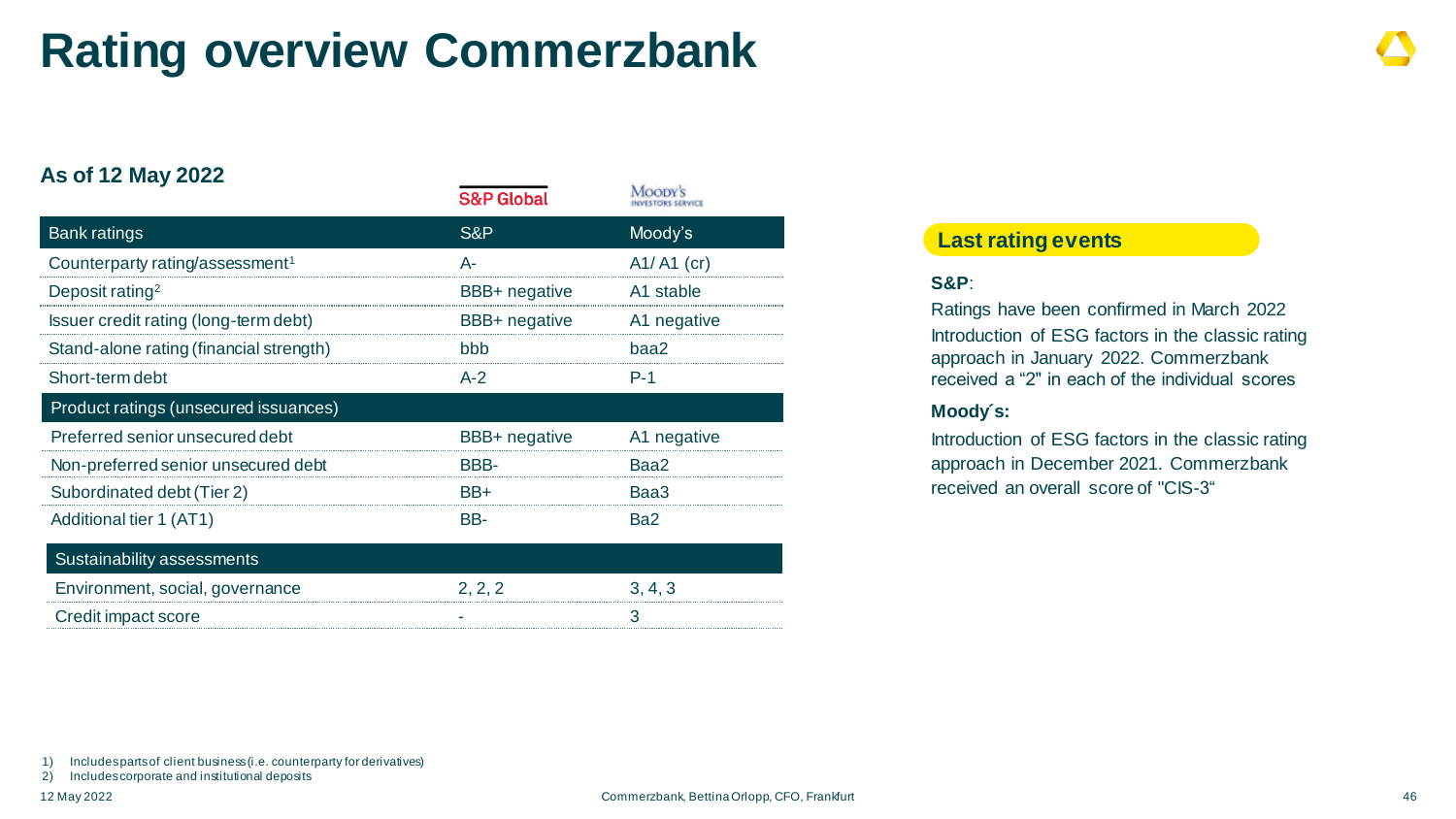## **IAS 19: Development of pension obligations**

### **Cumulated actuarial gains and losses**  $(\epsilon m)$



### **Explanation**

The IAS19 discount rate increased significantly versus year-end 2021, almost entirely due rising market swap rates. This produced a significant decrease in present-valued pension obligations (DBO) and, correspondingly, a significant valuation gain in OCI

However, the rising market swap rates also produced a significant decrease in the market value of plan assets and, correspondingly, a significant valuation loss in OCI

Netting the liability gain with the asset loss produces a YtD OCI effect of -€18m (after tax)

The discount rate is derived from an AA rated government bond basket, re-calibrated on corporate bond level, with average duration of 18 years

Funding ratio (plan assets vs. pension obligations) is 103% across all Group plans

1) OCI effect driven by development of plan assets versus pension obligations, after tax, without minorities; cumulated since 1/1/2013 (new IAS19 standard) including possible restatements

2) Discount rate for pension plans in Germany (represent 96% of total pension obligations)

12 May 2022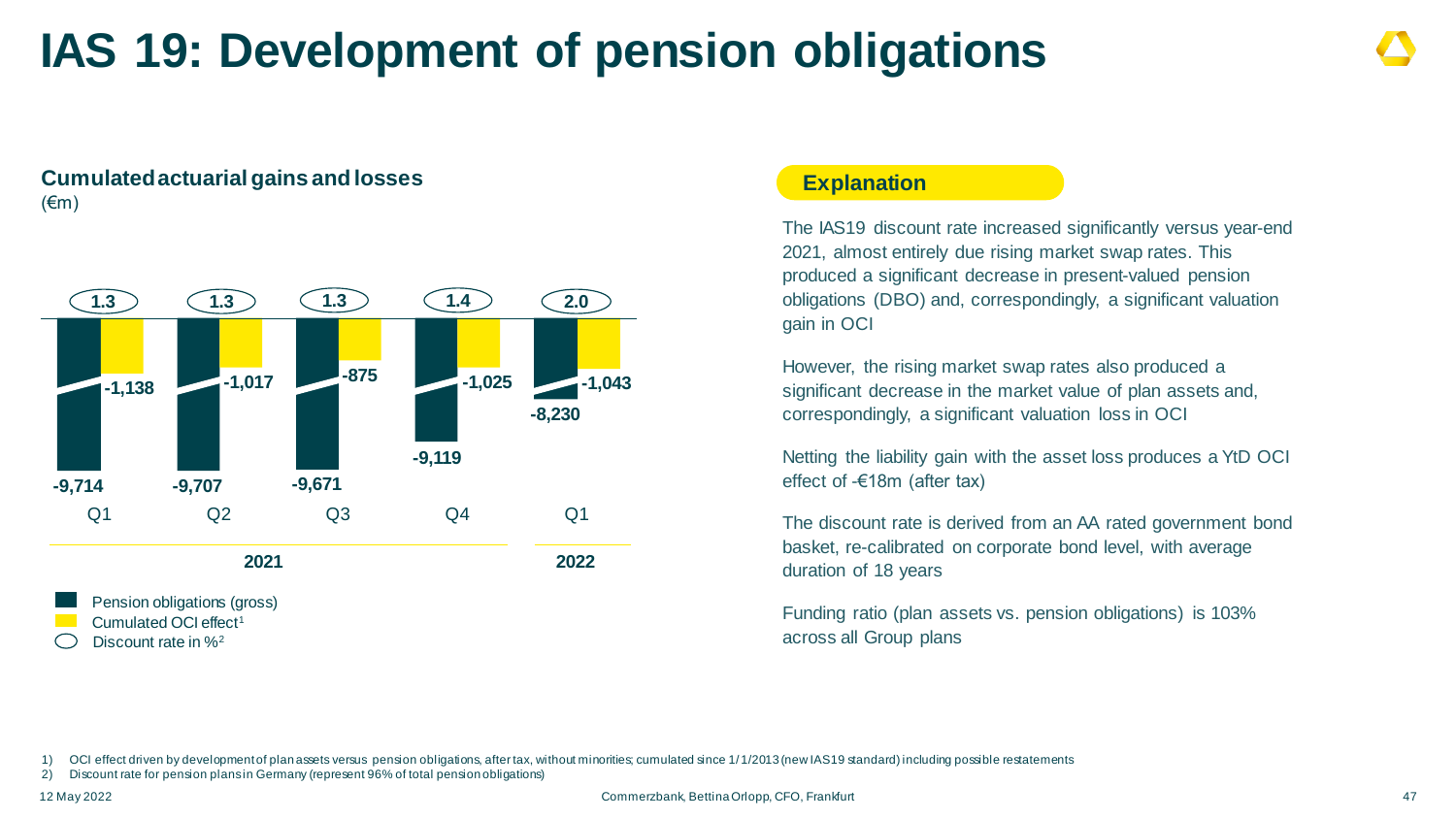## **FX impact on CET1 ratio**



### **QoQ change in FX capital position**

### **Explanation**

Marginal negative impact on CET1 ratio<sup>1</sup>: The increasing effect of currency translation reserve is slightly overcompensated by higher FX driven credit risk RWA

Slight increase in credit risk RWA from FX effects, mainly due to stronger USD (partly compensated by impact from GBP and PLN)

Marginally higher currency translation reserve mainly due to increase from USD (+€43m) mostly compensated by PLN (- $\epsilon$ 27m) and GBP (- $\epsilon$ 5m)

| <b>FX</b> rates | 12/21 | 03/22 |
|-----------------|-------|-------|
| EUR / GBP       | 0.840 | 0.846 |
| EUR / PLN       | 4.597 | 4.653 |
| EUR / USD       | 1.133 | 1.110 |

1) Based on current CET1 ratio

2) Change in credit risk RWA solely based on FX not on possible volume effects since 12/21

12 May 2022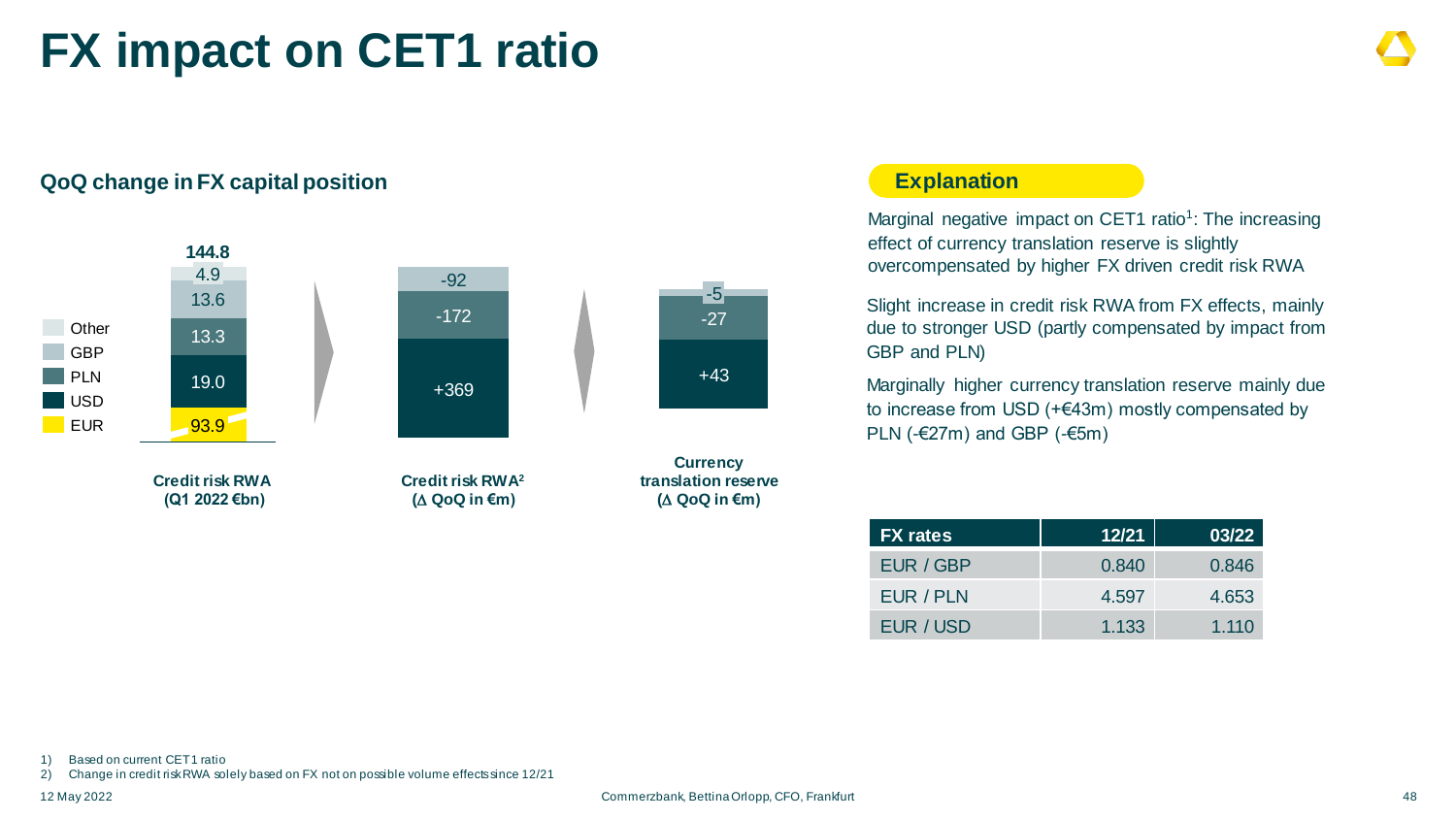## **Group equity composition**

|                                                              | Capital<br>Q4 2021<br>EoP<br>€bn | Capital<br>Q1 2022<br>EoP<br>€bn | Capital<br>Q1 2022<br>Average<br>€bn |                                                                | P&L<br>Q1 2022<br>$\epsilon$ m |                                  | Ratios<br>Q1 2022<br>$\frac{9}{6}$ |
|--------------------------------------------------------------|----------------------------------|----------------------------------|--------------------------------------|----------------------------------------------------------------|--------------------------------|----------------------------------|------------------------------------|
| Common equity tier 1 capital                                 | 23.8                             | 23.7                             | 23.8                                 | <b>Operating Result</b>                                        | 544                            | Op. RoCET<br>$\rightarrow$       | 9.2%                               |
| <b>DTA</b>                                                   | 0.8                              | 0.8                              |                                      |                                                                |                                |                                  |                                    |
| Minority interests                                           | 0.4                              | 0.4                              |                                      |                                                                |                                |                                  |                                    |
| <b>Prudent Valuation</b>                                     | 0.3                              | 0.4                              |                                      |                                                                |                                |                                  |                                    |
| Instruments that are given recognition in AT1 Capital        | 3.1                              | 3.1                              |                                      |                                                                |                                |                                  |                                    |
| Other regulatory adjustments                                 | 0.3                              | 0.2                              |                                      |                                                                |                                |                                  |                                    |
| <b>Tangible equity</b>                                       | 28.7                             | 28.6                             | 28.7                                 | <b>Operating Result</b>                                        | 544                            | Op. RoTE<br>$\rightarrow$        | 7.6%                               |
| Goodwill and other intangible assets (net of tax)            | 1.0                              | 1.0                              | 1.0                                  |                                                                |                                |                                  |                                    |
| <b>IFRS capital</b>                                          | 29.6                             | 29.6                             | 29.7                                 |                                                                |                                |                                  |                                    |
| Subscribed capital                                           | 1.3                              | 1.3                              |                                      |                                                                |                                |                                  |                                    |
| Capital reserve                                              | 10.1                             | 10.1                             |                                      |                                                                |                                |                                  |                                    |
| Retained earnings                                            | 14.8                             | 15.0                             |                                      |                                                                |                                |                                  |                                    |
| t/o consolidated P&L                                         | 0.4                              | 0.3                              |                                      |                                                                |                                |                                  |                                    |
| t/o cumulated accrual for dividend and potential AT1 coupons | $-0.2$                           | $-0.3$                           |                                      |                                                                |                                |                                  |                                    |
| Currency translation reserve                                 | $-0.4$                           | $-0.4$                           |                                      |                                                                |                                |                                  |                                    |
| <b>Revaluation reserve</b>                                   | $-0.1$                           | $-0.3$                           |                                      | <b>Consolidated P&amp;L</b>                                    | 298                            |                                  |                                    |
| Cash flow hedges                                             | $-0.1$                           | $-0.1$                           |                                      | ./. accrual for potential AT1 coupon distribution current year | $-48$                          |                                  |                                    |
| IFRS capital attributable to Commerzbank shareholders        | 25.6                             | 25.5                             | 25.6                                 | <b>Consolidated P&amp;L adjusted for RoE/RoTE</b>              | 250                            | <b>Net RoE</b><br>$\rightarrow$  | 3.9%                               |
| Tangible equity attributable to Commerzbank shareholders     | 24.6                             | 24.5                             | 24.7                                 |                                                                |                                | <b>Net RoTE</b><br>$\rightarrow$ | 4.0%                               |
| <b>Additional equity components</b>                          | 3.1                              | 3.1                              | 2.5                                  |                                                                |                                |                                  |                                    |
| <b>Non-controlling interests</b>                             | 1.0                              | 1.0                              | 1.1                                  |                                                                |                                |                                  |                                    |

1) Includes consolidated P&L reduced by dividend accrual if applicable and accrual for potential (fully discretionary) AT1 coupons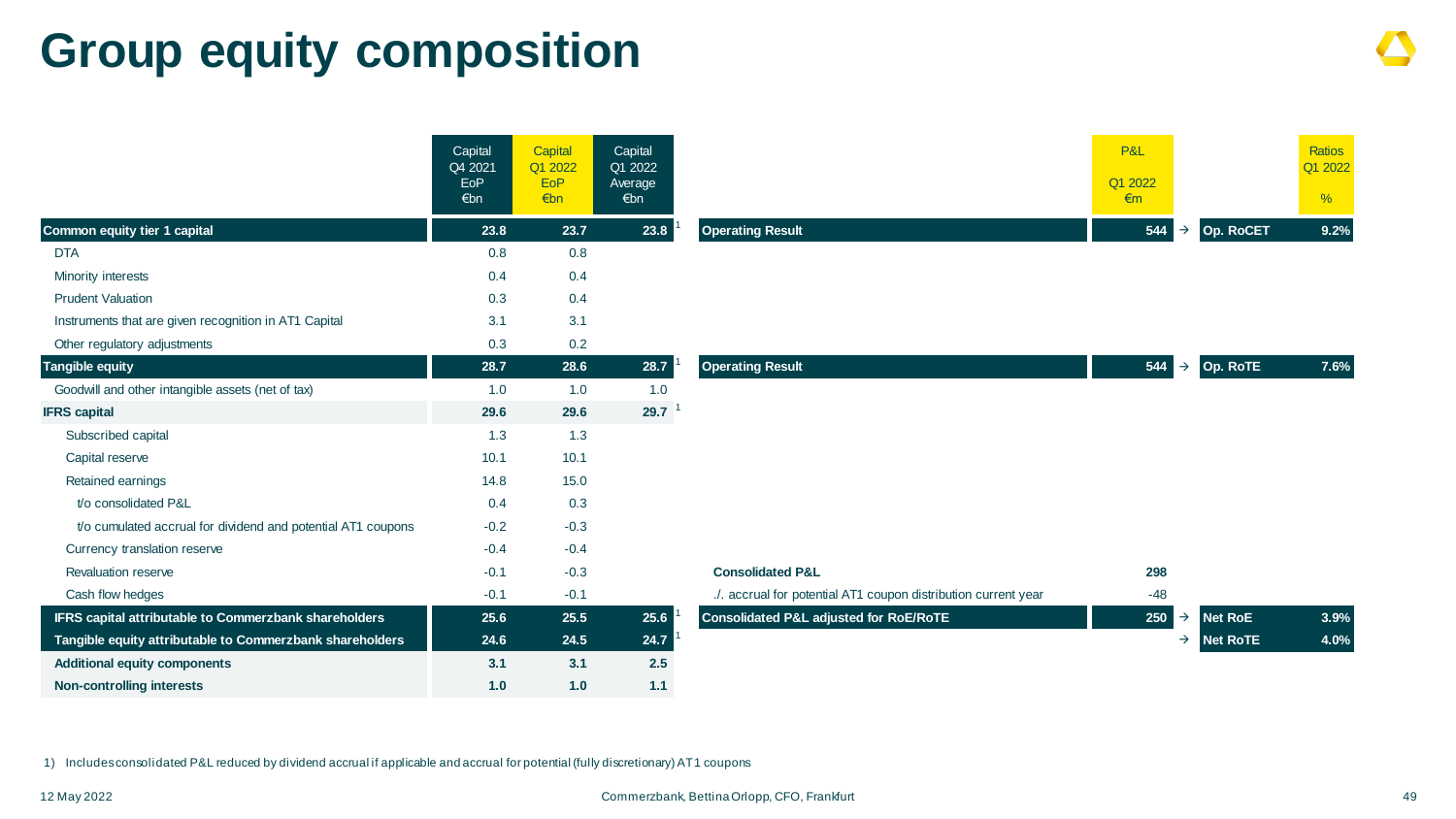## **Commerzbank Group**

| €m                                                                                                            | Q <sub>1</sub><br>2021 | Q2<br>2021     | Q3<br>2021     | Q4<br>2021     | <b>FY</b><br>2021 | Q <sub>1</sub><br>2022 |
|---------------------------------------------------------------------------------------------------------------|------------------------|----------------|----------------|----------------|-------------------|------------------------|
| Total underlying revenues                                                                                     | 2,308                  | 1,884          | 2,015          | 1,864          | 8,071             | 2,739                  |
| <b>Exceptional items</b>                                                                                      | 184                    | $-22$          | $-9$           | 235            | 388               | 56                     |
| <b>Total revenues</b>                                                                                         | 2,492                  | 1,862          | 2,006          | 2,099          | 8,459             | 2,795                  |
| o/w Net interest income                                                                                       | 1,254                  | 1,173          | 1,122          | 1,300          | 4,849             | 1,401                  |
| o/w Net commission income                                                                                     | 951                    | 852            | 889            | 924            | 3,616             | 972                    |
| o/w Net fair value result                                                                                     | 360                    | 125            | 160            | 334            | 980               | 353                    |
| o/w Other income                                                                                              | $-73$                  | $-288$         | $-165$         | $-459$         | $-985$            | 69                     |
| o/w Dividend income                                                                                           | $\overline{1}$         | 6              | 3              | 11             | 22                |                        |
| o/w Net income from hedge accounting                                                                          | $-48$                  | $-4$           | $-32$          | $-12$          | $-96$             | 13                     |
| o/w Other financial result                                                                                    | 19                     | $-2$           | 5              | 6              | 27                | 26                     |
| o/w At equity result                                                                                          | ×.                     | $\overline{2}$ | $\overline{2}$ | $\overline{2}$ | 6                 |                        |
| o/w Other net income                                                                                          | $-45$                  | $-290$         | $-143$         | $-466$         | $-944$            | 30                     |
| <b>Risk result</b>                                                                                            | $-149$                 | $-87$          | $-22$          | $-313$         | $-570$            | $-464$                 |
| Operating expenses                                                                                            | 1,469                  | 1,704          | 1,485          | 1,581          | 6,239             | 1,440                  |
| Compulsory contributions                                                                                      | 336                    | 39             | 27             | 65             | 467               | 347                    |
| <b>Operating result</b>                                                                                       | 538                    | 32             | 472            | 141            | 1,183             | 544                    |
| Restructuring expenses                                                                                        | 465                    | 511            | 76             | 26             | 1,078             | 15                     |
| Pre-tax result Commerzbank Group                                                                              | 73                     | $-478$         | 396            | 115            | 105               | 529                    |
| Taxes on income                                                                                               | $-83$                  | 40             | $-6$           | $-199$         | $-248$            | 199                    |
| <b>Minority Interests</b>                                                                                     | 23                     | 8              | $-1$           | $-107$         | $-77$             | 32                     |
| Consolidated Result attributable to Commerzbank shareholders and investors in additional<br>equity components | 133                    | $-527$         | 403            | 421            | 430               | 298                    |
| <b>Total Assets</b>                                                                                           | 537,778                | 543,643        | 541,258        | 473,044        | 473,044           | 525,591                |
| o/w Discontinued operations                                                                                   | 2,143                  | 1,809          | 1,368          | 62             | 62                |                        |
| Average capital employed                                                                                      | 23,684                 | 23,800         | 23,813         | 23,839         | 23,785            | 23,755                 |
| RWA credit risk (end of period)                                                                               | 149,314                | 148,183        | 146,691        | 145,209        | 145,209           | 144,783                |
| RWA market risk (end of period)                                                                               | 12,467                 | 10,850         | 8,731          | 10,180         | 10,180            | 10,432                 |
| RWA operational risk (end of period)                                                                          | 16,690                 | 18,555         | 19,795         | 19,799         | 19,799            | 19,891                 |
| RWA (end of period) continued operations                                                                      | 178,471                | 177,588        | 175,217        | 175,188        | 175,188           | 175,106                |
| RWA (end of period) discontinued operations                                                                   |                        |                |                |                |                   |                        |
| <b>RWA</b> (end of period)                                                                                    | 178,471                | 177,588        | 175,217        | 175,188        | 175,188           | 175,106                |
| Cost/income ratio (excl. compulsory contributions) (%)                                                        | 59.0%                  | 91.5%          | 74.0%          | 75.3%          | 73.8%             | 51.5%                  |
| Cost/income ratio (incl. compulsory contributions) (%)                                                        | 72.5%                  | 93.6%          | 75.4%          | 78.4%          | 79.3%             | 63.9%                  |
| Operating return on CET1 (RoCET) (%)                                                                          | 9.1%                   | 0.5%           | 7.9%           | 2.4%           | 5.0%              | 9.2%                   |
| Operating return on tangible equity (%)                                                                       | 7.8%                   | 0.5%           | 6.6%           | 2.0%           | 4.2%              | 7.6%                   |
| Return on equity of net result (%)                                                                            | 1.5%                   | $-8.9%$        | 5.6%           | 5.8%           | 1.0%              | 3.9%                   |
| Net return on tangible equity (%)                                                                             | 1.5%                   | $-9.3%$        | 5.8%           | 6.0%           | 1.0%              | 4.0%                   |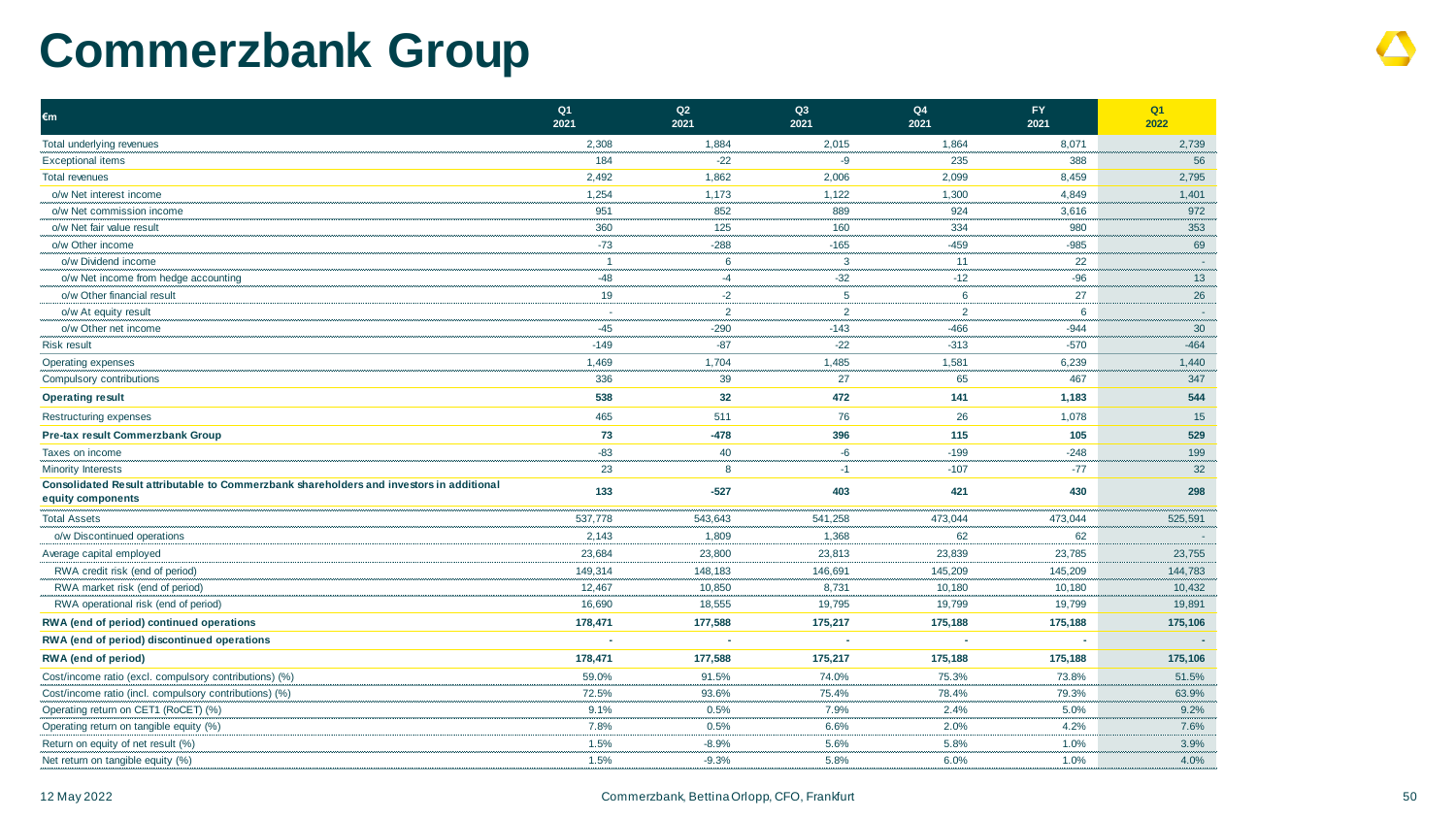## **Private and Small-Business Customers**

| €m                                                     | Q <sub>1</sub><br>2021 | Q2<br>2021 | Q3<br>2021     | Q4<br>2021     | <b>FY</b><br>2021 | Q1<br>2022 |
|--------------------------------------------------------|------------------------|------------|----------------|----------------|-------------------|------------|
| Total underlying revenues                              | 1,338                  | 1,200      | 1,220          | 950            | 4,708             | 1,476      |
| <b>Exceptional items</b>                               | -9                     | $-71$      | $-43$          | 109            | $-14$             | $-7$       |
| <b>Total revenues</b>                                  | 1,329                  | 1,130      | 1,177          | 1,059          | 4,695             | 1,469      |
| o/w Net interest income                                | 615                    | 614        | 657            | 710            | 2,596             | 808        |
| o/w Net commission income                              | 653                    | 575        | 583            | 612            | 2,422             | 642        |
| o/w Net fair value result                              | 58                     | 69         | 55             | 184            | 367               | 55         |
| o/w Other income                                       | $\overline{2}$         | $-129$     | $-118$         | $-446$         | $-691$            | $-36$      |
| o/w Dividend income                                    | $\mathbf{1}$           | 4          | $\mathbf{3}$   | $\overline{2}$ | 10                | $\sim$     |
| o/w Net income from hedge accounting                   | $-2$                   |            | $-2$           | -1             | $-2$              |            |
| o/w Other financial result                             | 19                     |            | ÷.             | $\overline{1}$ | 20                | $-5$       |
| o/w At equity result                                   | $\sim$                 |            | $\sim$         | $\overline{1}$ | $\overline{1}$    | $-1$       |
| o/w Other net income                                   | $-17$                  | $-133$     | $-119$         | $-451$         | $-720$            | $-30$      |
| <b>Risk result</b>                                     | $-64$                  | $-62$      | $\overline{1}$ | $-194$         | $-319$            | $-72$      |
| Operating expenses                                     | 851                    | 866        | 850            | 914            | 3,482             | 822        |
| Compulsory contributions                               | 163                    | 63         | 27             | 64             | 318               | 171        |
| <b>Operating result</b>                                | 250                    | 138        | 300            | $-113$         | 575               | 403        |
| <b>Total Assets</b>                                    | 158,318                | 161,641    | 165,238        | 165,929        | 165,929           | 168,321    |
| Liabilities                                            | 200,420                | 202,304    | 201,140        | 200,884        | 200,884           | 202,780    |
| Average capital employed                               | 5,828                  | 6,185      | 6,371          | 6,408          | 6,175             | 6,661      |
| RWA credit risk (end of period)                        | 41,759                 | 42,687     | 42,820         | 42,087         | 42,087            | 42,157     |
| RWA market risk (end of period)                        | 1,180                  | 1,116      | 929            | 965            | 965               | 908        |
| RWA operational risk (end of period)                   | 7,852                  | 9,348      | 9,756          | 10,346         | 10,346            | 11,465     |
| <b>RWA</b> (end of period)                             | 50,791                 | 53,151     | 53,504         | 53,398         | 53,398            | 54,529     |
| Cost/income ratio (excl. compulsory contributions) (%) | 64.1%                  | 76.7%      | 72.2%          | 86.3%          | 74.2%             | 56.0%      |
| Cost/income ratio (incl. compulsory contributions) (%) | 76.4%                  | 82.3%      | 74.6%          | 92.4%          | 81.0%             | 67.6%      |
| Operating return on CET1 (RoCET) (%)                   | 17.2%                  | 8.9%       | 18.8%          | $-7.1%$        | 9.3%              | 24.2%      |
| Operating return on tangible equity (%)                | 17.1%                  | 8.8%       | 18.5%          | $-6.8%$        | 9.1%              | 22.8%      |
| Provisions for CHF loans of mBank                      | $-14$                  | $-55$      | $-95$          | $-436$         | $-600$            | $-41$      |
| Operating result ex legal provisions on CHF loans      | 264                    | 193        | 395            | 323            | 1,175             | 445        |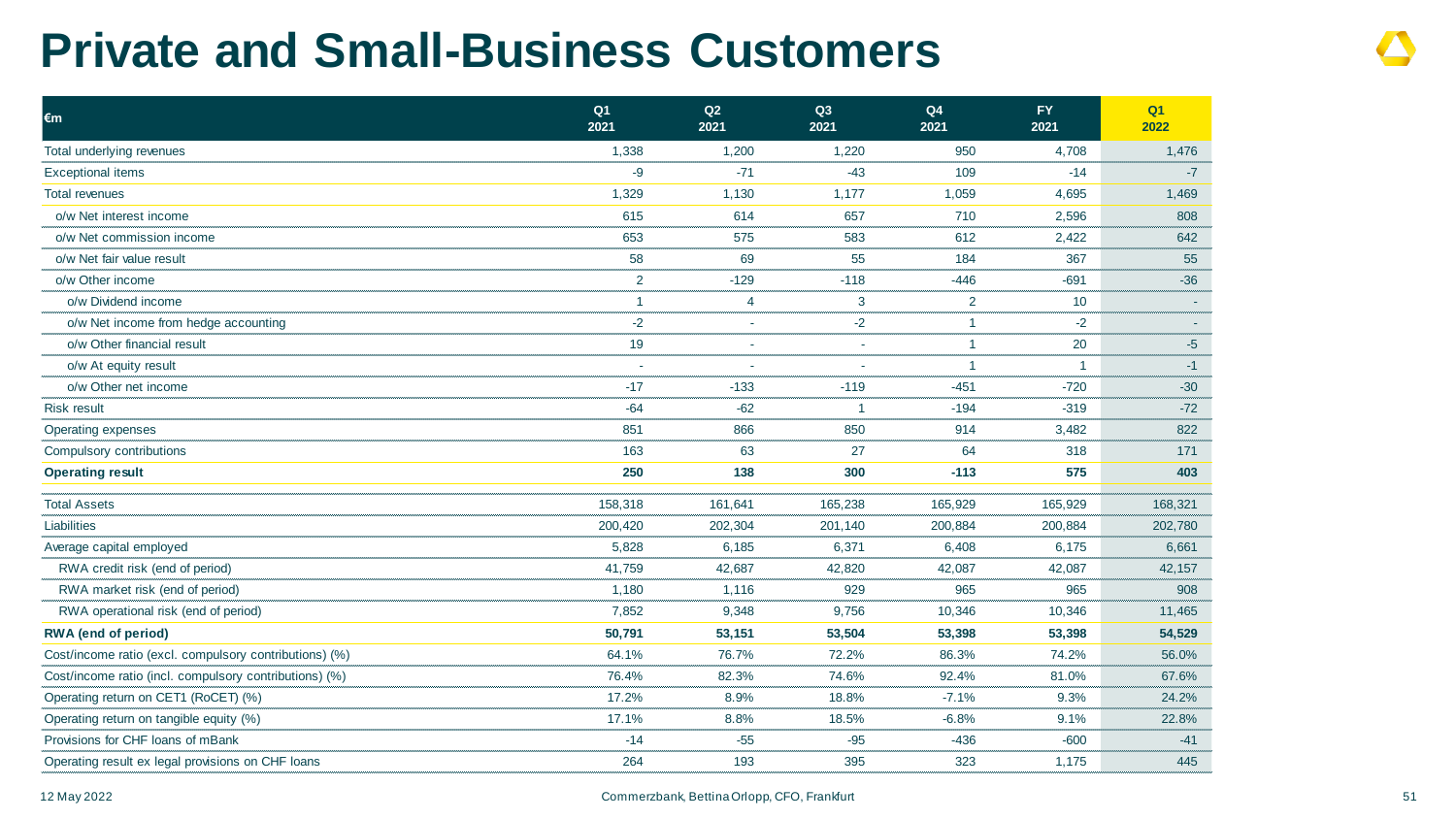## **mBank |** Part of segment Private and Small-Business Customers

| €m                                                     | Q <sub>1</sub><br>2021 | Q2<br>2021     | Q3<br>2021 | Q4<br>2021 | <b>FY</b><br>2021 | Q <sub>1</sub><br>2022 |
|--------------------------------------------------------|------------------------|----------------|------------|------------|-------------------|------------------------|
| Total underlying revenues                              | 309                    | 254            | 223        | $-99$      | 687               | 409                    |
| <b>Exceptional items</b>                               |                        | 3              | $-2$       | $\sim$     | $\overline{1}$    | $-1$                   |
| <b>Total revenues</b>                                  | 309                    | 257            | 220        | $-99$      | 688               | 408                    |
| o/w Net interest income                                | 170                    | 180            | 185        | 223        | 759               | 317                    |
| o/w Net commission income                              | 85                     | 79             | 78         | 81         | 324               | 101                    |
| o/w Net fair value result                              | 55                     | 58             | 52         | 37         | 202               | 33                     |
| o/w Other income                                       | $-1$                   | $-60$          | $-95$      | $-441$     | $-597$            | $-44$                  |
| o/w Dividend income                                    |                        | $\overline{1}$ | $\sim$     |            | $\mathbf 1$       |                        |
| o/w Net income from hedge accounting                   | $-2$                   |                | $-2$       | 1          | $-2$              |                        |
| o/w Other financial result                             | 19                     |                | $\sim$     | $-1$       | 19                | $-5$                   |
| o/w At equity result                                   |                        |                |            |            |                   |                        |
| o/w Other net income                                   | $-19$                  | $-61$          | $-93$      | $-442$     | $-615$            | $-38$                  |
| <b>Risk result</b>                                     | $-33$                  | $-50$          | $-41$      | $-63$      | $-187$            | $-55$                  |
| Operating expenses                                     | 116                    | 130            | 131        | 127        | 503               | 132                    |
| Compulsory contributions                               | 64                     | 38             | 40         | 41         | 183               | 87                     |
| <b>Operating result</b>                                | 95                     | 40             | 9          | $-330$     | $-186$            | 134                    |
| <b>Total Assets</b>                                    | 41,398                 | 43,203         | 44,210     | 42,746     | 42,746            | 43,361                 |
| Liabilities                                            | 39,731                 | 42,094         | 43,329     | 42,064     | 42,064            | 42,665                 |
| Average capital employed                               | 2,361                  | 2,620          | 2,754      | 2,747      | 2,604             | 2,780                  |
| RWA credit risk (end of period)                        | 18,054                 | 18,936         | 18,901     | 18,260     | 18,260            | 17,572                 |
| RWA market risk (end of period)                        | 428                    | 508            | 437        | 440        | 440               | 459                    |
| RWA operational risk (end of period)                   | 2,652                  | 3,544          | 3,774      | 3,865      | 3,865             | 4,103                  |
| <b>RWA</b> (end of period)                             | 21,134                 | 22,988         | 23,111     | 22,565     | 22,565            | 22,134                 |
| Cost/income ratio (excl. compulsory contributions) (%) | 37.6%                  | 50.5%          | 59.5%      | n/a        | 73.2%             | 32.3%                  |
| Cost/income ratio (incl. compulsory contributions) (%) | 58.4%                  | 65.3%          | 77.6%      | n/a        | 99.9%             | 53.6%                  |
| Operating return on CET1 (RoCET) (%)                   | 16.1%                  | 6.0%           | 1.3%       | $-48.0%$   | $-7.2%$           | 19.3%                  |
| Operating return on tangible equity (%)                | 16.3%                  | 6.0%           | 1.3%       | $-45.1%$   | $-7.0%$           | 17.5%                  |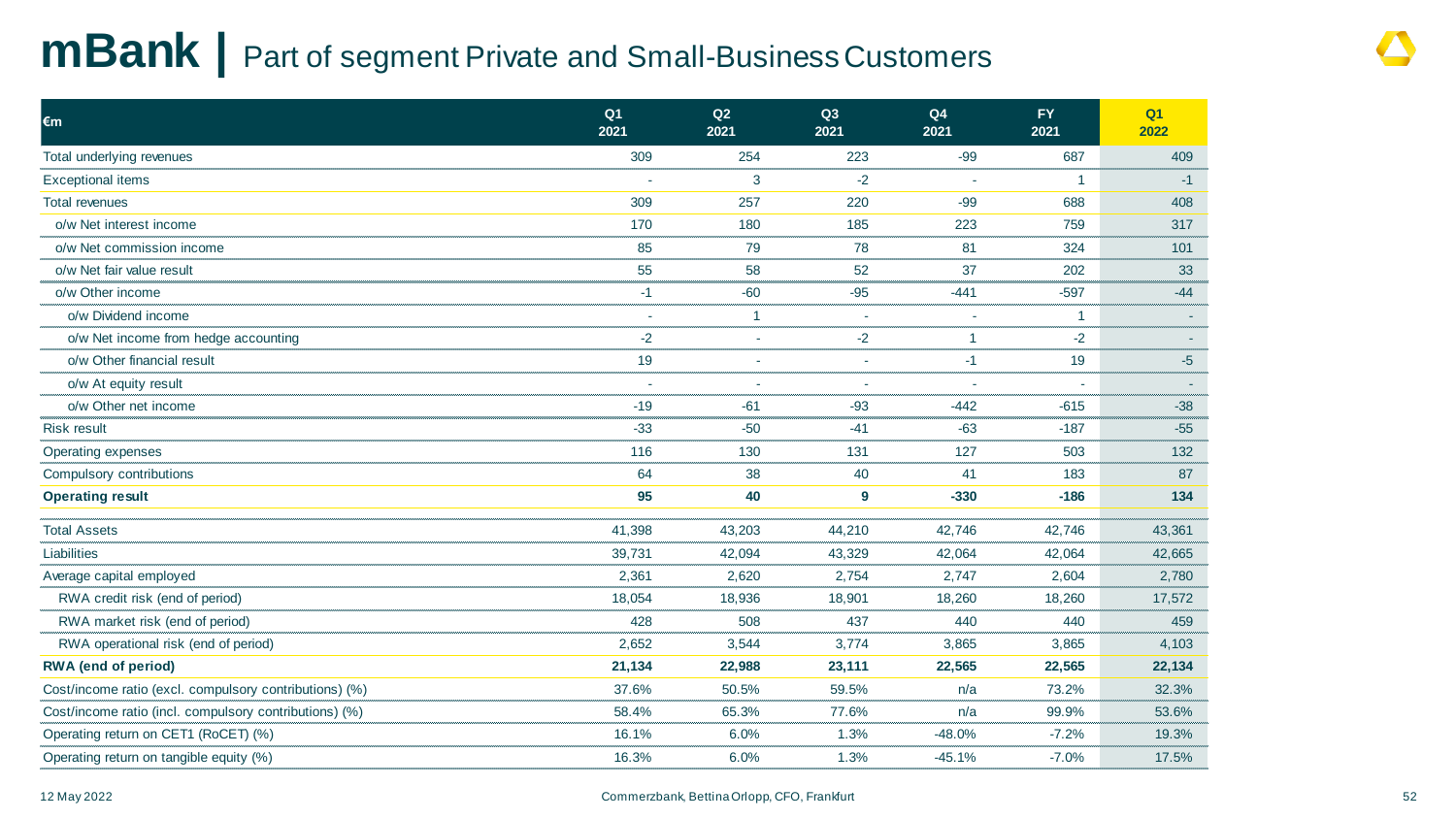## **Corporate Clients**

| €m                                                     | Q <sub>1</sub><br>2021 | Q2<br>2021     | Q3<br>2021   | Q4<br>2021   | <b>FY</b><br>2021 | Q <sub>1</sub><br>2022 |
|--------------------------------------------------------|------------------------|----------------|--------------|--------------|-------------------|------------------------|
| Total underlying revenues                              | 813                    | 757            | 761          | 782          | 3,112             | 925                    |
| <b>Exceptional items</b>                               | 17                     | 11             | 15           | 12           | 56                | $\mathbf{2}$           |
| <b>Total revenues</b>                                  | 829                    | 768            | 776          | 795          | 3,168             | 926                    |
| o/w Net interest income                                | 427                    | 412            | 402          | 447          | 1,688             | 459                    |
| o/w Net commission income                              | 312                    | 289            | 325          | 323          | 1,248             | 341                    |
| o/w Net fair value result                              | 105                    | 72             | 40           | 39           | 257               | 115                    |
| o/w Other income                                       | $-15$                  | $-5$           | 9            | $-15$        | $-26$             | 12                     |
| o/w Dividend income                                    |                        | 3              | $-1$         | 3            | 5                 |                        |
| o/w Net income from hedge accounting                   | $-5$                   | $\sim$         | $\mathbf{1}$ | ÷.           | $-4$              | $-9$                   |
| o/w Other financial result                             | $-6$                   | $\mathbf{1}$   | $-2$         | $\sim$       | $-7$              | $-2$                   |
| o/w At equity result                                   | ×.                     | $\overline{2}$ | 2            | $\mathbf{1}$ | 6                 | $\overline{1}$         |
| o/w Other net income                                   | $-5$                   | $-10$          | 9            | $-19$        | $-26$             | 21                     |
| <b>Risk result</b>                                     | $-52$                  | 13             | $-29$        | $-81$        | $-149$            | $-286$                 |
| Operating expenses                                     | 562                    | 559            | 531          | 615          | 2,267             | 533                    |
| Compulsory contributions                               | 114                    | $-19$          |              | -1           | 96                | 115                    |
| <b>Operating result</b>                                | 101                    | 241            | 216          | 97           | 655               | $-7$                   |
| <b>Total Assets</b>                                    | 161,850                | 152,251        | 150,067      | 146,748      | 146,748           | 143,956                |
| o/w Discontinued operations                            | 2,143                  | 1,809          | 1,368        | 62           | 62                |                        |
| Liabilities                                            | 181,208                | 180,351        | 178,177      | 136,819      | 136,819           | 167,601                |
| o/w Discontinued operations                            | 2,162                  | 1,847          | 1,432        | 108          | 108               |                        |
| Average capital employed                               | 10,395                 | 9,839          | 9,732        | 9,570        | 9,891             | 10,034                 |
| RWA credit risk (end of period)                        | 73,081                 | 72,203         | 70,050       | 69,917       | 69,917            | 69,768                 |
| RWA market risk (end of period)                        | 6,599                  | 6,685          | 5,229        | 6,184        | 6,184             | 6,462                  |
| RWA operational risk (end of period)                   | 4,535                  | 4,077          | 3,876        | 4,880        | 4,880             | 4,311                  |
| RWA (end of period) continued operations               | 84,214                 | 82,964         | 79,155       | 80,981       | 80,981            | 80,541                 |
| RWA (end of period) discontinued operations            |                        | ÷              |              |              | ä,                |                        |
| Cost/income ratio (excl. compulsory contributions) (%) | 67.8%                  | 72.7%          | 68.4%        | 77.4%        | 71.6%             | 57.5%                  |
| Cost/income ratio (incl. compulsory contributions) (%) | 81.6%                  | 70.3%          | 68.4%        | 77.6%        | 74.6%             | 69.9%                  |
| Operating return on CET1 (RoCET) (%)                   | 3.9%                   | 9.8%           | 8.9%         | 4.1%         | 6.6%              | $-0.3%$                |
| Operating return on tangible equity (%)                | 3.7%                   | 9.1%           | 8.2%         | 3.8%         | 6.2%              | $-0.3%$                |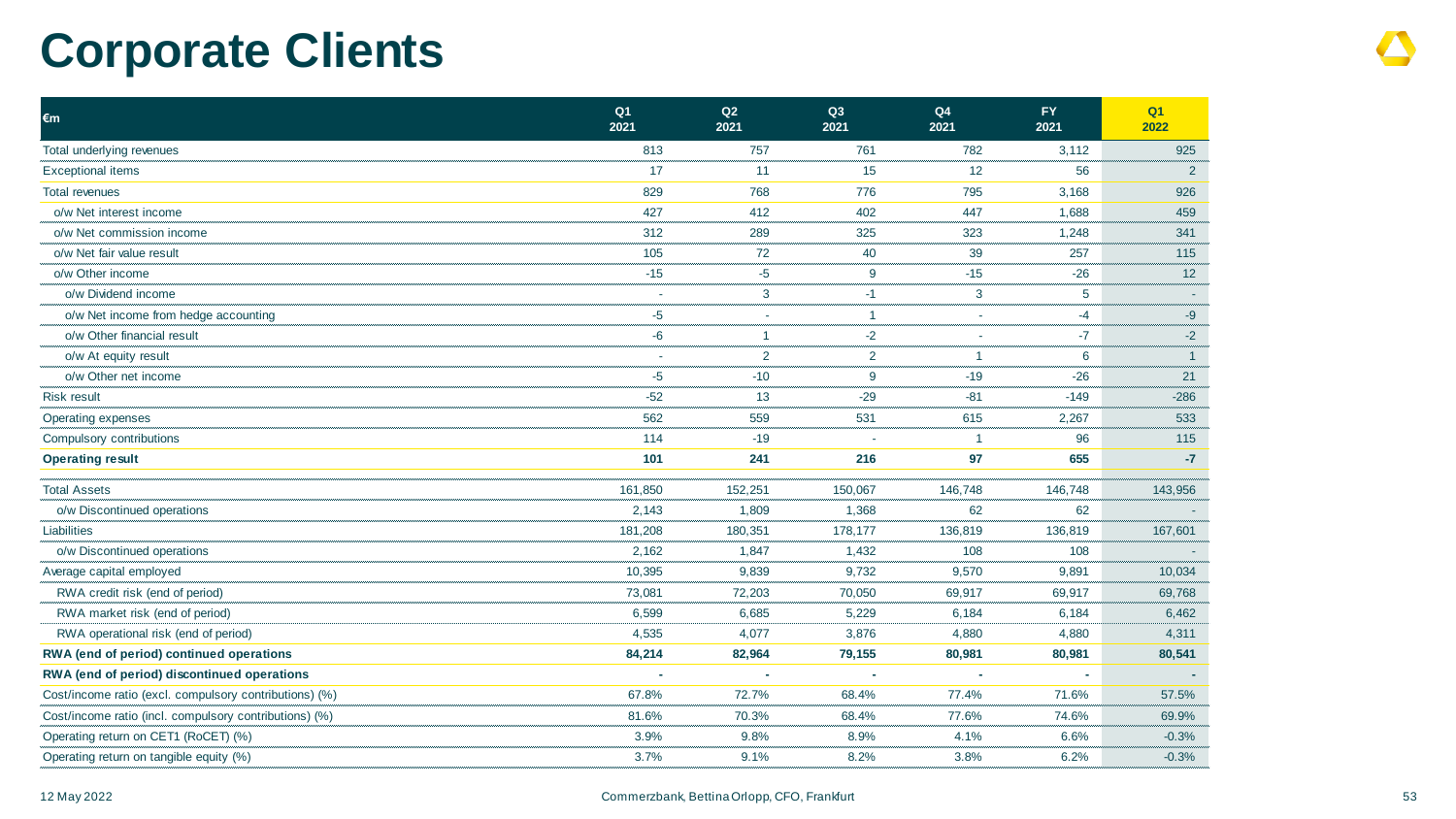## **Others & Consolidation**

| €m                                   | Q <sub>1</sub><br>2021 | Q2<br>2021               | Q3<br>2021     | Q4<br>2021 | <b>FY</b><br>2021 | Q1<br>2022 |
|--------------------------------------|------------------------|--------------------------|----------------|------------|-------------------|------------|
| Total underlying revenues            | 158                    | $-74$                    | 34             | 132        | 250               | 338        |
| <b>Exceptional items</b>             | 176                    | 38                       | 19             | 114        | 346               | 61         |
| <b>Total revenues</b>                | 334                    | $-36$                    | 53             | 246        | 597               | 400        |
| o/w Net interest income              | 211                    | 147                      | 63             | 143        | 564               | 134        |
| o/w Net commission income            | $-13$                  | $-12$                    | $-18$          | $-11$      | $-55$             | $-11$      |
| o/w Net fair value result            | 196                    | $-16$                    | 65             | 111        | 355               | 183        |
| o/w Other income                     | $-60$                  | $-155$                   | $-56$          | 3          | $-269$            | 94         |
| o/w Dividend income                  | ÷,                     |                          | $\mathbf{1}$   | 6          | 6                 |            |
| o/w Net income from hedge accounting | $-42$                  | $-5$                     | $-31$          | $-13$      | $-90$             | 22         |
| o/w Other financial result           | 5                      | $-3$                     | 6              | 5          | 14                | 33         |
| o/w At equity result                 | ÷,                     | $\overline{\phantom{a}}$ | $\blacksquare$ | $\sim$     | $\sim$            |            |
| o/w Other net income                 | $-23$                  | $-147$                   | $-33$          | 4          | $-199$            | 39         |
| <b>Risk result</b>                   | $-32$                  | $-37$                    | 6              | $-38$      | $-101$            | $-106$     |
| Operating expenses                   | 56                     | 279                      | 104            | 51         | 490               | 85         |
| Compulsory contributions             | 59                     | $-6$                     |                |            | 53                | 61         |
| <b>Operating result</b>              | 187                    | $-347$                   | $-45$          | 157        | $-48$             | 148        |
| Restructuring expenses               | 465                    | 511                      | 76             | 26         | 1,078             | 15         |
| Pre-tax result                       | $-278$                 | $-857$                   | $-121$         | 131        | $-1,125$          | 133        |
| <b>Total Assets</b>                  | 217,610                | 229,751                  | 225,953        | 160,367    | 160,367           | 213,314    |
| <b>Liabilities</b>                   | 156,150                | 160,988                  | 161,940        | 135,341    | 135,341           | 155,210    |
| Average capital employed             | 7,462                  | 7,776                    | 7,710          | 7,861      | 7,718             | 7,060      |
| RWA credit risk (end of period)      | 34,474                 | 33,293                   | 33,822         | 33,205     | 33,205            | 32,858     |
| RWA market risk (end of period)      | 4,688                  | 3,049                    | 2,573          | 3,031      | 3,031             | 3,063      |
| RWA operational risk (end of period) | 4,303                  | 5,131                    | 6,163          | 4,572      | 4,572             | 4,115      |
| <b>RWA</b> (end of period)           | 43,466                 | 41,473                   | 42,557         | 40,808     | 40,808            | 40,036     |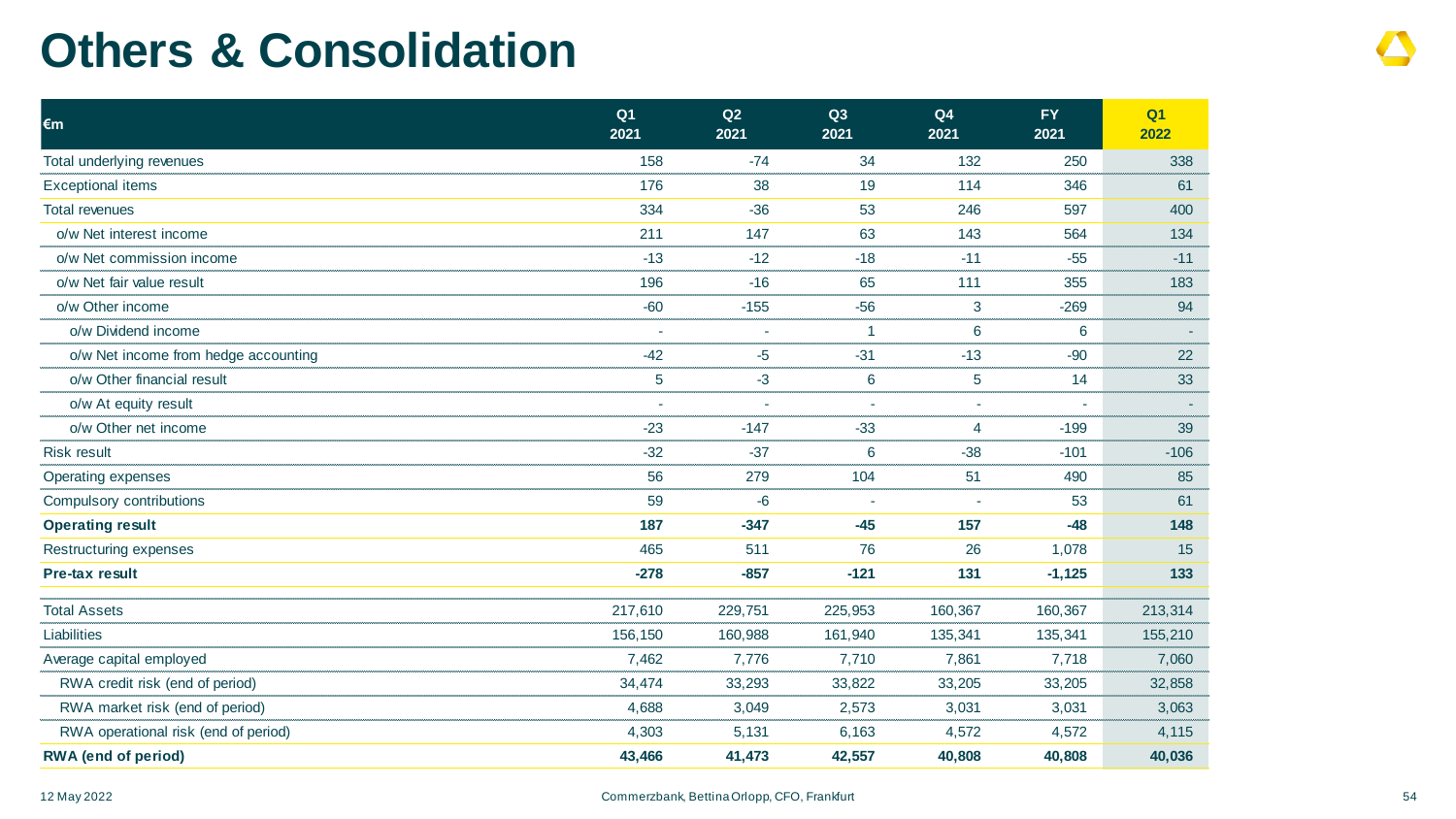## **Commerzbank Group | Exceptional revenue items**

| $\epsilon$ m                                       | Q1<br>2021 | Q2<br>2021   | Q3<br>2021 | Q4<br>2021               | FY.<br>2021 | Q <sub>1</sub><br>2022   |
|----------------------------------------------------|------------|--------------|------------|--------------------------|-------------|--------------------------|
| <b>Exceptional Revenue Items</b>                   | 184        | $-22$        | -9         | 235                      | 388         | 56                       |
| o/w Net interest income                            | 125        | 42           | $-24$      | 89                       | 232         | 39                       |
| o/w Net commission income                          | $-8$       | $-8$         | 16         | $\overline{\phantom{a}}$ | $\sim$      | $\overline{\phantom{a}}$ |
| o/w Net fair value result                          | 67         | 10           | 32         | 146                      | 255         | 17                       |
| o/w Other income                                   | $\sim$     | $-66$        | $-33$      | $\overline{\phantom{a}}$ | $-99$       | ٠                        |
| o/w FVA, CVA / DVA, AT1 FX effect (NII, NCI, NFVR) | 67         | 10           | 32         | 31                       | 139         | 17                       |
| <b>PSBC</b>                                        | -9         | $-71$        | $-43$      | 109                      | $-14$       | $-7$                     |
| o/w Net interest income                            | $-9$       | -8           | $-8$       | $-7$                     | $-32$       | $-6$                     |
| o/w Net commission income                          | $\sim$     | $\sim$       | $\sim$     | $\overline{\phantom{a}}$ | ÷           | ٠                        |
| o/w Net fair value result                          | $\sim$     | 3            | $-2$       | 116                      | 117         | $-1$                     |
| o/w Other income                                   | ÷          | $-66$        | $-33$      | $\overline{\phantom{a}}$ | $-99$       | ٠                        |
| o/w FVA, CVA / DVA (NII, NFVR)                     | ÷          | $\mathbf{3}$ | $-2$       | $\sim$                   |             | $-1$                     |
| cc                                                 | 17         | 11           | 15         | 12                       | 56          | $2^{\circ}$              |
| o/w Net interest income                            | 8          | 8            | $-16$      | $\sim$                   | $\sim$      | ÷                        |
| o/w Net commission income                          | $-8$       | -8           | 16         | $\overline{\phantom{a}}$ | $\sim$      | ÷                        |
| o/w Net fair value result                          | 17         | 11           | 15         | 12                       | 56          | $2^{\circ}$              |
| o/w Other income                                   | ÷          | $\sim$       | ٠          | $\sim$                   | ٠.          | ٠                        |
| o/w FVA, CVA / DVA (NII, NFVR)                     | 17         | 11           | 15         | 12                       | 56          | $2^{\circ}$              |
| <b>O&amp;C</b>                                     | 176        | 38           | 19         | 114                      | 346         | 61                       |
| o/w Net interest income                            | 126        | 42           | $\sim$     | 95                       | 264         | 45                       |
| o/w Net commission income                          | $\sim$     | $\sim$       | $\sim$     | ۰.                       | н.          | ÷                        |
| o/w Net fair value result                          | 50         | $-4$         | 19         | 18                       | 83          | 16                       |
| o/w Other income                                   | ٠          | $\sim$       | ٠          | $\sim$                   | $\sim$      | ٠                        |
| o/w FVA, CVA / DVA, AT1 FX effect (NII, NCI, NFVR) | 50         | $-4$         | 19         | 18                       | 83          | 16                       |

#### **Description of Exceptional Revenue Items**

| 2021                                                      | $\epsilon$ m | 2021                                                      |       | $\epsilon$ m 2022              | €m |
|-----------------------------------------------------------|--------------|-----------------------------------------------------------|-------|--------------------------------|----|
| Q1 PPA Consumer Finance (PSBC)                            |              | Q3 PPA Consumer Finance (PSBC)                            | -8    | Q1 PPA Consumer Finance (PSBC) |    |
| Q1 TLTRO benefit (O&C)                                    | 126          | Q3 Prov. re judgement on pricing of accounts (PSBC)       |       | -33 Q1 TLTRO benefit (O&C)     |    |
| Q1 NII change from consolidation of a securitisation (CC) | 8            | Q3 NII change from consolidation of a securitisation (CC) | $-16$ |                                |    |
| Q1 NCI change from consolidation of a securitisation (CC) | -8           | Q3 NCI change from consolidation of a securitisation (CC) | 16    |                                |    |
| Q2 PPA Consumer Finance (PSBC)                            | -8           | Q4 PPA Consumer Finance (PSBC)                            |       |                                |    |
| Q2 TLTRO benefit (O&C)                                    | 42           | Q4 TLTRO benefit (O&C)                                    | 95    |                                |    |
| Q2 Prov. re judgement on pricing of accounts (PSBC)       | $-66$        | Q4 Valuation of participation (PSBC)                      | 116   |                                |    |
| Q2 NII change from consolidation of a securitisation (CC) |              |                                                           |       |                                |    |
| Q2 NCI change from consolidation of a securitisation (CC) |              |                                                           |       |                                |    |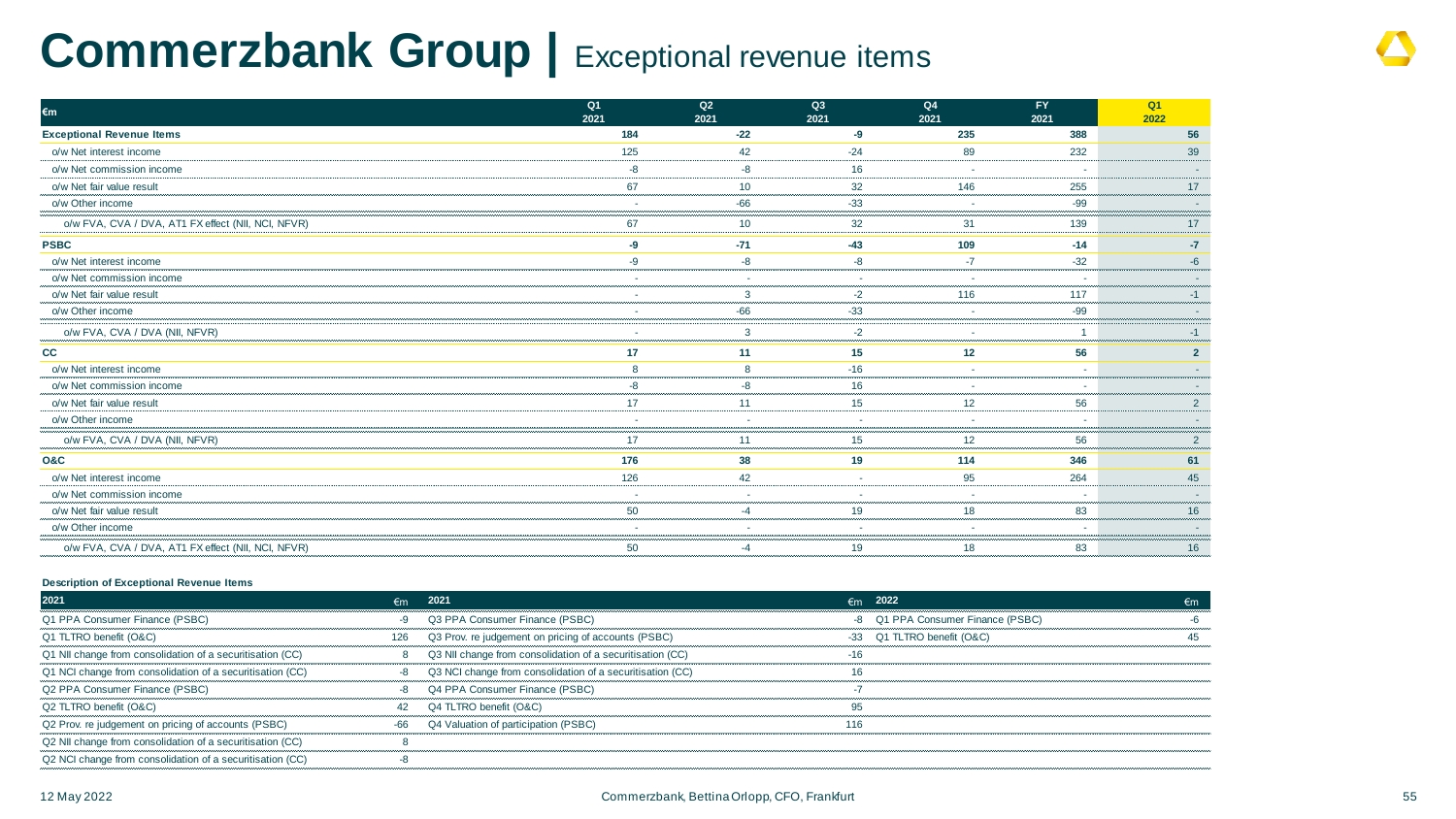## **Glossary – Key ratios**

| Key Ratio                                              | <b>Abbreviation</b>                         | <b>Calculated for</b>                              | <b>Numerator</b>                                                                                                                                                                        | <b>Denominator</b>                                                                                                                                                                  |                                                                                                                                                                                        |                                                                            |  |
|--------------------------------------------------------|---------------------------------------------|----------------------------------------------------|-----------------------------------------------------------------------------------------------------------------------------------------------------------------------------------------|-------------------------------------------------------------------------------------------------------------------------------------------------------------------------------------|----------------------------------------------------------------------------------------------------------------------------------------------------------------------------------------|----------------------------------------------------------------------------|--|
|                                                        |                                             |                                                    |                                                                                                                                                                                         | Group                                                                                                                                                                               | <b>Private and Small Business</b><br><b>Customers and Corporate Clients</b>                                                                                                            | <b>Others &amp; Consolidation</b>                                          |  |
| Cost/income ratio (excl. compulsory contributions) (%) | CIR (excl. compulsory<br>contributions) (%) | Group as well as segments<br>PSBC and CC           | Operating expenses                                                                                                                                                                      | <b>Total revenues</b>                                                                                                                                                               | <b>Total revenues</b>                                                                                                                                                                  | n/a                                                                        |  |
| Cost/income ratio (incl. compulsory contributions) (%) | CIR (incl. compulsory<br>contributions) (%) | Group as well as segments<br>PSBC and CC           | Operating expenses and compulsory<br>contributions                                                                                                                                      | <b>Total revenues</b>                                                                                                                                                               | <b>Total revenues</b>                                                                                                                                                                  | n/a                                                                        |  |
| Operating return on CET1 (%)                           | Op. RoCET (%)                               | Group and segments (excl. O&C)                     | Operating profit                                                                                                                                                                        | Average CET11                                                                                                                                                                       | 12.5% <sup>2</sup> of the average RWAs<br>(YTD: PSBC €53,8bn, CC €81,1bn)                                                                                                              | n/a<br>(note: O&C contains the reconciliation<br>to Group CET1)            |  |
| Operating return on tangible equity (%)                | <b>Op. RoTE (%)</b>                         | Group and segments (excl. O&C)                     | Operating profit                                                                                                                                                                        | Average IFRS capital after deduction<br>of goodwill and other intangible<br>assets <sup>1</sup>                                                                                     | 12.5% <sup>2</sup> of the average RWAs plus<br>average regulatory capital deductions<br>(excluding goodwill and other<br>intangible assets)<br>(YTD: PSBC $\in$ 0,4bn, CC $\in$ 0,8bn) | n/a<br>(note: O&C contains the reconciliation<br>to Group tangible equity) |  |
| Return on equity of net result (%)                     | Net RoE (%)                                 | Group                                              | Consolidated Result attributable to<br>Commerzbank shareholders and<br>investors in additional equity<br>components after deduction of<br>potential (fully discretionary) AT1<br>coupon | Average IFRS capital without non-<br>controlling interests and without<br>additional equity components <sup>1</sup>                                                                 | n/a                                                                                                                                                                                    | n/a                                                                        |  |
| Net return on tangible equity (%)                      | Net RoTE (%)                                | Group                                              | Consolidated Result attributable to<br>Commerzbank shareholders and<br>investors in additional equity<br>components after deduction of<br>potential (fully discretionary) AT1<br>coupon | Average IFRS capital without non-<br>controlling interests and without<br>additional equity components after<br>deduction of goodwill and other<br>intangible assets (net of tax) 1 | n/a                                                                                                                                                                                    | n/a                                                                        |  |
| Non-Performing Exposure ratio (%)                      | NPE ratio (%)                               | Group                                              | Non-performing exposures                                                                                                                                                                | Total exposures according to EBA<br><b>Risk Dashboard</b>                                                                                                                           | n/a                                                                                                                                                                                    | n/a                                                                        |  |
| <b>Cost of Risk (bps)</b>                              | CoR (bps)                                   | Group                                              | <b>Risk Result</b>                                                                                                                                                                      | <b>Exposure at Default</b>                                                                                                                                                          | n/a                                                                                                                                                                                    | n/a                                                                        |  |
| Cost of Risk on Loans (bps)                            | CoRL (bps)                                  | Group                                              | <b>Risk Result</b>                                                                                                                                                                      | <b>Loans and Advances</b><br>[annual report note (25)]                                                                                                                              | n/a                                                                                                                                                                                    | n/a                                                                        |  |
| <b>Key Parameter</b>                                   | <b>Calculated for</b>                       | Calculation                                        |                                                                                                                                                                                         |                                                                                                                                                                                     |                                                                                                                                                                                        |                                                                            |  |
| <b>Total underlying revenues</b>                       | Group and segments                          | Total revenues excluding exceptional revenue items |                                                                                                                                                                                         |                                                                                                                                                                                     |                                                                                                                                                                                        |                                                                            |  |

**Underlying Operating Performance Croup and segments** Group and segments **Contributions** Operating result excluding exceptional revenue items and compulsory contributions

1) reduced by potential dividend accrual and potential (fully discretionary) AT1 coupon 2) charge rate reflects current regulatory and market standard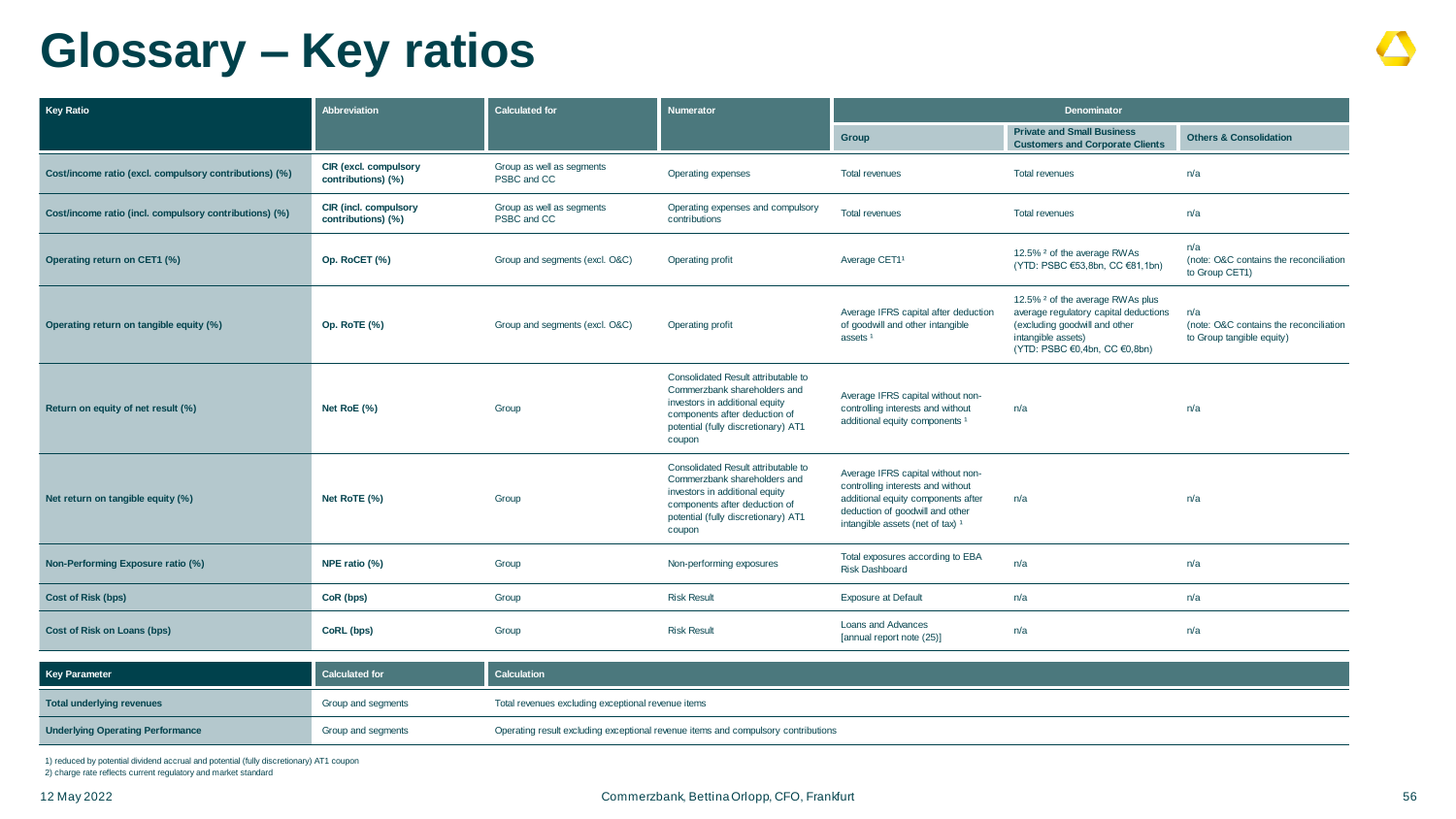## **For more information, please contact our IR team**

### **Christoph Wortig** Head of Investor Relations

P: +49 69 136 52668 M: christoph.wortig@ commerzbank.com

**Ansgar Herkert** Head of IR Communications

P: +49 69 136 44083 M: ansgar.herkert@ commerzbank.com

**Investors and Financial Analysts**

### **Michael H. Klein**

P: +49 69 136 24522 M: michael.klein@ commerzbank.com

**Jutta Madjlessi** P: +49 69 136 28696 M: jutta.madjlessi@ commerzbank.com

**Rating Agency Relations Patricia Novak**

P: +49 69 136 46442 M: patricia.novak@ commerzbank.com

### **ESG**

**Yannik Meyer** P: +49 69 136 25677 M: yannik.meyer@ commerzbank.com

Mail: [ir@commerzbank.com](mailto:ir@commerzbank.com)/ www.ir.commerzbank.com